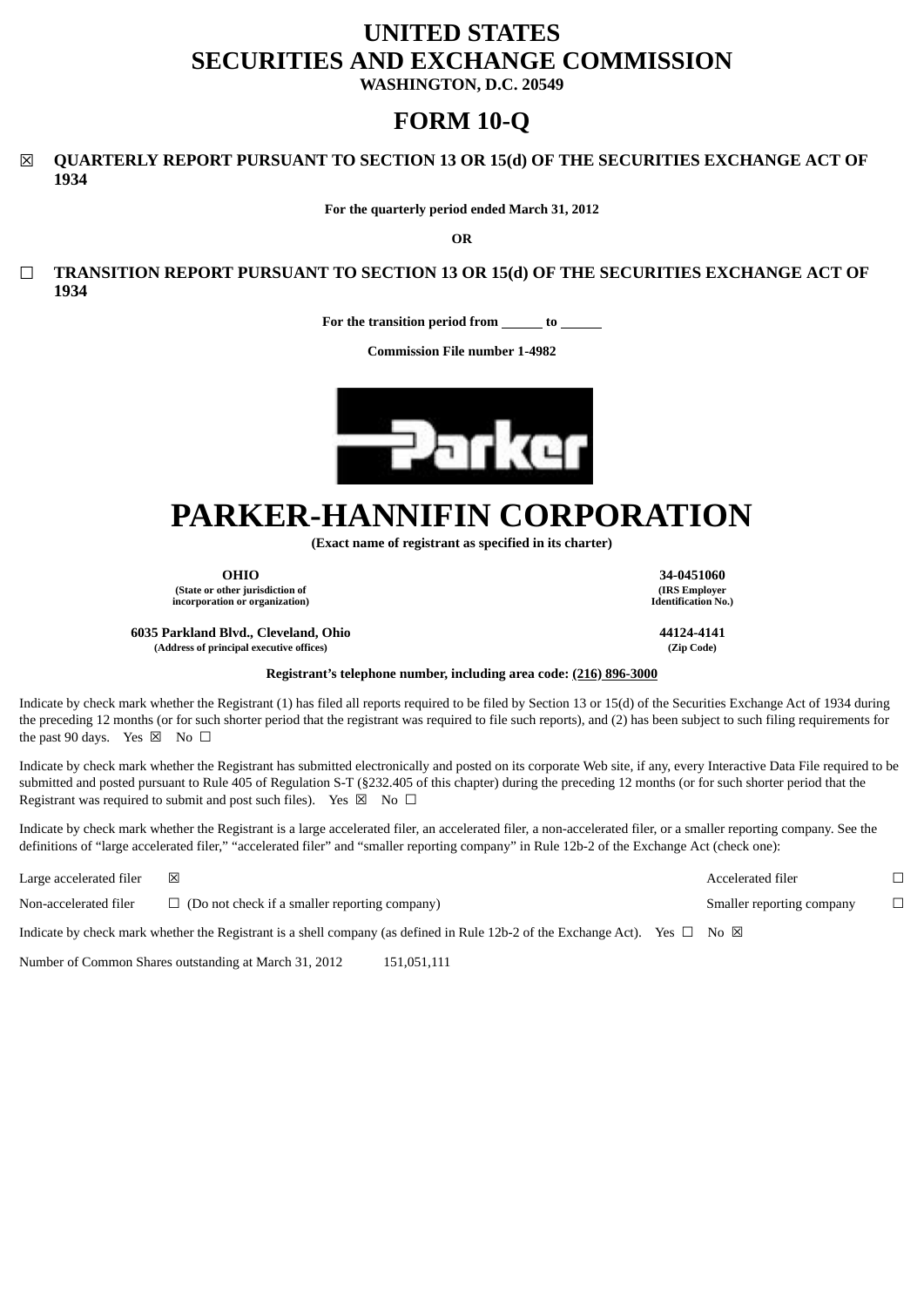## **PART I - FINANCIAL INFORMATION**

# **ITEM 1. FINANCIAL STATEMENTS**

#### **PARKER-HANNIFIN CORPORATION CONSOLIDATED STATEMENT OF INCOME (Dollars in thousands, except per share amounts) (Unaudited)**

|                                                         |               | <b>Three Months Ended</b><br>March 31, |     |             | <b>Nine Months Ended</b><br>March 31, |             |    |             |
|---------------------------------------------------------|---------------|----------------------------------------|-----|-------------|---------------------------------------|-------------|----|-------------|
|                                                         |               | 2012                                   |     | 2011        |                                       | 2012        |    | 2011        |
| Net sales                                               |               | \$3,393,563                            |     | \$3,240,103 |                                       | \$9,734,276 |    | \$8,936,040 |
| Cost of sales                                           |               | 2,590,315                              |     | 2,463,083   |                                       | 7,386,079   |    | 6,796,685   |
| Gross profit                                            |               | 803,248                                |     | 777,020     |                                       | 2,348,197   |    | 2,139,355   |
| Selling, general and administrative expenses            |               | 377,479                                |     | 375,069     |                                       | 1,132,635   |    | 1,054,332   |
| Interest expense                                        |               | 22,313                                 |     | 24,619      |                                       | 69,303      |    | 74,883      |
| Other expense (income), net                             |               | 2,629                                  |     | (12, 385)   |                                       | (5,100)     |    | (22, 191)   |
| Income before income taxes                              |               | 400,827                                |     | 389,717     |                                       | 1,151,359   |    | 1,032,331   |
| Income taxes                                            |               | 88,138                                 |     | 108,069     |                                       | 298,169     |    | 269,835     |
| Net income                                              |               | \$ 312,689                             | S.  | 281,648     |                                       | \$ 853,190  | S. | 762,496     |
| Less: Noncontrolling interests                          |               | 615                                    |     | 2,059       |                                       | 3,332       |    | 5,556       |
| Net income attributable to common shareholders          | $\mathcal{S}$ | 312,074                                | \$. | 279,589     | $\mathbf{s}$                          | 849,858     |    | 756,940     |
| Earnings per share attributable to common shareholders: |               |                                        |     |             |                                       |             |    |             |
| Basic                                                   | \$            | 2.07                                   | \$  | 1.72        | \$.                                   | 5.61        | \$ | 4.68        |
| Diluted                                                 |               | 2.01                                   | \$  | 1.68        | \$                                    | 5.49        |    | 4.58        |
| Cash dividends per common share                         |               | .39                                    | \$  | .32         | \$                                    | 1.13        |    | .88         |

See accompanying notes to consolidated financial statements.

<sup>- 2 -</sup>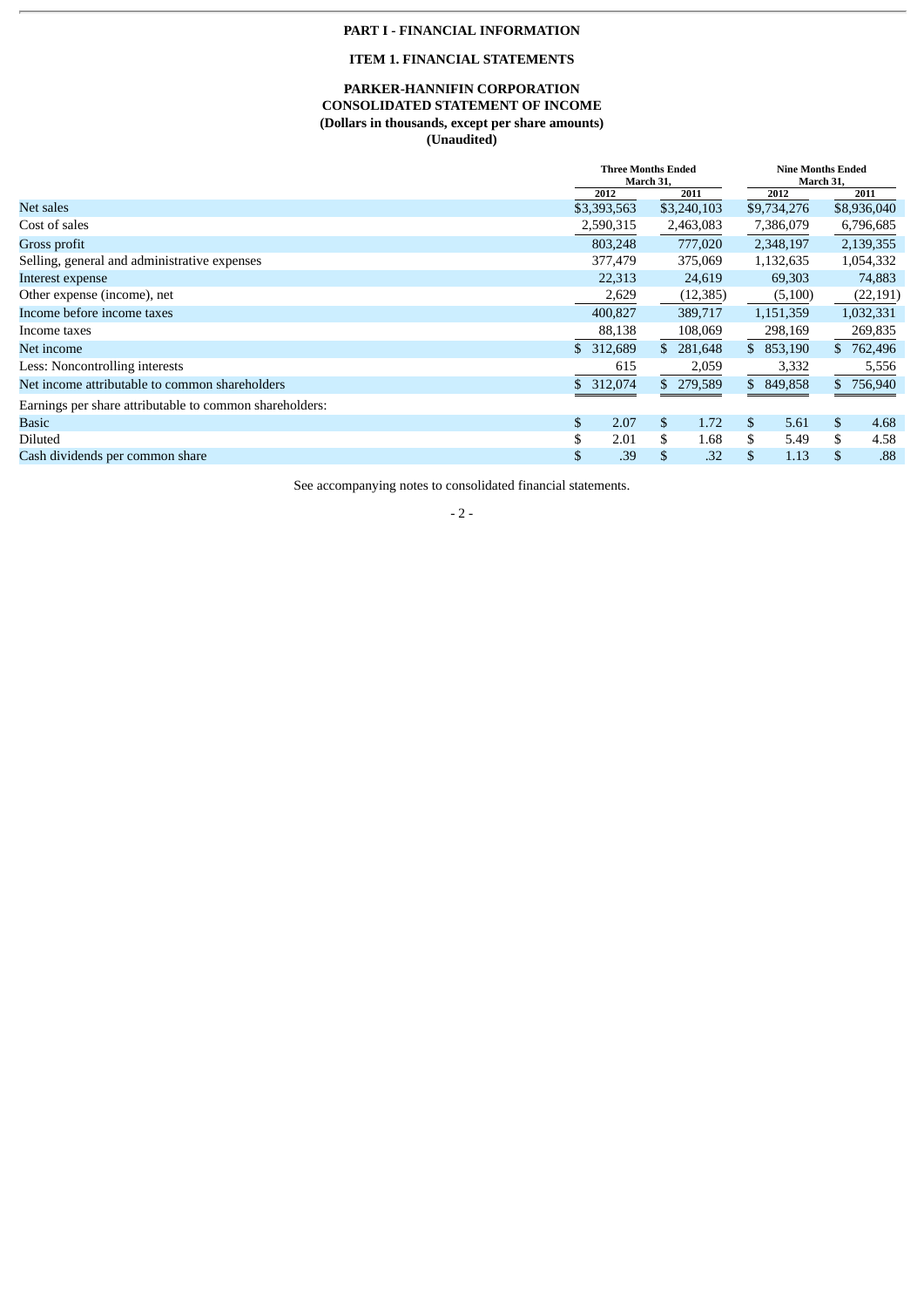**CONSOLIDATED BALANCE SHEET**

**(Dollars in thousands)**

|                                                                                                                 | (Unaudited)<br>March 31,<br>2012 | June 30,<br>2011 |
|-----------------------------------------------------------------------------------------------------------------|----------------------------------|------------------|
| <b>ASSETS</b>                                                                                                   |                                  |                  |
| Current assets:                                                                                                 |                                  |                  |
| Cash and cash equivalents                                                                                       | \$<br>773,459                    | 657,466<br>\$    |
| Accounts receivable, net                                                                                        | 2,061,501                        | 1,977,856        |
| Inventories:                                                                                                    |                                  |                  |
| Finished products                                                                                               | 562,422                          | 584,683          |
| Work in process                                                                                                 | 720,188                          | 670,588          |
| Raw materials                                                                                                   | 146,404                          | 156,882          |
|                                                                                                                 | 1,429,014                        | 1,412,153        |
| Prepaid expenses                                                                                                | 100,336                          | 111,934          |
| Deferred income taxes                                                                                           | 132,991                          | 145,847          |
| Total current assets                                                                                            | 4,497,301                        | 4,305,256        |
| Plant and equipment                                                                                             | 4,876,378                        | 4,944,735        |
| Less accumulated depreciation                                                                                   | 3,154,408                        | 3,147,556        |
|                                                                                                                 | 1,721,970                        | 1,797,179        |
| Goodwill                                                                                                        | 2,926,311                        | 3,009,116        |
| Intangible assets, net                                                                                          | 1,096,306                        | 1,177,722        |
| Other assets                                                                                                    | 647,236                          | 597,532          |
| <b>Total assets</b>                                                                                             | \$10,889,124                     | \$10,886,805     |
| <b>LIABILITIES</b>                                                                                              |                                  |                  |
| <b>Current liabilities:</b>                                                                                     |                                  |                  |
| Notes payable and long-term debt payable within one year                                                        | \$<br>273,907                    | \$<br>75,271     |
| Accounts payable, trade                                                                                         | 1,148,939                        | 1,173,851        |
| Accrued payrolls and other compensation                                                                         | 412,997                          | 467,043          |
| Accrued domestic and foreign taxes                                                                              | 193,907                          | 232,774          |
| Other accrued liabilities                                                                                       | 459,550                          | 442,104          |
| Total current liabilities                                                                                       | 2,489,300                        | 2,391,043        |
| Long-term debt                                                                                                  | 1,515,217                        | 1,691,086        |
| Pensions and other postretirement benefits                                                                      | 848,521                          | 862,938          |
| Deferred income taxes                                                                                           | 141,467                          | 160,035          |
| <b>Other liabilities</b>                                                                                        | 308,151                          | 293,367          |
| <b>Total liabilities</b>                                                                                        | 5,302,656                        | 5,398,469        |
| <b>EQUITY</b>                                                                                                   |                                  |                  |
| Shareholders' equity:                                                                                           |                                  |                  |
| Serial preferred stock, \$.50 par value; authorized 3,000,000 shares; none issued                               |                                  |                  |
| Common stock, \$.50 par value; authorized 600,000,000 shares; issued 181,046,128 shares at March 31 and June 30 | 90,523                           | 90,523           |
| Additional capital                                                                                              | 625,730                          | 668,332          |
| Retained earnings                                                                                               | 7,551,260                        | 6,891,407        |
| Accumulated other comprehensive (loss)                                                                          | (599, 160)                       | (450,990)        |
| Treasury shares, at cost; 29,995,017 shares at March 31 and 25,955,619 shares at June 30                        | (2,090,761)                      | (1,815,418)      |
| Total shareholders' equity                                                                                      | 5,577,592                        | 5,383,854        |
| Noncontrolling interests                                                                                        | 8,876                            | 104,482          |
| <b>Total equity</b>                                                                                             | 5,586,468                        | 5,488,336        |
| Total liabilities and equity                                                                                    | \$10,889,124                     | \$10,886,805     |

See accompanying notes to consolidated financial statements.

- 3 -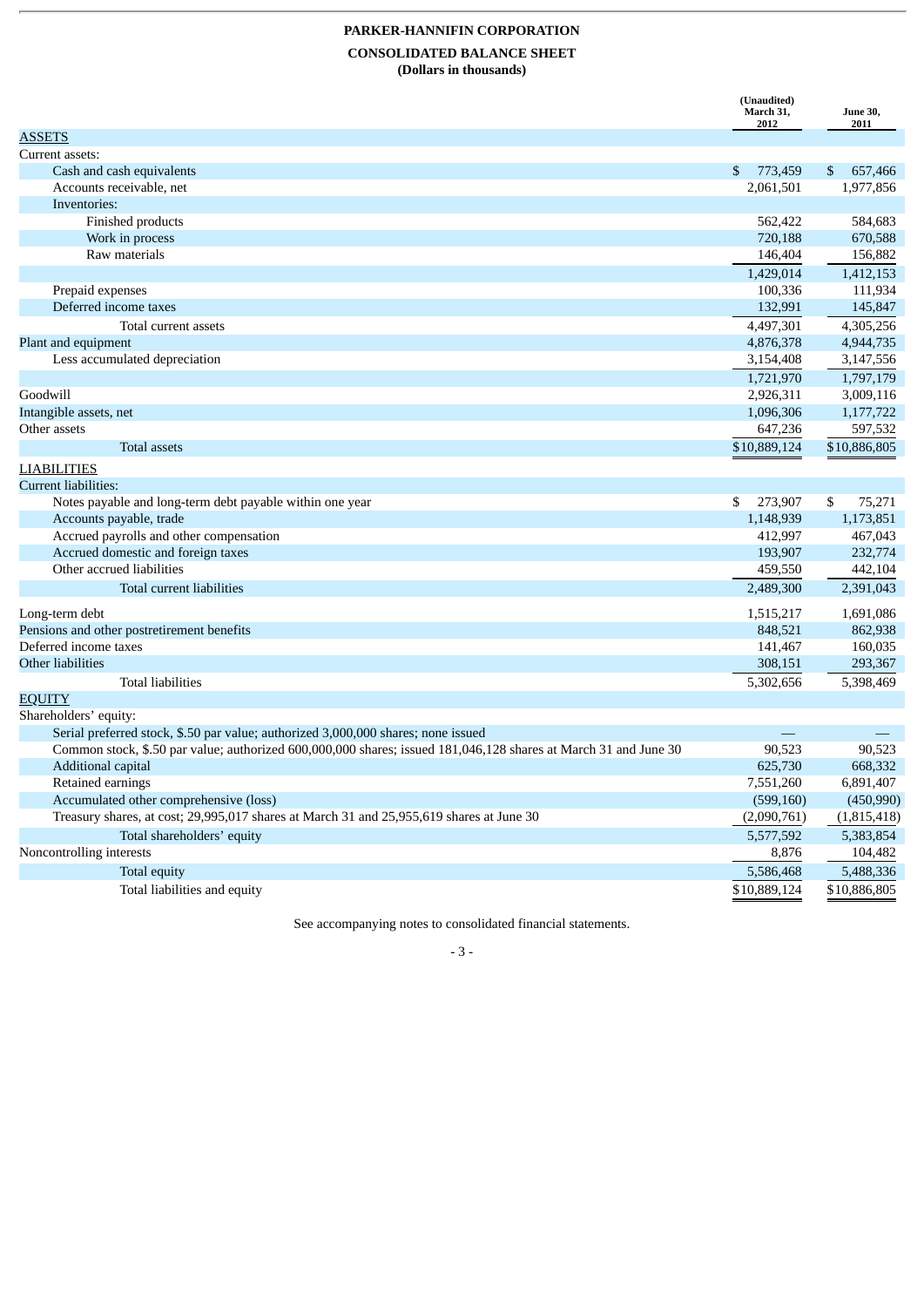**CONSOLIDATED STATEMENT OF CASH FLOWS**

**(Dollars in thousands)**

**(Unaudited)**

|                                                                         | March 31,  | <b>Nine Months Ended</b> |
|-------------------------------------------------------------------------|------------|--------------------------|
|                                                                         | 2012       | 2011                     |
| CASH FLOWS FROM OPERATING ACTIVITIES                                    |            |                          |
| Net income                                                              | \$853,190  | \$762,496                |
| Adjustments to reconcile net income to net cash provided by operations: |            |                          |
| Depreciation                                                            | 159,505    | 172,469                  |
| Amortization                                                            | 84.898     | 81,656                   |
| Share incentive plan compensation                                       | 64,102     | 56,792                   |
| Deferred income taxes                                                   | (54, 928)  | 7,557                    |
| Foreign currency transaction loss                                       | 8,626      | 2,324                    |
| (Gain) on sale of plant and equipment                                   | (2,921)    | (8, 191)                 |
| Changes in assets and liabilities, net of effect of acquisitions:       |            |                          |
| Accounts receivable, net                                                | (138, 796) | (255, 673)               |
| Inventories                                                             | (55, 329)  | (134, 256)               |
| Prepaid expenses                                                        | 11,367     | 27,927                   |
| Other assets                                                            | (26, 360)  | (40, 926)                |
| Accounts payable, trade                                                 | 3,054      | 149,961                  |
| Accrued payrolls and other compensation                                 | (40, 216)  | 9,608                    |
| Accrued domestic and foreign taxes                                      | (33, 478)  | 47,365                   |
| Other accrued liabilities                                               | 52,368     | (20,070)                 |
| Pensions and other postretirement benefits                              | 89.078     | (95, 379)                |
| Other liabilities                                                       | 32,301     | 36,273                   |
| Net cash provided by operating activities                               | 1,006,461  | 799,933                  |
| CASH FLOWS FROM INVESTING ACTIVITIES                                    |            |                          |
| Acquisitions (less cash acquired of \$6,802 in 2012 and \$385 in 2011)  | (31,004)   | (60, 227)                |
| Capital expenditures                                                    | (154, 097) | (158, 455)               |
| Proceeds from sale of plant and equipment                               | 15,560     | 23,818                   |
| Other                                                                   | (16, 381)  | (8,251)                  |
| Net cash (used in) investing activities                                 | (185, 922) | (203, 115)               |
| CASH FLOWS FROM FINANCING ACTIVITIES                                    |            |                          |
| Proceeds from exercise of stock options                                 | 8,451      | 22,982                   |
| (Payments for) common shares                                            | (333, 545) | (56, 235)                |
| Tax benefit from share incentive plan compensation                      | 12,549     | 37,451                   |
| Acquisition of noncontrolling interests                                 | (147, 441) |                          |
| Proceeds from (payments for) notes payable, net                         | 48,102     | (18,901)                 |
| Proceeds from long-term borrowings                                      | 73,066     | 291,688                  |
| (Payments for) long-term borrowings                                     | (73, 405)  | (257, 752)               |
| Dividends                                                               | (178, 606) | (142, 906)               |
| Net cash (used in) financing activities                                 | (590, 829) | (123, 673)               |
| Effect of exchange rate changes on cash                                 | (113, 717) | 59,284                   |
| Net increase in cash and cash equivalents                               | 115,993    | 532,429                  |
| Cash and cash equivalents at beginning of year                          | 657,466    | 575,526                  |
| Cash and cash equivalents at end of period                              | \$773,459  | \$1,107,955              |
|                                                                         |            |                          |

See accompanying notes to consolidated financial statements.

- 4 -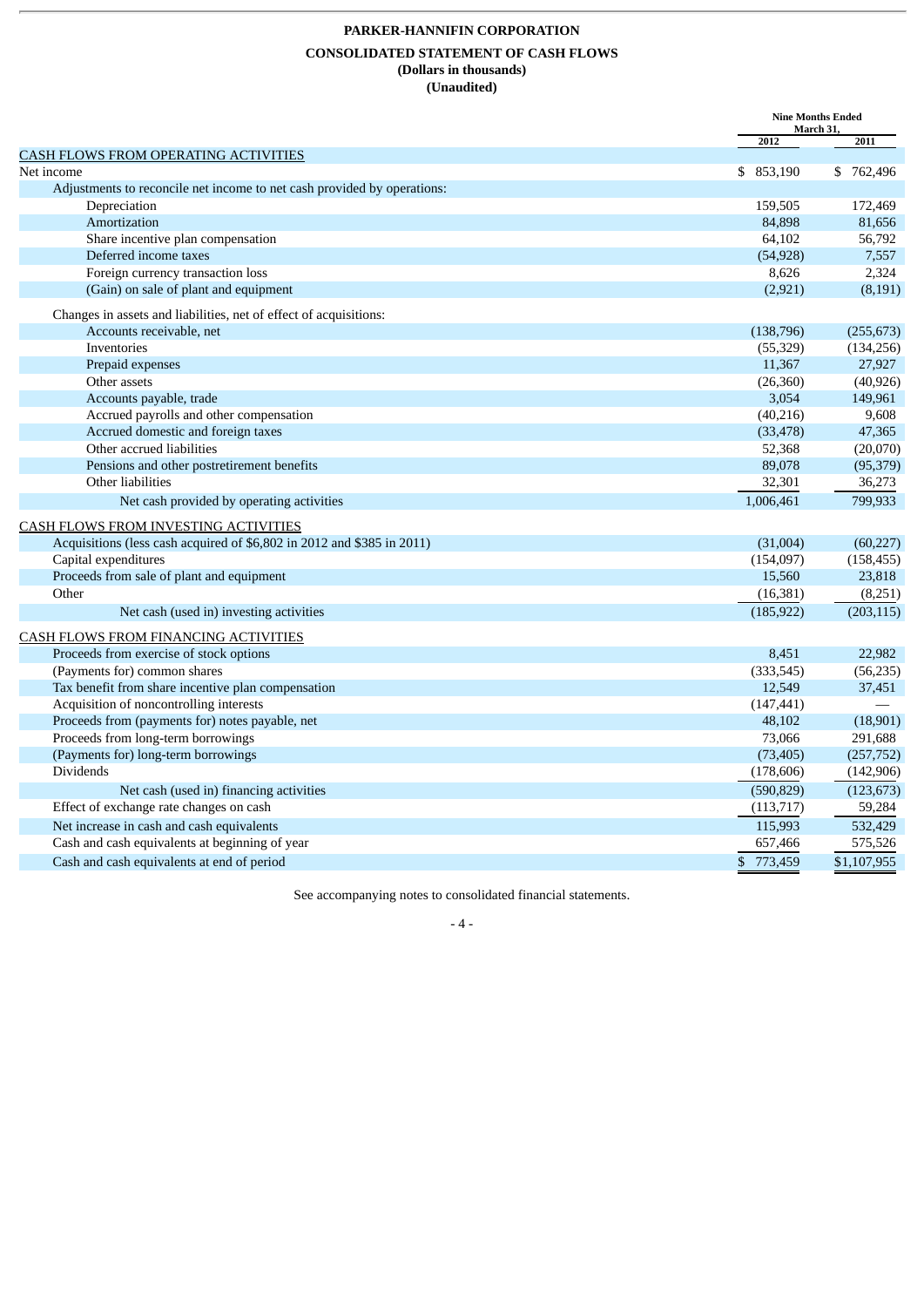#### **BUSINESS SEGMENT INFORMATION (Dollars in thousands) (Unaudited)**

The Company operates in three reportable business segments: Industrial, Aerospace and Climate & Industrial Controls. The Industrial Segment is the largest and includes a significant portion of international operations.

Industrial - This segment produces a broad range of motion-control and fluid systems and components used in all kinds of manufacturing, packaging, processing, transportation, mobile construction, agricultural and military machinery and equipment. Sales are made directly to major original equipment manufacturers (OEMs) and through a broad distribution network to smaller OEMs and the aftermarket.

Aerospace - This segment designs and manufactures products and provides aftermarket support for commercial, business jet, military and general aviation aircraft, missile and spacecraft markets. The Aerospace Segment provides a full range of systems and components for hydraulic, pneumatic and fuel applications.

Climate & Industrial Controls - This segment manufactures motion-control systems and components for use primarily in the refrigeration and air conditioning and transportation industries.

|                                                  |               | <b>Three Months Ended</b><br>March 31, |               | <b>Nine Months Ended</b><br>March 31, |
|--------------------------------------------------|---------------|----------------------------------------|---------------|---------------------------------------|
|                                                  | 2012          | 2011                                   | 2012          | 2011                                  |
| Net sales                                        |               |                                        |               |                                       |
| Industrial:                                      |               |                                        |               |                                       |
| North America                                    | \$1,315,357   | \$1,178,714                            | \$3,703,526   | \$3,289,098                           |
| International                                    | 1,286,751     | 1,293,047                              | 3,794,678     | 3,533,259                             |
| Aerospace                                        | 542,760       | 503,806                                | 1,536,757     | 1,400,116                             |
| Climate & Industrial Controls                    | 248,695       | 264,536                                | 699,315       | 713,567                               |
| Total                                            | \$3,393,563   | \$3,240,103                            | \$9,734,276   | \$8,936,040                           |
| Segment operating income                         |               |                                        |               |                                       |
| Industrial:                                      |               |                                        |               |                                       |
| North America                                    | \$<br>226,986 | 189,463<br>\$                          | 645,951<br>\$ | 538,254<br>\$                         |
| International                                    | 195,065       | 199,798                                | 569,224       | 551,374                               |
| Aerospace                                        | 65,925        | 68,984                                 | 204,824       | 176,404                               |
| Climate & Industrial Controls                    | 23,203        | 22,577                                 | 52,818        | 53,630                                |
| Total segment operating income                   | 511,179       | 480,822                                | 1,472,817     | 1,319,662                             |
| Corporate general and administrative expenses    | 38,377        | 41,734                                 | 142,529       | 112,681                               |
| Income before interest expense and other expense | 472,802       | 439,088                                | 1,330,288     | 1,206,981                             |
| Interest expense                                 | 22,313        | 24,619                                 | 69,303        | 74,883                                |
| Other expense                                    | 49,662        | 24,752                                 | 109,626       | 99,767                                |
| Income before income taxes                       | \$<br>400,827 | 389,717                                | \$1,151,359   | \$1,032,331                           |

- 5 -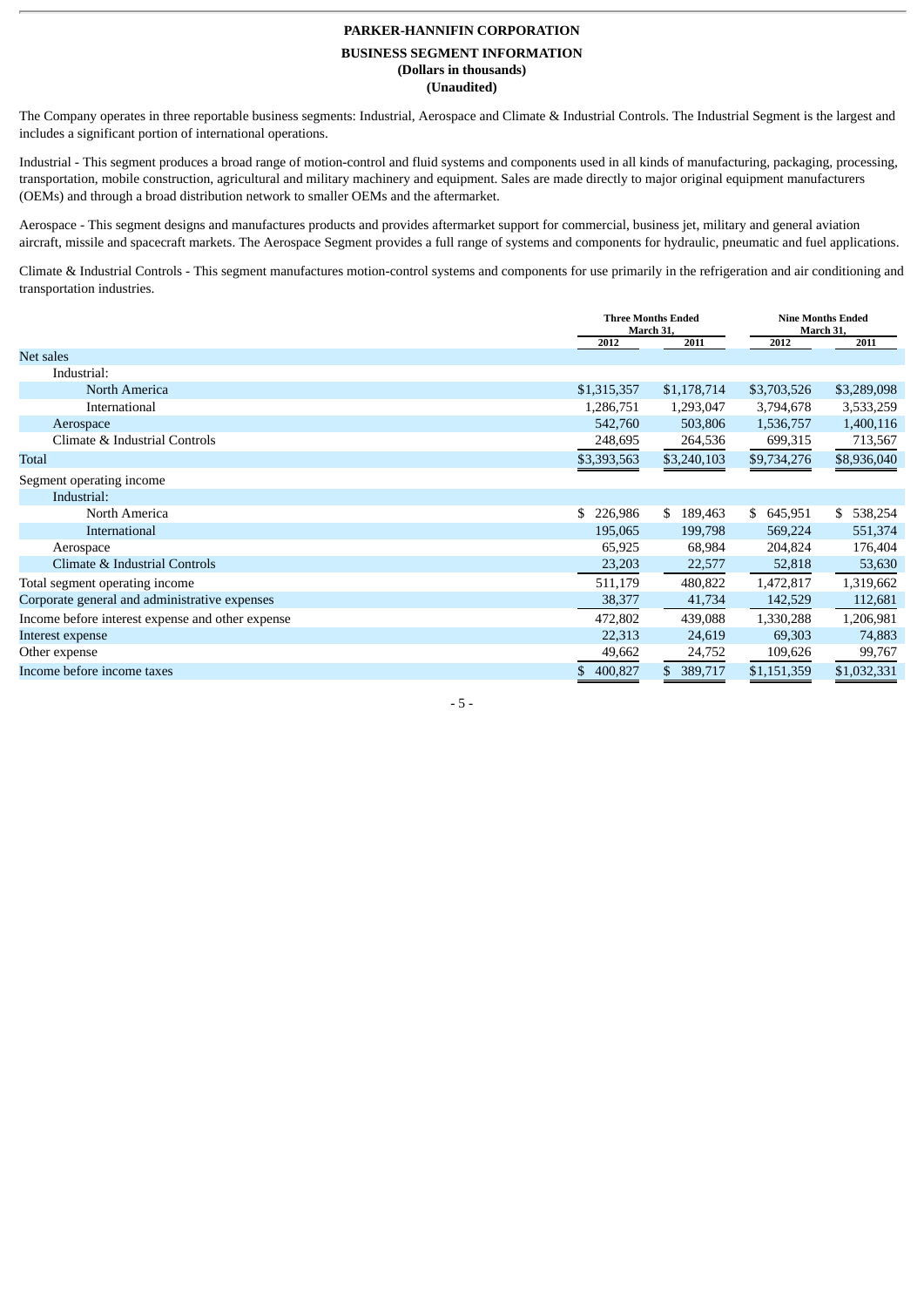# **PARKER-HANNIFIN CORPORATION NOTES TO CONSOLIDATED FINANCIAL STATEMENTS Dollars in thousands, except per share amounts**

#### **1. Management representation**

In the opinion of the management of the Company, the accompanying unaudited consolidated financial statements contain all adjustments (consisting of only normal recurring accruals) necessary to present fairly the financial position as of March 31, 2012, the results of operations for the three and nine months ended March 31, 2012 and 2011 and cash flows for the nine months then ended. These financial statements should be read in conjunction with the consolidated financial statements and related notes included in the Company's 2011 Annual Report on Form 10-K. Interim period results are not necessarily indicative of the results to be expected for the full fiscal year. The Company incorrectly presented the acquisition of a noncontrolling interest in the investing activities section of the Consolidated Statement of Cash Flows for the three months ended September 30, 2011 and the six months ended December 31, 2011. Such amounts have been corrected through reclassification to the financing activities section in the Consolidated Statement of Cash Flows for the nine months ended March 31, 2012.

The Company has evaluated subsequent events that have occurred through the date these financial statements were issued. No subsequent events have occurred that required adjustment to these financial statements. On April 19, 2012, the Board of Directors of the Company modified the share repurchase program described in Note 5 such that for the fourth quarter of fiscal 2012 the fiscal year limitation was eliminated and the number of shares authorized for repurchase under the program was increased to up to 16 million, exclusive of any shares previously repurchased under the program during fiscal 2012.

#### **2. New accounting pronouncements**

In June 2011, the Financial Accounting Standards Board (FASB) issued new accounting guidance requiring an entity to present net income and other comprehensive income (OCI) in either a single continuous statement or in separate consecutive statements. The guidance does not change the items reported in OCI or when an item of OCI must be reclassified to net income. The guidance, which must be presented retrospectively, is effective for fiscal years, and interim periods within those years, beginning after December 15, 2011.

In September 2011, the FASB issued new accounting guidance related to testing goodwill for impairment. The new guidance allows an entity the option to make a qualitative evaluation about the likelihood of goodwill impairment to determine whether the entity should calculate the fair value of a reporting unit. It also expands the events and circumstances that an entity should consider between annual impairment tests in determining whether it is more likely than not that the fair value of a reporting unit is less than its carrying value. This guidance is effective for annual and interim goodwill impairment tests performed for fiscal years beginning after December 15, 2011. The Company has not yet determined the effect, if any, that this new guidance will have on its goodwill impairment tests.

#### **3. Product warranty**

In the ordinary course of business, the Company warrants its products against defects in design, materials and workmanship over various time periods. The warranty accrual as of March 31, 2012 and June 30, 2011 is immaterial to the financial position of the Company and the change in the accrual for the current and prior-year quarter and first nine months of fiscal 2012 and fiscal 2011 is immaterial to the Company's results of operations and cash flows.

- 6 -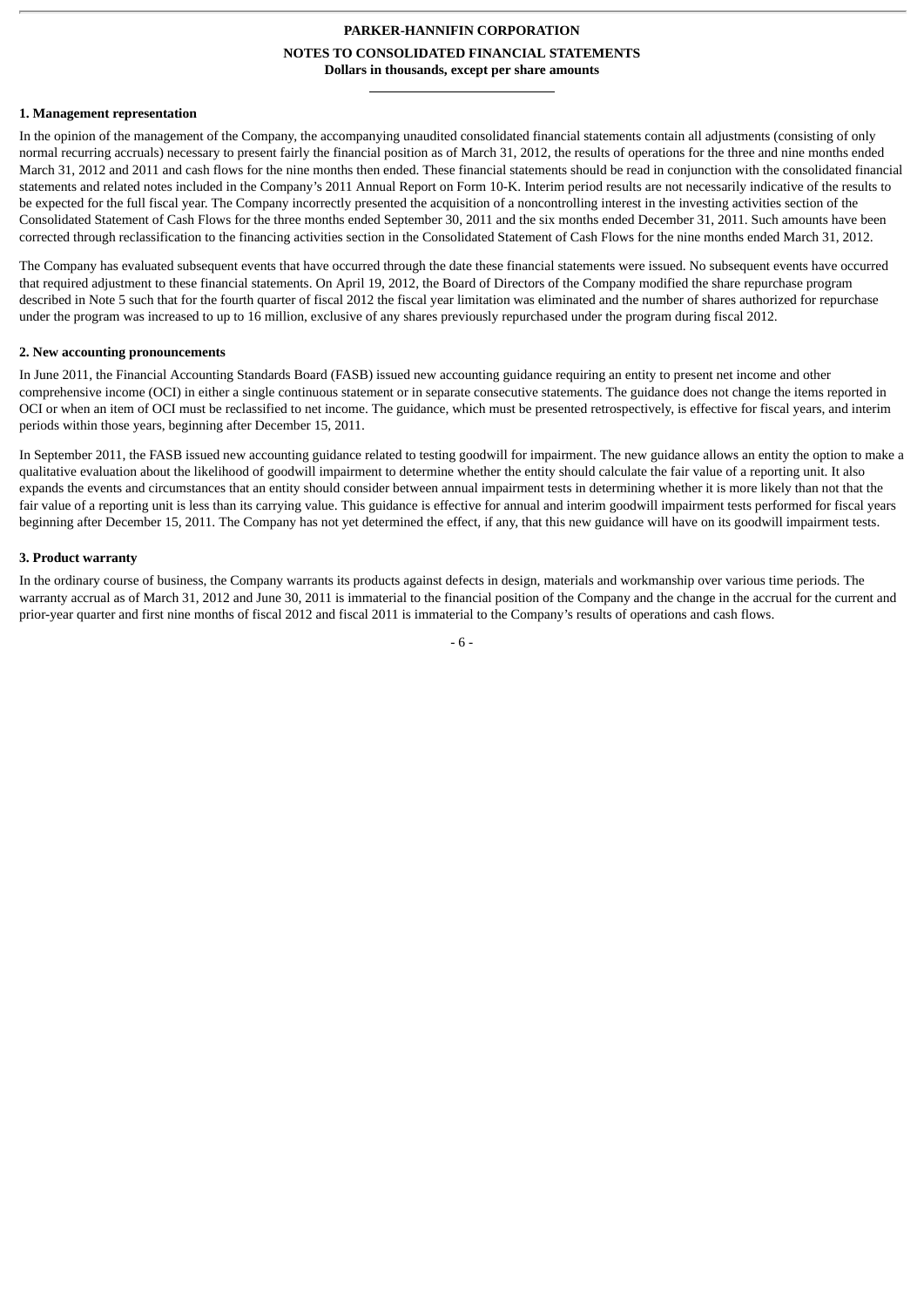#### **4. Earnings per share**

The following table presents a reconciliation of the numerator and denominator of basic and diluted earnings per share for the three and nine months ended March 31, 2012 and 2011.

|                                                                        | <b>Three Months Ended</b><br>March 31, |             |    |             | <b>Nine Months Ended</b><br>March 31, |             |     |             |
|------------------------------------------------------------------------|----------------------------------------|-------------|----|-------------|---------------------------------------|-------------|-----|-------------|
|                                                                        |                                        | 2012        |    | 2011        |                                       | 2012        |     | 2011        |
| Numerator:                                                             |                                        |             |    |             |                                       |             |     |             |
| Net income attributable to common shareholders                         | \$                                     | 312,074     | \$ | 279.589     | \$                                    | 849.858     | \$  | 756.940     |
| Denominator:                                                           |                                        |             |    |             |                                       |             |     |             |
| Basic - weighted average common shares                                 |                                        | 151,017,910 |    | 162,160,426 |                                       | 151,472,380 |     | 161,711,394 |
| Increase in weighted average common shares from dilutive effect of     |                                        |             |    |             |                                       |             |     |             |
| equity-based awards                                                    |                                        | 3,926,336   |    | 4,529,921   |                                       | 3,432,169   |     | 3,559,088   |
| Diluted - weighted average common shares, assuming exercise of equity- |                                        |             |    |             |                                       |             |     |             |
| based awards                                                           |                                        | 154,944,246 |    | 166,690,347 |                                       | 154,904,549 |     | 165,270,482 |
| Basic earnings per share                                               |                                        | 2.07        |    | 1.72        |                                       | 5.61        | \$. | 4.68        |
| Diluted earnings per share                                             | \$                                     | 2.01        | \$ | 1.68        | \$                                    | 5.49        | \$  | 4.58        |

For the three months ended March 31, 2012 and 2011, 74,554 and 33,129 common shares subject to equity-based awards, respectively, were excluded from the computation of diluted earnings per share because the effect of their exercise would be anti-dilutive. For the nine months ended March 31, 2012 and 2011, 764,508 and 2,046,685 common shares subject to equity-based awards, respectively, were excluded from the computation of diluted earnings per share because the effect of their exercise would be anti-dilutive.

#### **5. Share repurchase program**

The Company has a program to repurchase its common shares. Under the program, the Company is authorized to repurchase an amount of common shares each fiscal year equal to the greater of 7.5 million shares or five percent of the shares outstanding as of the end of the prior fiscal year. Repurchases are funded primarily from operating cash flows and commercial paper borrowings, and the shares are initially held as treasury stock. During the three-month period ended March 31, 2012, the Company repurchased 235,046 shares at an average price, including commissions, of \$85.09 per share. Fiscal year-to-date, the Company repurchased 4,850,573 shares at an average price, including commissions, of \$68.44 per share.

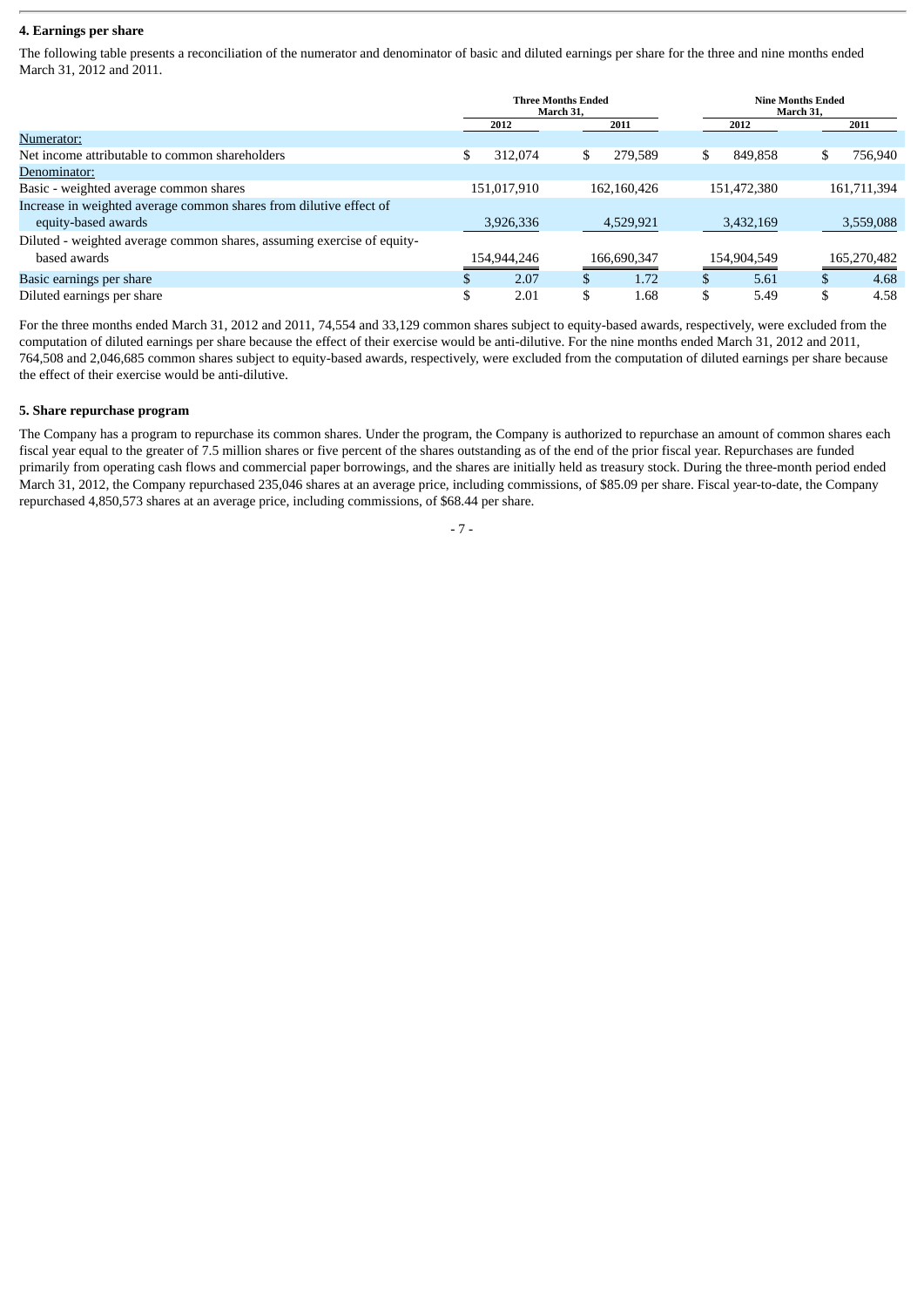#### **6. Accounts receivable, net**

The Accounts receivable, net caption in the Consolidated Balance Sheet is comprised of the following components:

|                                 | March 31.   | <b>June 30,</b> |
|---------------------------------|-------------|-----------------|
|                                 | 2012        | 2011            |
| Accounts receivable, trade      | \$1,843,990 | \$1,780,137     |
| Allowance for doubtful accounts | (13, 235)   | (10, 472)       |
| Non-trade accounts receivable   | 82,525      | 75,550          |
| Notes receivable                | 148,221     | 132,641         |
| Total                           | \$2,061,501 | \$1,977,856     |

Accounts receivable, trade are initially recorded at their net collectible amount and are generally recorded at the time the revenue from the sales transaction is recorded. Receivables are written off to bad debt primarily when, in the judgment of the Company, the receivable is deemed to be uncollectible due to the insolvency of the debtor.

#### **7. Business realignment charges**

To structure its businesses in light of current and anticipated customer demand, the Company incurred business realignment charges in fiscal 2012 and fiscal 2011.

Business realignment charges by business segment are as follows:

|                               | <b>Three Months Ended</b><br>March 31. |         | <b>Nine Months Ended</b><br>March 31. |         |
|-------------------------------|----------------------------------------|---------|---------------------------------------|---------|
|                               | 2012                                   | 2011    | 2012                                  | 2011    |
| <b>Industrial</b>             | \$3,133                                | \$5,310 | \$10,031                              | \$9,747 |
| Aerospace                     |                                        |         |                                       | 320     |
| Climate & Industrial Controls | 192                                    |         | 340                                   |         |

Work force reductions by business segment are as follows:

|                               |      | <b>Three Months Ended</b><br>March 31. |      | <b>Nine Months Ended</b><br>March 31. |  |
|-------------------------------|------|----------------------------------------|------|---------------------------------------|--|
|                               | 2012 | 2011                                   | 2012 | 2011                                  |  |
| Industrial                    | 152  | 149                                    | 356  | 357                                   |  |
| Aerospace                     |      |                                        |      | $\sim$<br>$\overline{\phantom{a}}$    |  |
| Climate & Industrial Controls |      |                                        |      |                                       |  |

The charges primarily consist of severance costs related to plant closures as well as general work force reductions implemented by various operating units throughout the world. The business realignment charges for the three and nine months ended March 31, 2012 also included charges related to enhanced retirement benefits. The Company believes the realignment actions will positively impact future results of operations but will not have a material effect on liquidity and sources and uses of capital. The charges are presented primarily in the Cost of sales caption in the Consolidated Statement of Income for the three and nine months ended March 31, 2012 and March 31, 2011. As of March 31, 2012, approximately \$7 million in severance payments have been made relating to charges incurred during fiscal 2012, with the majority of the remaining payments expected to be made by June 30, 2012. All required severance payments have been made relating to charges incurred in fiscal 2011. Additional charges to be recognized in future periods related to the realignment actions described above are not expected to be material.

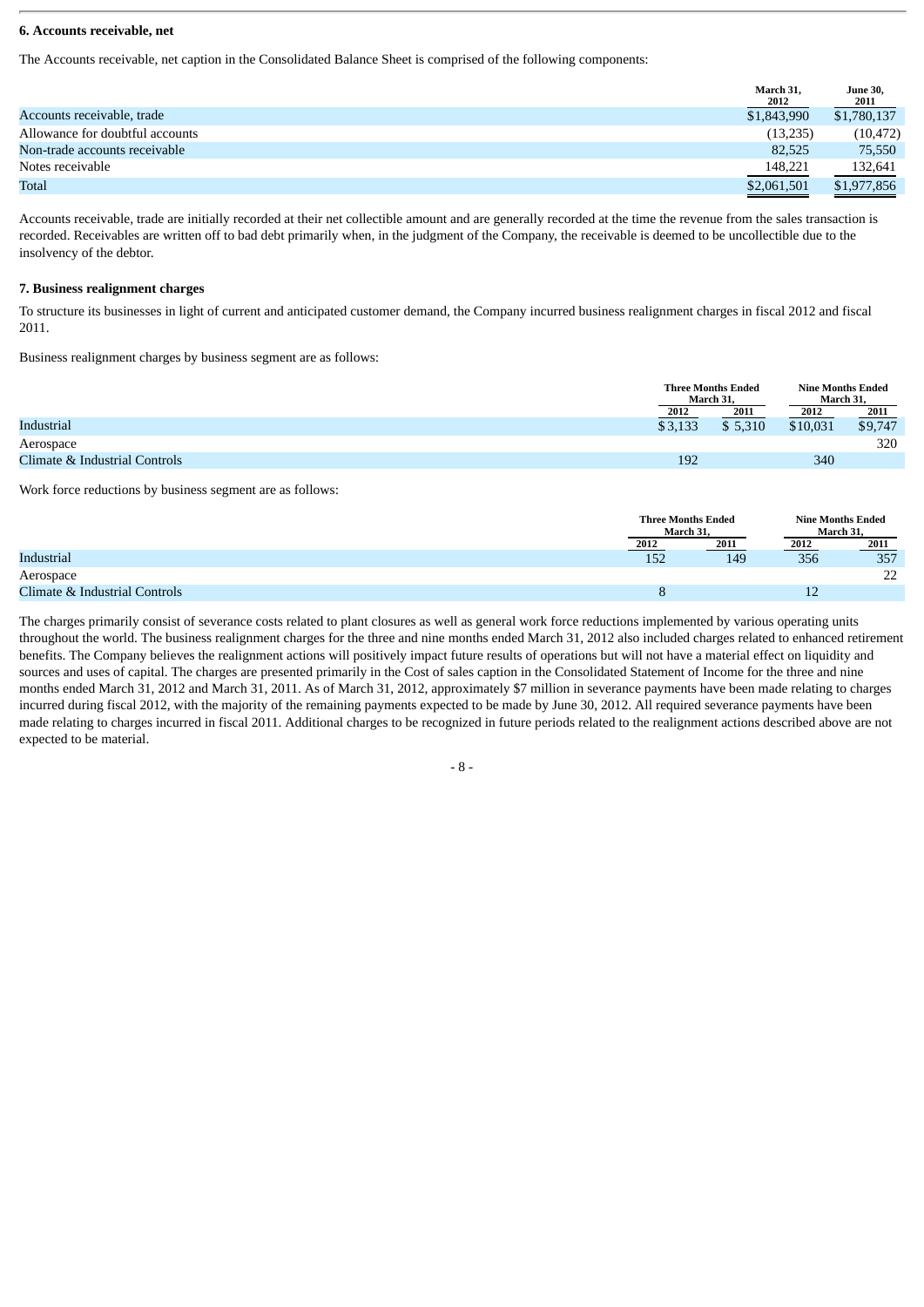# **8. Equity**

Changes in equity for the three months ended March 31, 2012 and March 31, 2011 are as follows (net of tax amounts relate to Shareholders' Equity):

|                                                            | Shareholders'<br><b>Equity</b> | Noncontrolling<br><b>Interests</b> | <b>Total Equity</b> |
|------------------------------------------------------------|--------------------------------|------------------------------------|---------------------|
| Balance December 31, 2011                                  | \$5,158,126                    | \$<br>97,777                       | \$5,255,903         |
| Net income                                                 | 312,074                        | 615                                | 312,689             |
| Other comprehensive income (loss):                         |                                |                                    |                     |
| Foreign currency translation (net of tax of \$3,983)       | 147,042                        | (27, 101)                          | 119,941             |
| Retirement benefits plan activity (net of tax of \$11,244) | 19,096                         |                                    | 19,096              |
| Realized loss (net of tax of \$25)                         | 51                             |                                    | 51                  |
| Total comprehensive income (loss)                          | 478,263                        | (26, 486)                          | 451,777             |
| Dividends paid                                             | (59,015)                       | (560)                              | (59, 575)           |
| Stock incentive plan activity                              | 28,912                         |                                    | 28,912              |
| <b>Acquisition activity</b>                                | (8,694)                        | (61, 855)                          | (70, 549)           |
| Shares purchased at cost                                   | (20,000)                       |                                    | (20,000)            |
| Balance March 31, 2012                                     | \$5,577,592                    | \$<br>8,876                        | \$5,586,468         |
|                                                            | Shareholders'<br><b>Equity</b> | Noncontrolling<br><b>Interests</b> | <b>Total Equity</b> |
| Balance December 31, 2010                                  | \$5,113,261                    | \$<br>101,332                      | \$5,214,593         |
| Net income                                                 | 279,589                        | 2,059                              | 281,648             |
| Other comprehensive income (loss):                         |                                |                                    |                     |
| Foreign currency translation (net of tax of \$9,584)       | 124,570                        | (1,570)                            | 123,000             |
| Retirement benefits plan activity (net of tax of \$11,516) | 19,659                         |                                    | 19,659              |
| Realized loss (net of tax of \$25)                         | 52                             |                                    | 52                  |
| Total comprehensive income                                 | 423,870                        | 489                                | 424,359             |
| Dividends paid                                             | (51,999)                       |                                    | (51, 999)           |
| Stock incentive plan activity                              | 23,011                         |                                    | 23,011              |
| Shares purchased at cost                                   | (26, 235)                      |                                    | (26, 235)           |
| Balance March 31, 2011                                     | \$5,481,908                    | 101,821<br>\$                      | \$5,583,729         |

- 9 -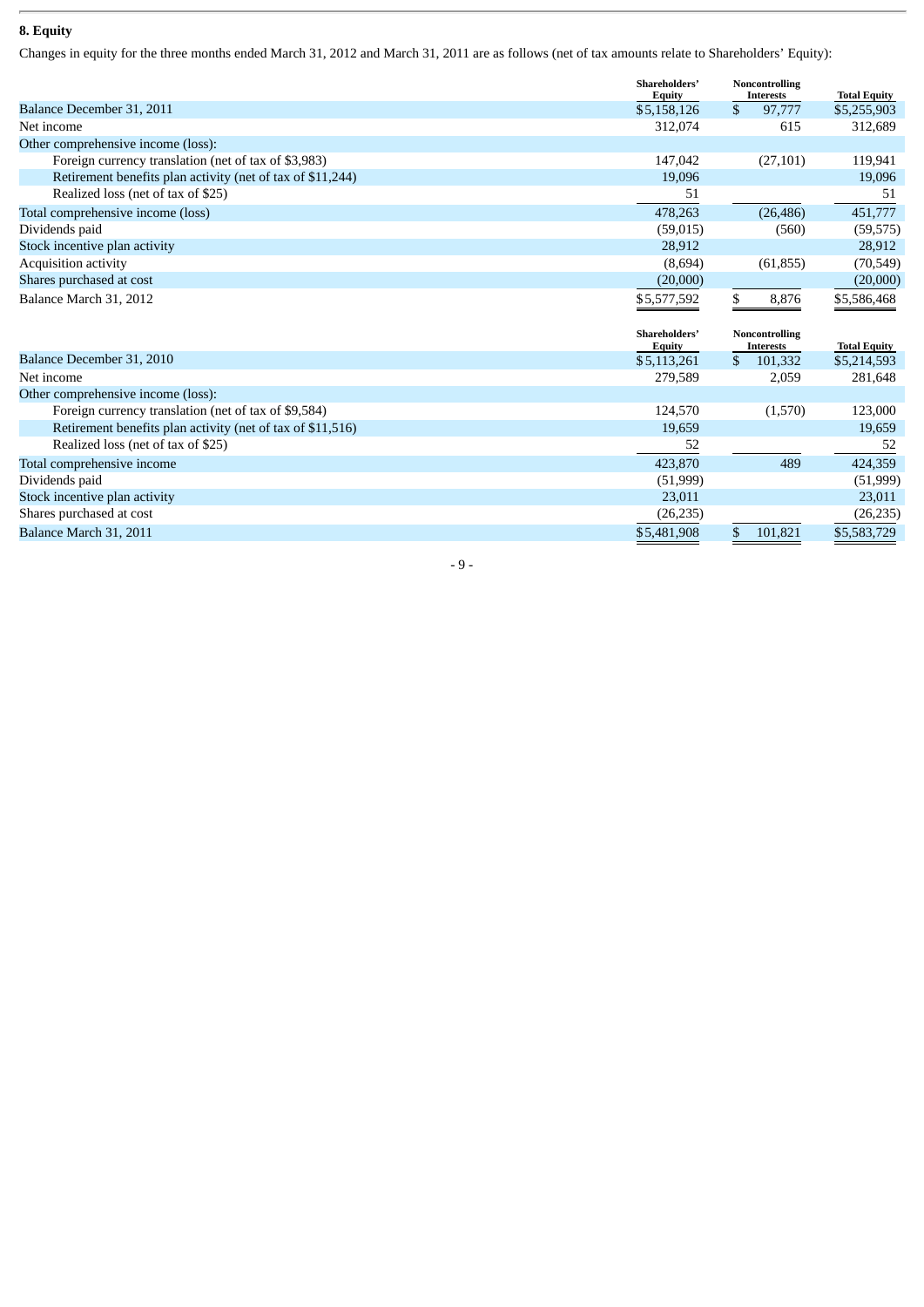# **8. Equity, cont'd**

Changes in equity for the nine months ended March 31, 2012 and March 31, 2011 are as follows (net of tax amounts relate to Shareholders' Equity):

|                                                                                                  | Shareholders'<br>Equity | Noncontrolling<br><b>Interests</b> | <b>Total Equity</b> |
|--------------------------------------------------------------------------------------------------|-------------------------|------------------------------------|---------------------|
| Balance June 30, 2011                                                                            | \$5,383,854             | $\mathbf{s}$<br>104,482            | \$5,488,336         |
| Net income                                                                                       | 849,858                 | 3,332                              | 853,190             |
| Other comprehensive income (loss):                                                               |                         |                                    |                     |
| Foreign currency translation (net of tax of \$15,583)                                            | (204, 717)              | (25,609)                           | (230, 326)          |
| Retirement benefits plan activity (net of tax of \$33,768)                                       | 56,392                  |                                    | 56,392              |
| Realized loss (net of tax of \$75)                                                               | 153                     |                                    | 153                 |
| Total comprehensive income (loss)                                                                | 701,686                 | (22, 277)                          | 679,409             |
| Dividends paid                                                                                   | (171, 106)              | (7,500)                            | (178,606)           |
| Stock incentive plan activity                                                                    | 68,744                  |                                    | 68,744              |
| Acquisition activity                                                                             | (73, 614)               | (65, 829)                          | (139, 443)          |
| Shares purchased at cost                                                                         | (331, 972)              |                                    | (331, 972)          |
| Balance March 31, 2012                                                                           | \$5,577,592             | \$<br>8,876                        | \$5,586,468         |
|                                                                                                  |                         |                                    |                     |
|                                                                                                  | Shareholders'           | Noncontrolling                     |                     |
|                                                                                                  | <b>Equity</b>           | <b>Interests</b>                   | <b>Total Equity</b> |
| Balance June 30, 2010                                                                            | \$4,367,965             | \$<br>91,435                       | \$4,459,400         |
| Net income                                                                                       | 756,940                 | 5,556                              | 762,496             |
| Other comprehensive income:                                                                      | 413,271                 |                                    | 418,376             |
| Foreign currency translation (net of tax of \$27,071)                                            | 57,721                  | 5,105                              | 57,721              |
| Retirement benefits plan activity (net of tax of \$33,805)<br>Realized loss (net of tax of \$93) | 162                     |                                    | 162                 |
| Total comprehensive income                                                                       | 1,228,094               | 10,661                             | 1,238,755           |
| Dividends paid                                                                                   | (142, 631)              | (275)                              | (142,906)           |
| Stock incentive plan activity                                                                    | 84,715                  |                                    | 84,715              |
| Shares purchased at cost                                                                         | (56, 235)               |                                    | (56, 235)           |

- 10 -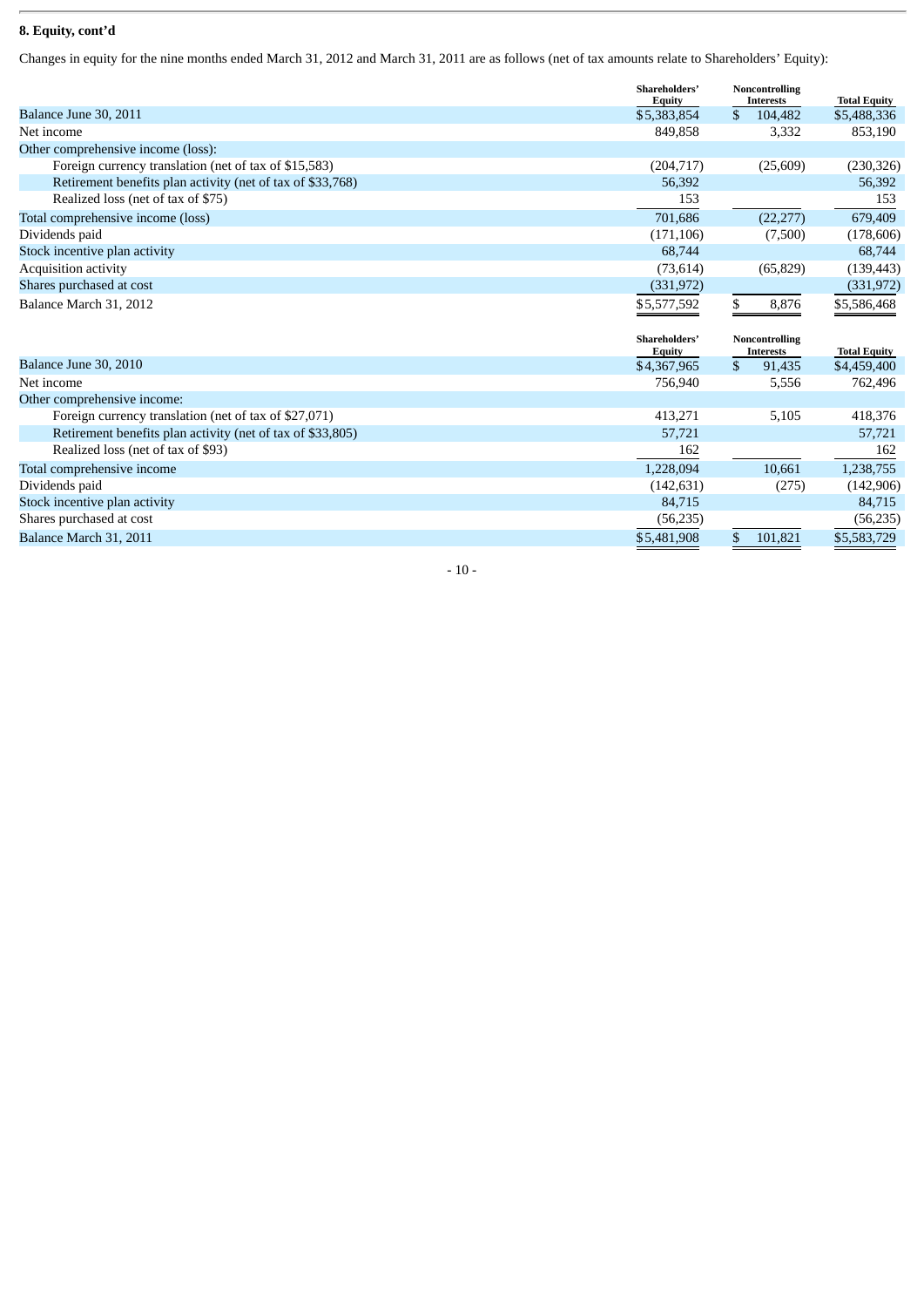#### **9. Goodwill and intangible assets**

The changes in the carrying amount of goodwill for the nine months ended March 31, 2012 are as follows:

|                              | <b>Industrial</b><br>Segment | Aerospace<br><b>Segment</b> | Climate &<br><b>Industrial</b><br>Controls<br>Segment | Total       |
|------------------------------|------------------------------|-----------------------------|-------------------------------------------------------|-------------|
| Balance June 30, 2011        | \$2,595,989                  | \$98,914                    | \$314,213                                             | \$3,009,116 |
| Acquisitions                 | 7.876                        | (192)                       |                                                       | 7,684       |
| Foreign currency translation | (83, 684)                    | (31)                        | (3,516)                                               | (87,231)    |
| Goodwill adjustments         | (3,258)                      |                             |                                                       | (3,258)     |
| Balance March 31, 2012       | \$2,516,923                  | \$98,691                    | \$310,697                                             | \$2,926,311 |
|                              |                              |                             |                                                       |             |

Acquisitions represent the original goodwill allocation and any changes in the purchase price for the acquisitions during the measurement period subsequent to the applicable acquisition dates.

Goodwill adjustments primarily represent final adjustments to the purchase price allocation for acquisitions during the measurement period subsequent to the applicable acquisition dates. The Company's previously reported results of operations and financial position would not be materially different had the goodwill adjustments recorded during the first nine months of fiscal 2012 been reflected in the same reporting period that the initial purchase price allocations for those acquisitions were made.

Intangible assets are amortized on the straight-line method over their legal or estimated useful lives. The following summarizes the gross carrying value and accumulated amortization for each major category of intangible assets:

|                          |                             | <b>March 31, 2012</b>              |                             | June 30, 2011                      |
|--------------------------|-----------------------------|------------------------------------|-----------------------------|------------------------------------|
|                          | Gross<br>Carrying<br>Amount | Accumulated<br><b>Amortization</b> | Gross<br>Carrying<br>Amount | <b>Accumulated</b><br>Amortization |
| Patents                  | \$120,441                   | 65,547                             | 124,015<br>S.               | 61,061                             |
| Trademarks               | 310,722                     | 127,882                            | 319.158                     | 116,995                            |
| Customer lists and other | 1,244,312                   | 385,740                            | 1,251,271                   | 338,666                            |
| Total                    | \$1,675,475                 | 579,169                            | \$1,694,444                 | \$516,722                          |

Total intangible amortization expense for the nine months ended March 31, 2012 was \$81,559. The estimated amortization expense for the five years ending June 30, 2012 through 2016 is \$100,529, \$94,556, \$90,943, \$87,143 and \$83,328, respectively.

Intangible assets are evaluated for impairment whenever events or circumstances indicate that the undiscounted net cash flows to be generated by their use over their expected useful lives and eventual disposition may be less than their net carrying value. No such events or circumstances occurred during the nine months ended March 31, 2012.

- 11 -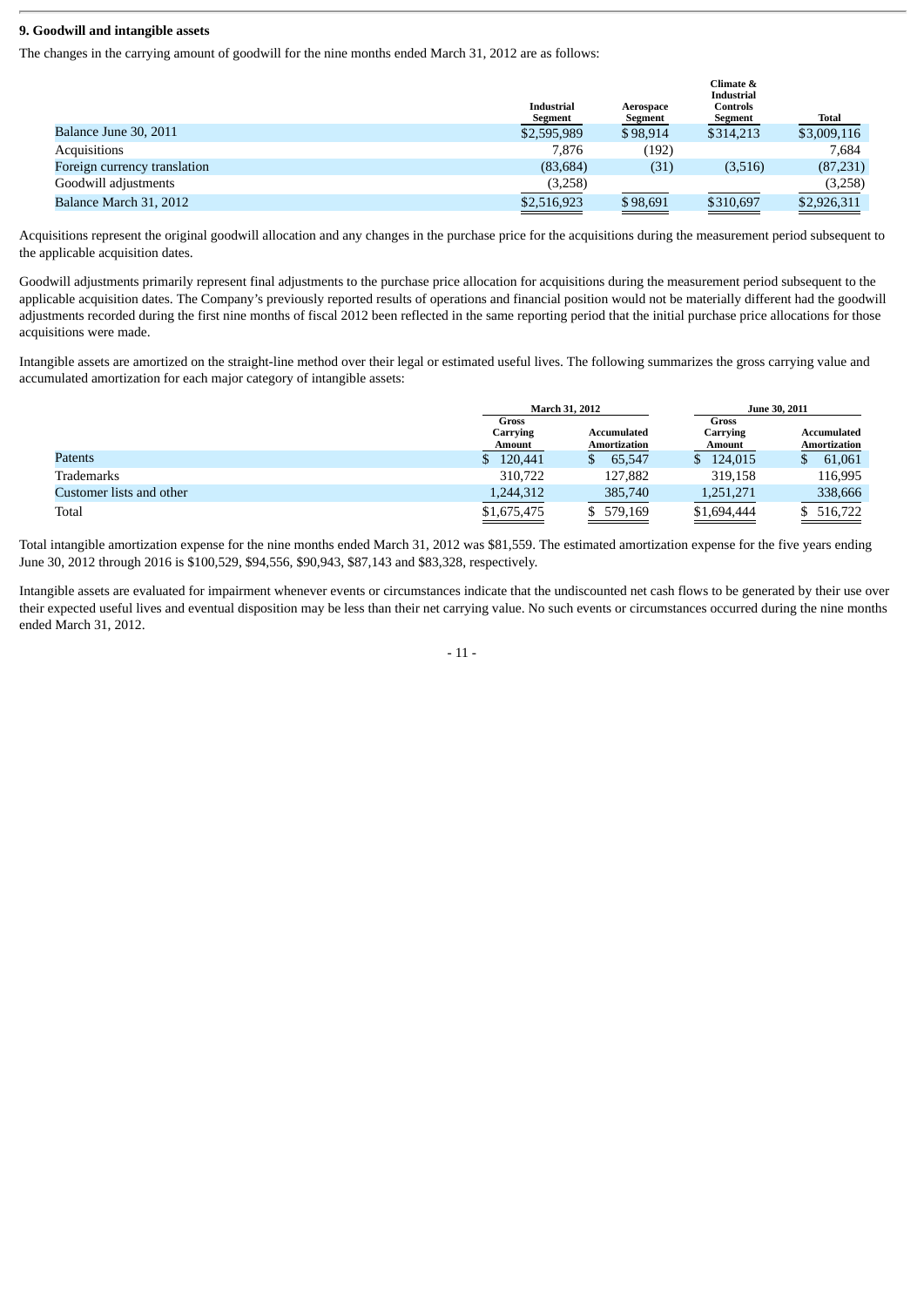#### **10. Retirement benefits**

Net pension benefit cost recognized included the following components:

|                                     |           | <b>Three Months Ended</b><br>March 31. |              | <b>Nine Months Ended</b><br>March 31, |
|-------------------------------------|-----------|----------------------------------------|--------------|---------------------------------------|
|                                     | 2012      | 2011                                   | 2012         | 2011                                  |
| Service cost                        | \$21,350  | \$21,139                               | 63.974<br>S. | 63,029<br>S.                          |
| Interest cost                       | 45,981    | 43,852                                 | 138,720      | 130,697                               |
| Expected return on plan assets      | (50, 225) | (49, 196)                              | (150, 495)   | (147, 130)                            |
| Amortization of prior service cost  | 3.505     | 3.137                                  | 10.512       | 9.463                                 |
| Amortization of net actuarial loss  | 26,706    | 27,370                                 | 79,166       | 81,529                                |
| Amortization of initial net (asset) | (15)      | (15)                                   | (45)         | (44)                                  |
| Net pension benefit cost            | \$47,302  | \$46,287                               | \$141,832    | \$137,544                             |

Net postretirement benefit cost recognized included the following components:

|                                         |         | <b>Three Months Ended</b><br>March 31. |       | <b>Nine Months Ended</b><br>March 31, |
|-----------------------------------------|---------|----------------------------------------|-------|---------------------------------------|
|                                         | 2012    | 2011                                   | 2012  | 2011                                  |
| Service cost                            | 183     | 233                                    | 545   | 508                                   |
| Interest cost                           | 838     | 724                                    | 2,600 | 2,686                                 |
| Net amortization and deferral and other | 92      | 621                                    | 350   | 393                                   |
| Net postretirement benefit cost         | \$1,113 | 1,578                                  | 3,495 | 3,587                                 |

#### **11. Income taxes**

As of March 31, 2012, the Company had gross unrecognized tax benefits of \$121,097, including \$65,305 of additions for tax positions related to the current fiscal year. The total amount of gross unrecognized tax benefits that, if recognized, would affect the effective tax rate was \$72,005. If recognized, a significant portion of the gross unrecognized tax benefits would be offset against an asset currently recorded in the Consolidated Balance Sheet. The accrued interest related to the gross unrecognized tax benefits, excluded from the amounts above, was \$5,563.

The Company and its subsidiaries file income tax returns in the United States and in various foreign jurisdictions. In the normal course of business, the Company is subject to examination by taxing authorities throughout the world. The Company is no longer subject to examinations of its federal income tax returns by the United States Internal Revenue Service for fiscal years through 2010. All significant state, local and foreign tax returns have been examined for fiscal years through 2003. The Company does not anticipate that the total amount of gross unrecognized tax benefits will significantly change due to the settlement of examinations and the expiration of statutes of limitations within the next twelve months.

- 12 -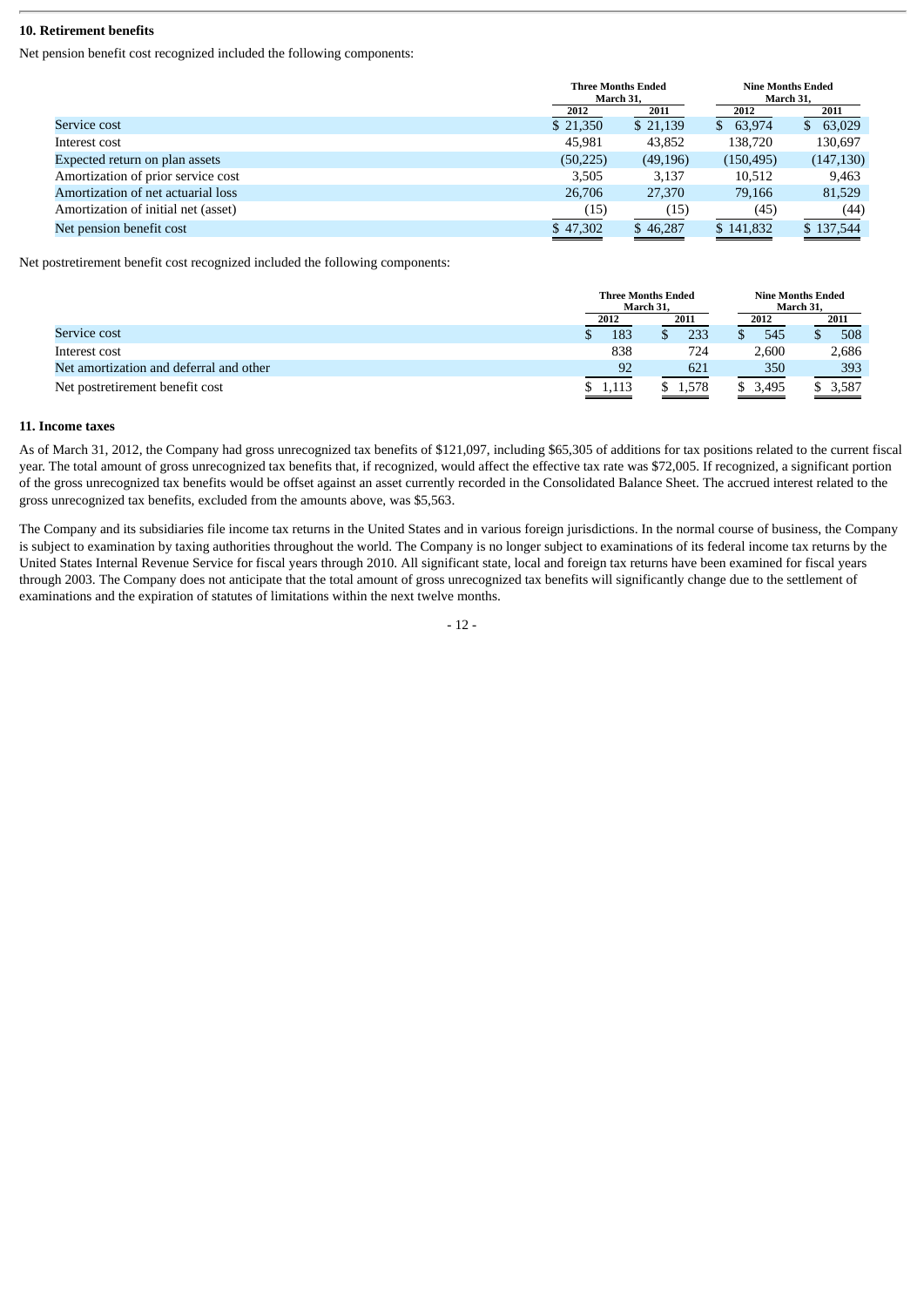#### **12. Financial instruments and fair value measurement**

In May 2011, the FASB issued new accounting guidance to improve consistency with fair value measurement disclosure requirements. This guidance is effective for interim and annual periods beginning after December 15, 2011. The Company's fair value measurements and disclosures did not significantly change as a result of applying this new guidance.

The Company's financial instruments consist primarily of cash and cash equivalents, long-term investments, and accounts receivable as well as obligations under accounts payable, trade, notes payable and long-term debt. Due to their short-term nature, the carrying values for cash and cash equivalents, accounts receivable, accounts payable, trade and notes payable approximate fair value. The carrying value of long-term debt (excluding leases) was \$1,740,528 and \$1,765,892 at March 31, 2012 and June 30, 2011, respectively, and was estimated to have a fair value of \$1,966,552 and \$1,902,221 at March 31, 2012 and June 30, 2011, respectively. The fair value of long-term debt was estimated using discounted cash flow analyses based on the Company's current incremental borrowing rate for similar types of borrowing arrangements.

The Company utilizes derivative and non-derivative financial instruments, including forward exchange contracts, costless collar contracts, cross-currency swap contracts and certain foreign denominated debt designated as net investment hedges, to manage foreign currency transaction and translation risk. The derivative financial instrument contracts are with major investment grade financial institutions and the Company does not anticipate any material non-performance by any of the counterparties. The Company does not hold or issue derivative financial instruments for trading purposes.

The Company's Euro bonds and Japanese Yen credit facility have been designated as a hedge of the Company's net investment in certain foreign subsidiaries. The translation of the Euro bonds and Japanese Yen credit facility into U.S. dollars is recorded in accumulated other comprehensive income (loss) and remains there until the underlying net investment is sold or substantially liquidated.

Derivative financial instruments are recognized on the Consolidated Balance Sheet as either assets or liabilities and are measured at fair value. Derivatives consist of costless collar and cross-currency swap contracts the fair value of which is calculated using market observable inputs including both spot and forward prices for the same underlying currencies. The fair value of the cross-currency swap contracts is calculated using a present value cash flow model that has been adjusted to reflect the credit risk of either the Company or the counterparty.

The following summarizes the location and fair value of derivative financial instruments reported in the Consolidated Balance Sheet as of March 31, 2012 and June 30, 2011:

|                               | <b>Balance Sheet Caption</b> | March 31,<br>2012 | <b>June 30,</b><br>2011 |
|-------------------------------|------------------------------|-------------------|-------------------------|
| Net investment hedges         |                              |                   |                         |
| Cross-currency swap contracts | Other liabilities            | \$19,292          | \$36,582                |
| Cash flow hedges              |                              |                   |                         |
| Costless collar contracts     | Accounts receivable          | 3.180             | 638                     |
| Forward exchange contracts    | Accounts receivable          | 2,615             |                         |
| Costless collar contracts     | Other accrued liabilities    | 894               | 2.979                   |

- 13 -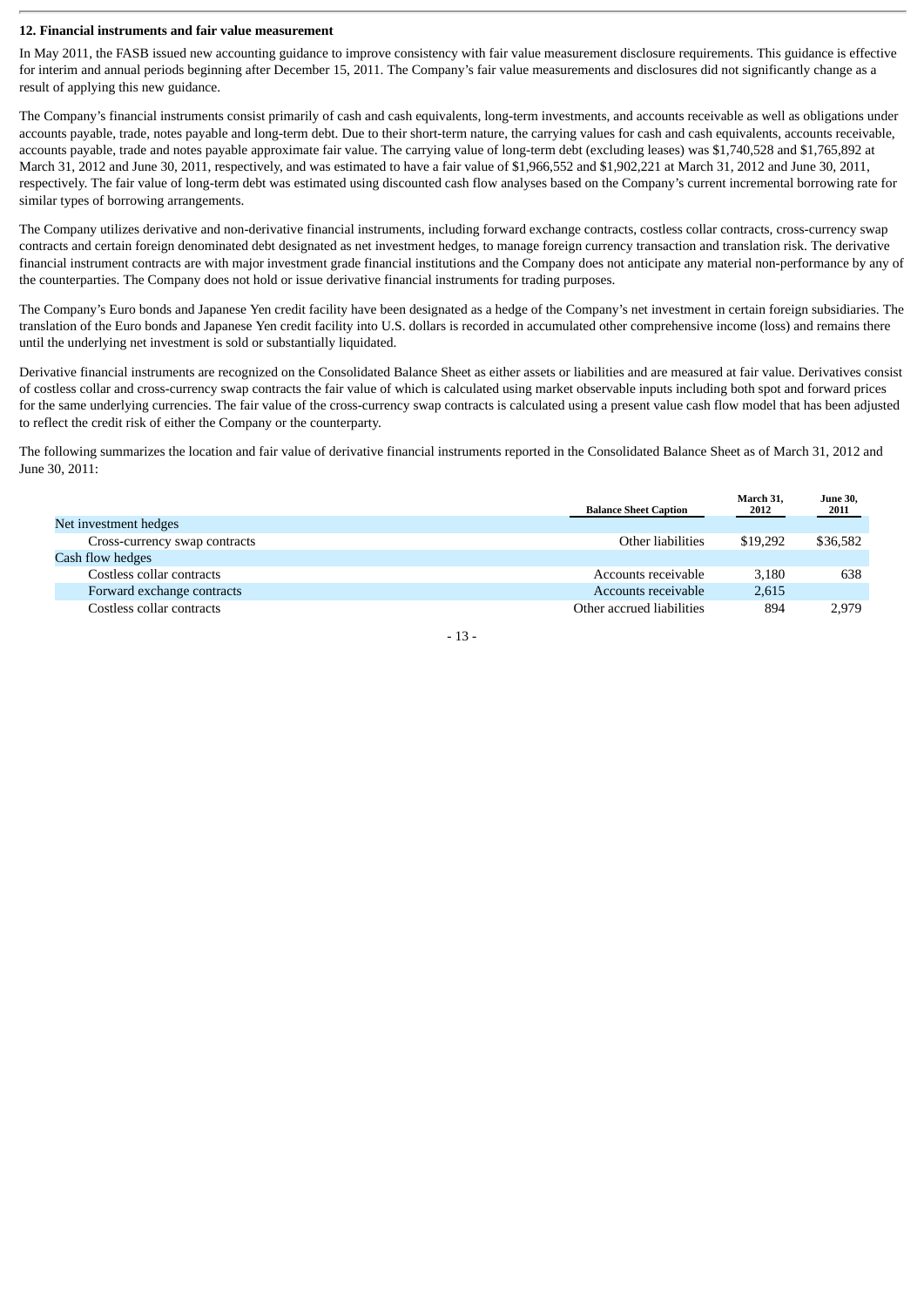#### **12. Financial instruments and fair value measurement, cont'd**

The fair values at March 31, 2012 and June 30, 2011 are classified within level 2 of the fair value hierarchy. There are no other financial assets or financial liabilities that are marked to market on a recurring basis. Fair values are transferred between levels of the fair value hierarchy when facts and circumstances indicate that a change in the method of estimating the fair value of a financial asset or financial liability is warranted.

Gains or losses on derivatives that are not hedges are adjusted to fair value through the cost of sales caption in the Consolidated Statement of Income. Gains or losses on derivatives that are hedges are adjusted to fair value through accumulated other comprehensive income (loss) in the Consolidated Balance Sheet until the hedged item is recognized in earnings.

The cross-currency swap contracts have been designated as hedging instruments. The costless collar contracts and forward exchange contracts have not been designated as hedging instruments and are considered to be economic hedges of forecasted transactions.

Gains (losses) on derivative financial instruments that were recorded in the Consolidated Statement of Income are as follows:

|                            |          | <b>Three Months Ended</b><br>March 31. |           | <b>Nine Months Ended</b><br>March 31. |
|----------------------------|----------|----------------------------------------|-----------|---------------------------------------|
|                            | 2012     | 2011                                   | 2012      | 2011                                  |
| Forward exchange contracts | \$11,031 |                                        | \$(3,557) | \$19,048                              |
| Costless collar contracts  | 1,252    | 1,212                                  | 4,598     | (5,766)                               |

Gains (losses) on derivative and non-derivative financial instruments that were recorded in accumulated other comprehensive income (loss) in the Consolidated Balance Sheet are as follows:

|                               |           | <b>Three Months Ended</b><br>March 31. |          | Nine Months Ended<br>March 31, |
|-------------------------------|-----------|----------------------------------------|----------|--------------------------------|
|                               | 2012      | 2011                                   | 2012     | 2011                           |
| Cross-currency swap contracts | \$(6,633) | \$(7,317)                              | \$10.682 | \$(18,894)                     |
| Foreign denominated debt      | (1,268)   | (8,353)                                | 15,397   | (44,687)                       |

There was no ineffectiveness of the cross-currency swap contracts or foreign denominated debt, nor was any portion of these financial instruments excluded from the effectiveness testing, during the nine months ended March 31, 2012 and 2011.

#### - 14 -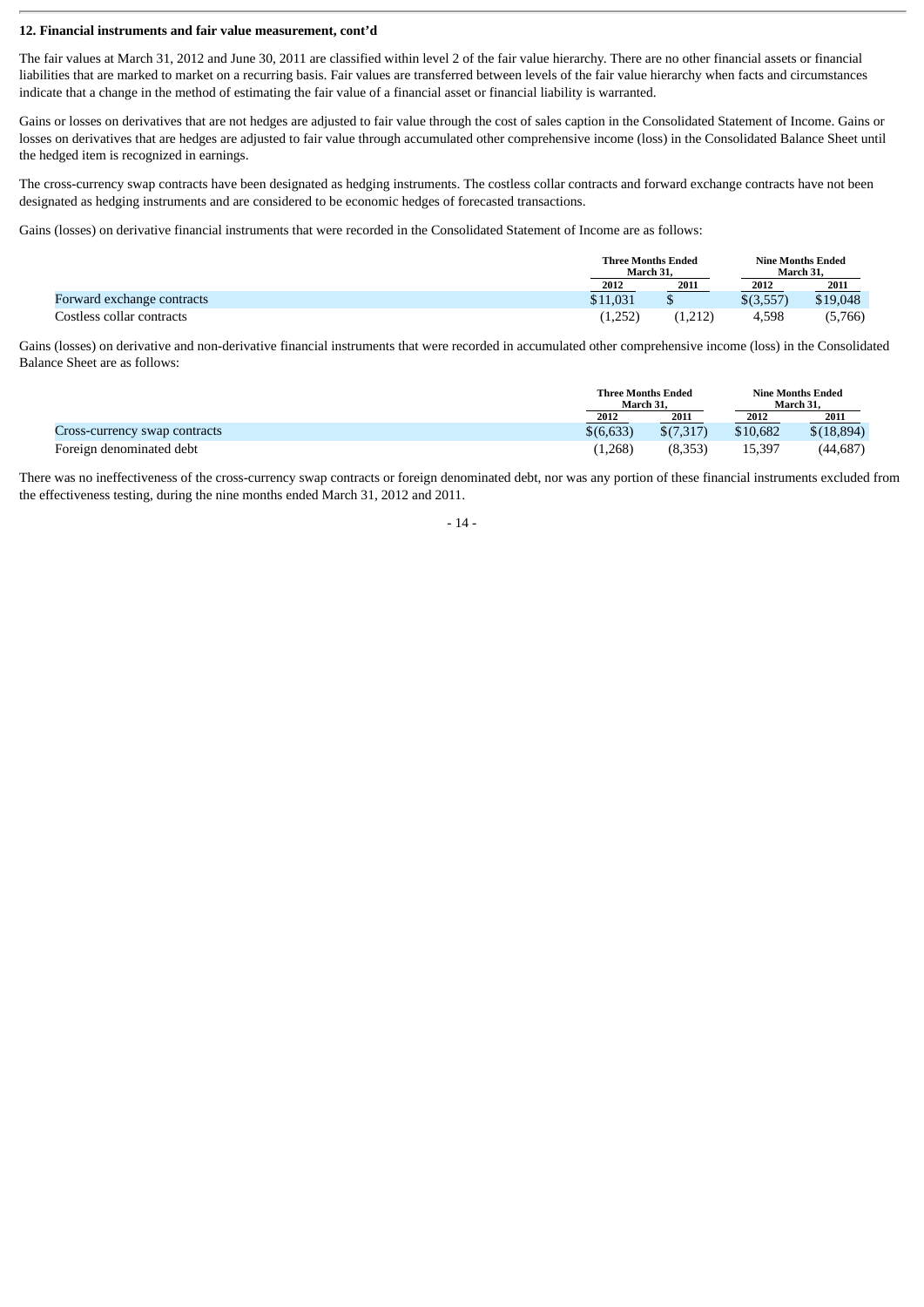#### **FORM 10-Q**

#### **ITEM 2. MANAGEMENT'S DISCUSSION AND ANALYSIS OF FINANCIAL CONDITION AND RESULTS OF OPERATIONS**

#### **FOR THE THREE AND NINE MONTHS ENDED MARCH 31, 2012 AND COMPARABLE PERIODS ENDED MARCH 31, 2011**

#### **OVERVIEW**

The Company is a leading worldwide diversified manufacturer of motion and control technologies and systems, providing precision engineered solutions for a wide variety of mobile, industrial and aerospace markets.

The Company's order rates provide a near-term perspective of the Company's outlook particularly when viewed in the context of prior and future order rates. The Company publishes its order rates on a quarterly basis. The lead time between the time an order is received and revenue is realized generally ranges from one day to 12 weeks for mobile and industrial orders and from one day to 18 months for aerospace orders. The Company believes the leading economic indicators of these markets that have a strong correlation to the Company's future order rates are as follows:

- Purchasing Managers Index (PMI) on manufacturing activity specific to regions around the world with respect to most mobile and industrial markets;
- Global aircraft miles flown and global revenue passenger miles for commercial aerospace markets and Department of Defense spending for military aerospace markets; and
- Housing starts with respect to the North American residential air conditioning market and certain mobile construction markets.

A PMI above 50 indicates that the manufacturing activity specific to a region of the world in the mobile and industrial markets is expanding. A PMI below 50 indicates the opposite. The PMI at the end of March 2012 for the United States, the Eurozone countries and China was 53.4, 47.7 and 48.3, respectively. Since June 30, 2011 and December 31, 2011, the PMI for China has decreased, while the PMI for the United States and the Eurozone countries have declined since June 30, 2011 but have increased since December 31, 2011.

Global aircraft miles flown have increased approximately three percent from the comparable fiscal 2011 level and global revenue passenger miles have increased approximately four percent from the comparable fiscal 2011 level. The Company anticipates that U.S. Department of Defense spending with regards to appropriations and operations and maintenance for the U.S. Government's fiscal year 2012 will be slightly up from the comparable fiscal 2011 level.

Housing starts in March 2012 were approximately 10 percent higher than housing starts in March 2011 and remained at essentially the same level of housing starts in December 2011.

The Company remains focused on maintaining its financial strength by adjusting its cost structure to reflect changing demand levels, maintaining a strong balance sheet and managing its cash. The Company continues to generate substantial cash flows from operations, has controlled capital spending and has proactively managed working capital. The Company has been able to borrow funds at affordable interest rates and had a debt to debt-shareholders' equity ratio of 24.3 percent at March 31, 2012 compared to 25.2 percent at December 31, 2011 and 24.7 percent at June 30, 2011.

The Company believes many opportunities for profitable growth are available. The Company intends to focus primarily on business opportunities in the areas of energy, water, agriculture, environment, defense, life sciences, infrastructure and transportation.

- 15 -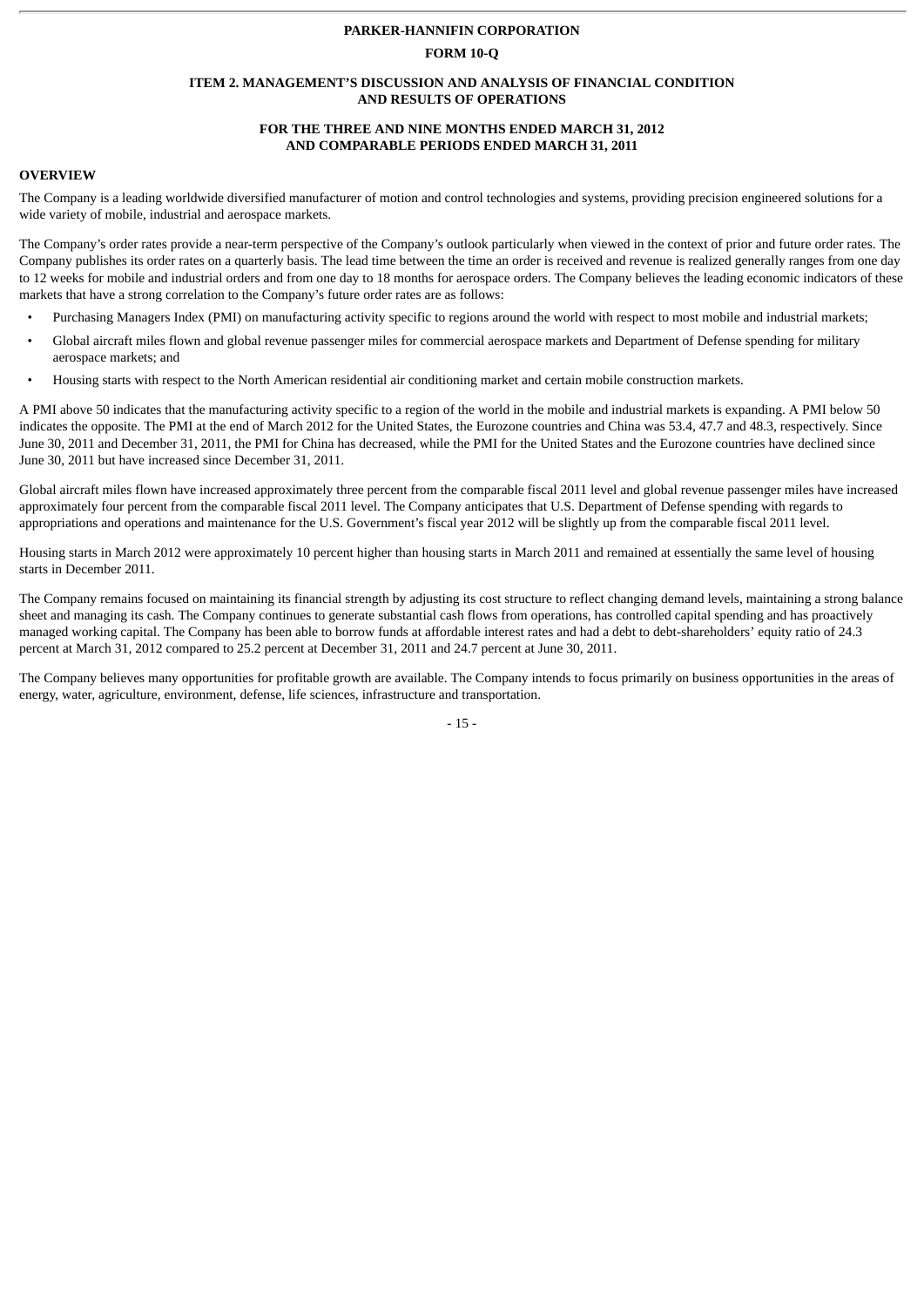The Company believes it can meet its strategic objectives by:

- Serving the customer;
- Empowering its employees to become successful in its lean enterprise and fostering an entrepreneurial culture;
- Successfully executing its Win Strategy initiatives relating to premier customer service, financial performance and profitable growth;
- Engineering innovative systems and products to provide superior customer value through improved service, efficiency and productivity;
- Delivering products, systems and services that have demonstrable savings to customers and are priced by the value they deliver;
- Maintaining its decentralized division and sales company structure;
- Acquiring strategic businesses;
- Organizing around targeted regions, technologies and markets; and
- Advancing business practices to achieve corporate sustainability goals.

During the first nine months of fiscal 2012, the Company completed three acquisitions and purchased the outstanding shares not previously owned by the Company in two majority-owned subsidiaries. Acquisitions will continue to be considered from time to time to the extent there is a strong strategic fit, while at the same time, maintaining the Company's strong financial position. The Company will also continue to assess its existing businesses and initiate efforts to divest businesses that are not considered to be a good long-term strategic fit for the Company. Future business divestitures could have a negative effect on the Company's results of operations.

The discussion below is structured to separately discuss the Consolidated Statement of Income, Results by Business Segment, Consolidated Balance Sheet and Consolidated Statement of Cash Flows.

#### **CONSOLIDATED STATEMENT OF INCOME**

|                                                                     | <b>Three Months Ended</b><br>March 31. |              | <b>Nine Months Ended</b><br>March 31. |              |
|---------------------------------------------------------------------|----------------------------------------|--------------|---------------------------------------|--------------|
| (dollars in millions)                                               | 2012                                   | 2011         | 2012                                  | 2011         |
| Net sales                                                           | \$3,393.6                              | \$3,240.1    | \$9,734.3                             | \$8,936.0    |
| Gross profit                                                        | \$803.2                                | \$ 777.0     | \$2,348.2                             | \$2,139.3    |
| Gross profit margin                                                 | 23.7%                                  | 24.0%        | 24.1%                                 | 23.9%        |
| Selling, general and administrative expenses                        | \$ 377.5                               | \$ 375.1     | \$1,132.6                             | \$1,054.3    |
| Selling, general and administrative expenses, as a percent of sales | 11.1%                                  | 11.6%        | 11.6%                                 | 11.8%        |
| Interest expense                                                    | \$<br>22.3                             | \$<br>24.6   | \$<br>69.3                            | 74.9<br>\$   |
| Other expense (income), net                                         | \$<br>2.6                              | \$<br>(12.4) | \$<br>(5.1)                           | (22.2)<br>\$ |
| Effective tax rate                                                  | 22.0%                                  | 27.7%        | 25.9%                                 | 26.1%        |
| Net income                                                          | \$312.7                                | \$281.6      | 853.2<br>\$.                          | 762.5<br>S.  |
| Net income, as a percent of sales                                   | 9.2%                                   | 8.7%         | 8.8%                                  | 8.5%         |

- 16 -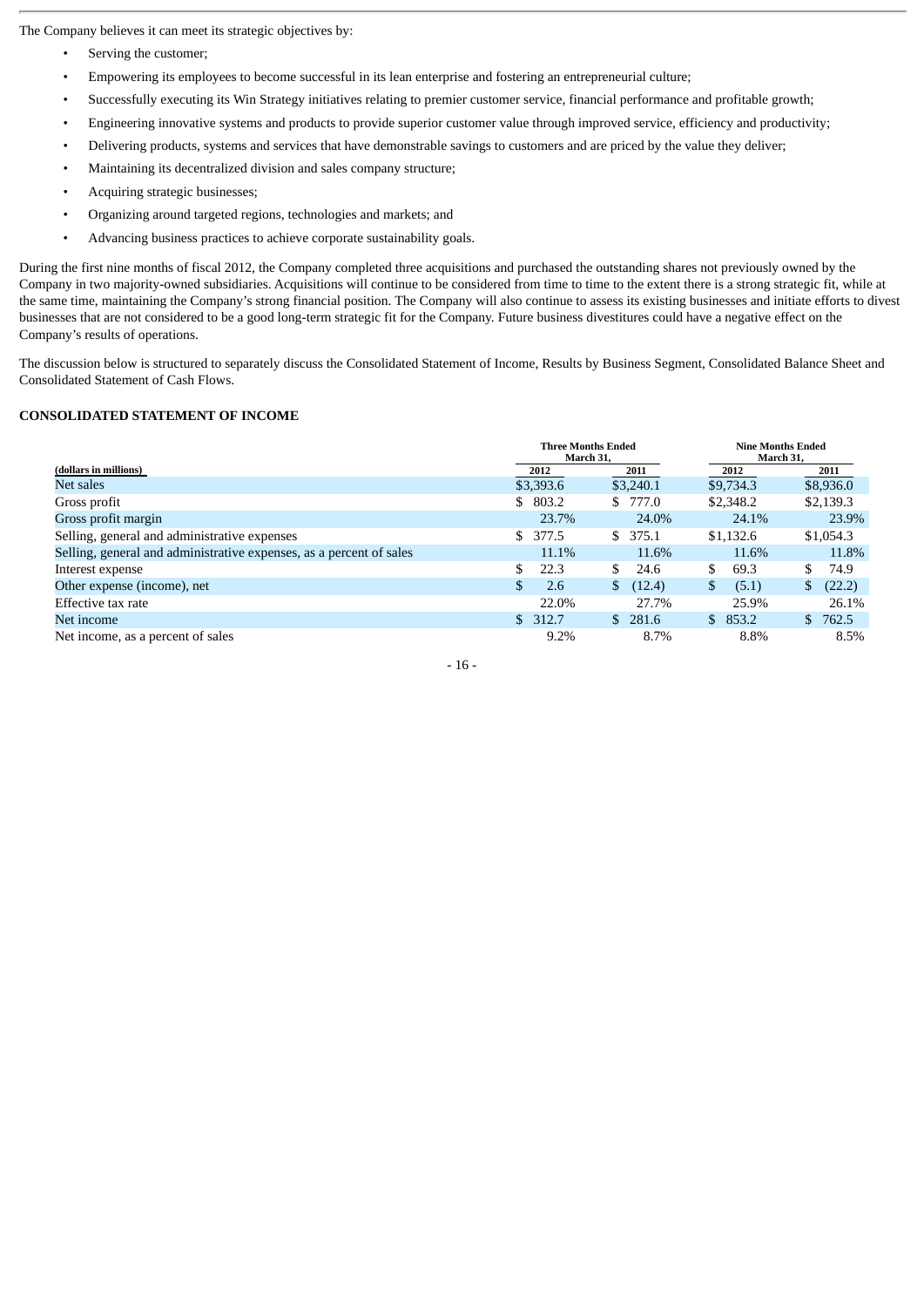**Net sales** increased 4.7 percent for the current-year quarter and 8.9 percent for the first nine months of fiscal 2012, over the comparable prior-year net sales amounts. The increase in net sales for the current-year quarter reflects higher sales in both the Industrial North American businesses and the Aerospace Segment. The increase in net sales for the first nine months of fiscal 2012 reflects higher sales in the Industrial North American businesses and the Aerospace Segment as well as the Industrial International businesses. Acquisitions made in the last 12 months contributed approximately \$7 million and \$39 million in sales in the current-year quarter and first nine months of fiscal 2012, respectively. The effect of currency rate changes decreased net sales by approximately \$42 million in the current-year quarter and increased net sales by approximately \$44 million for the first nine months of fiscal 2012.

Gross profit margin declined slightly in the current-year quarter from the comparable prior-year period primarily due to operating inefficiencies in the Industrial International businesses and higher engineering development costs in the Aerospace Segment. Gross profit margin for the first nine months of fiscal 2012 improved from the first nine months of fiscal 2011 due to a combination of the higher sales volume in the Industrial North American businesses, resulting in operating efficiencies, as well as favorable product mix in the Aerospace Segment.

**Selling, general and administrative expenses** increased for the first nine months of fiscal 2012 over the comparable prior period primarily due to the higher sales volume as well as higher expenses associated with the Company's incentive and deferred compensation programs.

**Interest expense** for the current-year quarter and first nine months of fiscal 2012 decreased from the comparable prior-year periods primarily due to lower average debt outstanding.

**Other expense (income), net** for the prior-year quarter and first nine months of fiscal 2011 included income of \$14.6 million related to insurance recoveries.

**Effective tax rate** for the current-year quarter was lower than the prior-year quarter primarily due to discrete tax items in the current-year quarter having a more favorable impact on the tax rate than those recorded in the prior-year quarter. The discrete tax items in both periods relate primarily to the settlement of tax audits. The Company expects the effective tax rate for fiscal 2012 will be approximately 27 percent.

#### **RESULTS BY BUSINESS SEGMENT**

#### *Industrial Segment*

|                       |             | <b>Three Months Ended</b><br>March 31. |             | <b>Nine Months Ended</b><br>March 31. |  |  |
|-----------------------|-------------|----------------------------------------|-------------|---------------------------------------|--|--|
| (dollars in millions) | 2012        | 2011                                   | 2012        | 2011                                  |  |  |
| Net sales             |             |                                        |             |                                       |  |  |
| North America         | \$1,315.4   | \$1,178.7                              | \$3,703.5   | \$3,289.1                             |  |  |
| International         | 1,286.8     | 1,293.0                                | 3,794.7     | 3,533.3                               |  |  |
| Operating income      |             |                                        |             |                                       |  |  |
| North America         | 227.0       | 189.5                                  | 646.0       | 538.3                                 |  |  |
| International         | \$<br>195.1 | \$<br>199.8                            | 569.2<br>\$ | 551.4<br>\$                           |  |  |
| Operating margin      |             |                                        |             |                                       |  |  |
| North America         | 17.3%       | 16.1%                                  | 17.4%       | 16.4%                                 |  |  |
| <b>International</b>  | 15.2%       | 15.5%                                  | 15.0%       | 15.6%                                 |  |  |
| Backlog               | \$1,887.8   | \$1,855.8                              | \$1,887.8   | \$1,855.8                             |  |  |

- 17 -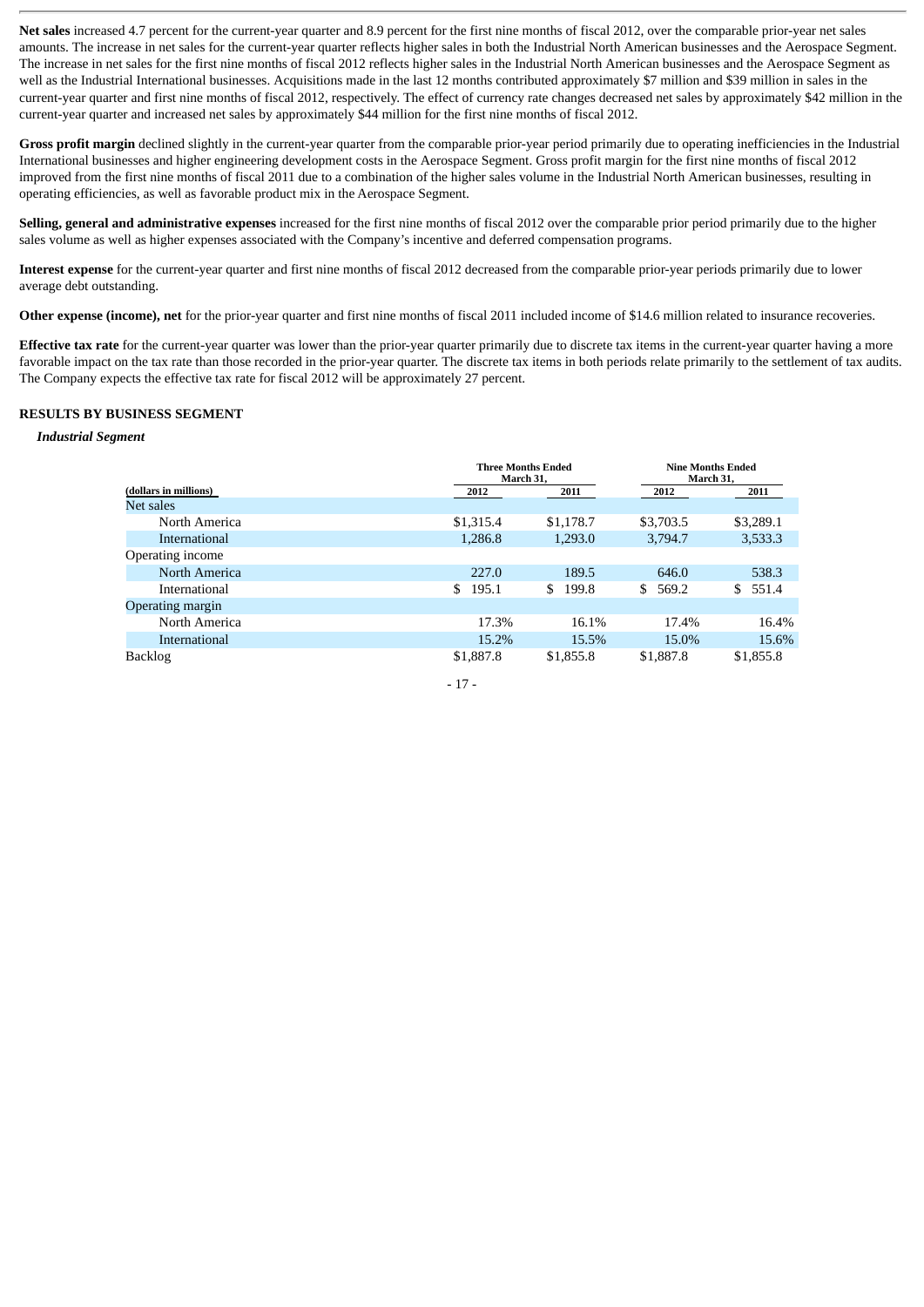The Industrial Segment operations experienced the following percentage changes in net sales in the current-year period compared to the comparable prior-year period:

|                                                     | <b>Period Ending March 31</b> |                    |  |
|-----------------------------------------------------|-------------------------------|--------------------|--|
|                                                     | <b>Three Months</b>           | <b>Nine Months</b> |  |
| Industrial North America - as reported              | 11.6%                         | 12.6%              |  |
| Acquisitions                                        | 0.3%                          | $0.6\%$            |  |
| Currency                                            | (0.3)%                        | (0.1)%             |  |
| Industrial North America – without acquisitions and |                               |                    |  |
| currency                                            | 11.6%                         | 12.1%              |  |
| Industrial International - as reported              | (0.5)%                        | 7.4%               |  |
| Acquisitions                                        | 0.3%                          | 0.5%               |  |
| Currency                                            | (2.7)%                        | 1.3%               |  |
| Industrial International – without acquisitions and |                               |                    |  |
| currency                                            | 1.9%                          | 5.6%               |  |
| Total Industrial Segment - as reported              | 5.3%                          | 9.9%               |  |
| Acquisitions                                        | 0.3%                          | $0.6\%$            |  |
| Currency                                            | (1.6)%                        | $0.6\%$            |  |
| Total Industrial Segment - without acquisitions and |                               |                    |  |
| currency                                            | 6.6%                          | 8.7%               |  |

The above presentation reconciles the percentage changes in net sales of the Industrial Segment operations reported in accordance with U.S. GAAP to percentage changes in net sales adjusted to remove the effects of acquisitions made within the prior four fiscal quarters as well as the effects of currency exchange rates. The effects of acquisitions and currency exchange rates are removed to allow investors and the Company to meaningfully evaluate the percentage changes in net sales on a comparable basis from period to period.

Excluding the effects of acquisitions and changes in currency exchange rates, the increase in Industrial North American sales for the current-year quarter and first nine months of fiscal 2012 from the comparable prior-year periods is primarily the result of higher demand from distributors and end-users in a number of markets, particularly in the heavy-duty truck, construction equipment, oil and gas, farm and agriculture equipment and machine tool markets. The increase in Industrial International sales for the current-year quarter and first nine months of fiscal 2012 from the comparable prior-year periods is primarily attributable to higher volume across most markets in all regions with the largest increase in volume experienced in Europe.

The increase in operating margins in the Industrial North American businesses for the current-year quarter and first nine months of fiscal 2012 from the comparable prior-year periods is primarily due to the higher sales volume, resulting in operating efficiencies. The decrease in operating margins in the Industrial International businesses for the current-year quarter and first nine months of fiscal 2012 from the comparable prior-year periods is primarily due to operating inefficiencies resulting from a decline in the rate of sales growth between the current year and comparable prior-year periods, especially in Europe and the Asia Pacific region.

- 18 -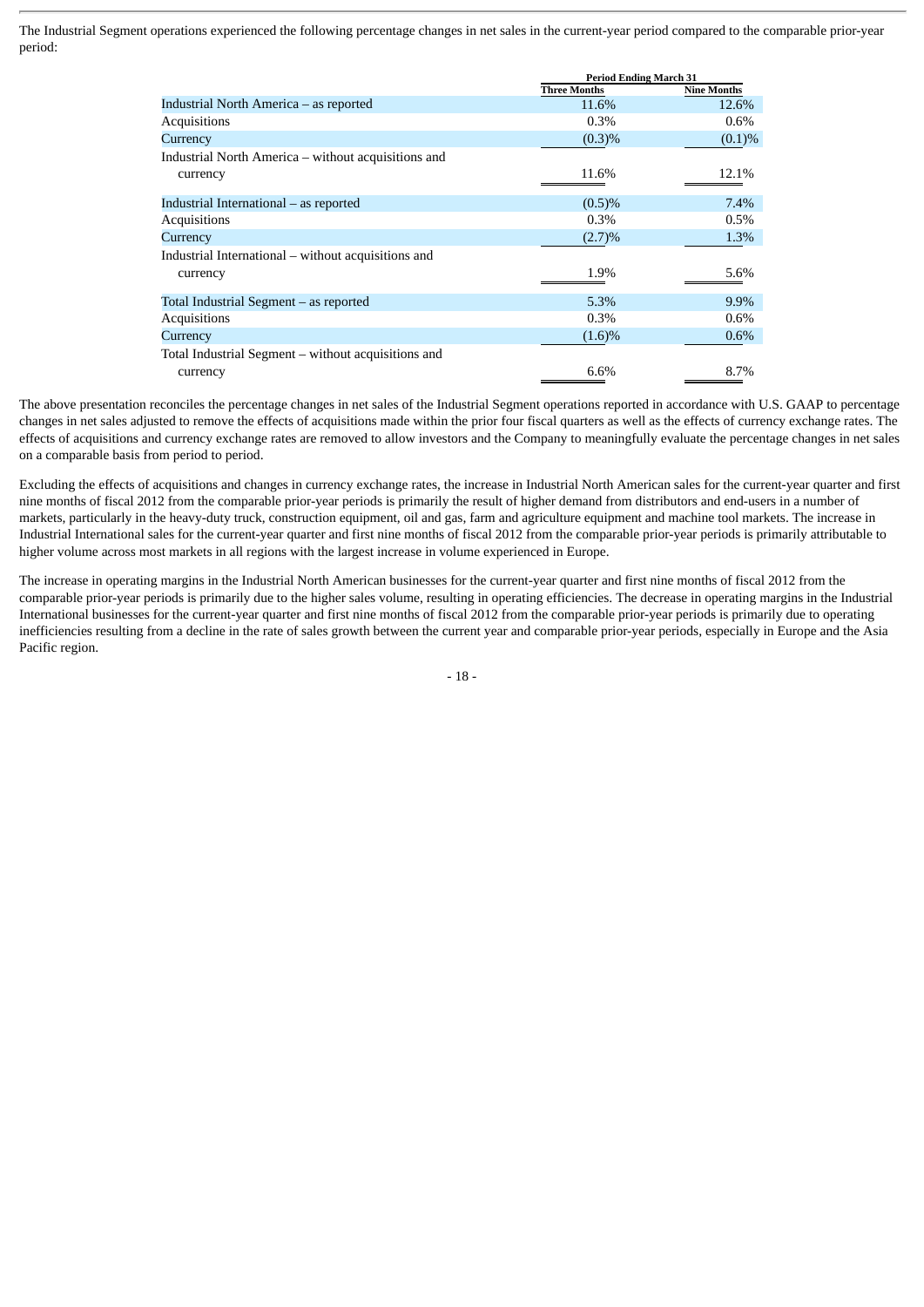Included in Industrial North American operating income are business realignment charges of \$2.0 million and \$0.6 million for the current-year quarter and prioryear quarter, respectively, and \$3.0 million and \$4.1 million for the first nine months of fiscal 2012 and fiscal 2011, respectively. Included in Industrial International operating income are business realignment charges of \$1.1 million and \$4.7 million for the current-year quarter and prior-year quarter, respectively, and \$7.0 million and \$5.7 million for the first nine months of fiscal 2012 and fiscal 2011, respectively. The business realignment charges consist primarily of severance costs resulting from plant closures as well as general reductions in work force. The Industrial North American business realignment charges for the current-year quarter also include expenses associated with enhanced retirement benefits. The Company does not anticipate that cost savings realized from the work force reductions taken during the first nine months of fiscal 2012 will have a material impact on future operating margins. The Company expects to continue to take the actions necessary to structure appropriately the operations of the Industrial Segment. Such actions may include the necessity to record additional business realignment charges in fiscal 2012, the timing and amount of which has not been finalized.

The increase in backlog from the prior-year quarter is primarily due to higher order rates in the Industrial North American businesses more than offsetting lower order rates in the Industrial International businesses, primarily in the Asia Pacific region. The decline in backlog from the June 30, 2011 amount of \$1,907.0 million is primarily due to lower order rates in virtually all of the Industrial International businesses more than offsetting higher order rates in the Industrial North American businesses. The Company anticipates Industrial North American sales for fiscal 2012 will increase between 11.0 percent and 11.5 percent from the fiscal 2011 level and Industrial International sales for fiscal 2012 will increase between 3.3 percent and 4.1 percent from the fiscal 2011 level. Industrial North American operating margins in fiscal 2012 are expected to range from 17.3 percent to 17.5 percent and Industrial International operating margins are expected to range from 14.9 percent to 15.1 percent.

#### *Aerospace Segment*

|                       |           | <b>Three Months Ended</b><br>March 31, |             | <b>Nine Months Ended</b><br>March 31. |
|-----------------------|-----------|----------------------------------------|-------------|---------------------------------------|
| (dollars in millions) | 2012      | 2011                                   | 2012        | 2011                                  |
| Net sales             | 542.8     | 503.8                                  | \$1,536.8   | \$1,400.1                             |
| Operating income      | 65.9      | 69.0                                   | 204.8<br>S. | \$176.4                               |
| Operating margin      | 12.1%     | 13.7%                                  | 13.3%       | 12.6%                                 |
| <b>Backlog</b>        | \$1,925.7 | \$1,755.3                              | \$1,925.7   | \$1,755.3                             |

The increase in net sales in the Aerospace Segment for the current-year quarter and first nine months of fiscal 2012 from the comparable prior-year periods is primarily due to higher volume in both the commercial original equipment manufacturer (OEM) and aftermarket businesses as well as higher volume in both the military OEM and aftermarket businesses. The lower margins in the current-year quarter compared to the prior-year quarter were primarily due to the benefits from the higher sales volume being more than offset by higher engineering development costs. Margins for the first nine months of fiscal 2012 were higher compared to the prior-year first nine months primarily due to the higher sales volume and a favorable product mix.

The increase in backlog from the prior-year quarter and the June 30, 2011 amount of \$1,702.3 million is primarily due to higher order rates in both the commercial and military OEM businesses as well as the military aftermarket business. For fiscal 2012, sales are expected to increase between 8.0 percent and 9.0 percent from the fiscal 2011 level and operating margins are expected to range from 13.2 percent to 13.4 percent. A higher concentration of commercial OEM volume in future product mix and higher than expected new product development costs could result in lower margins.

- 19 -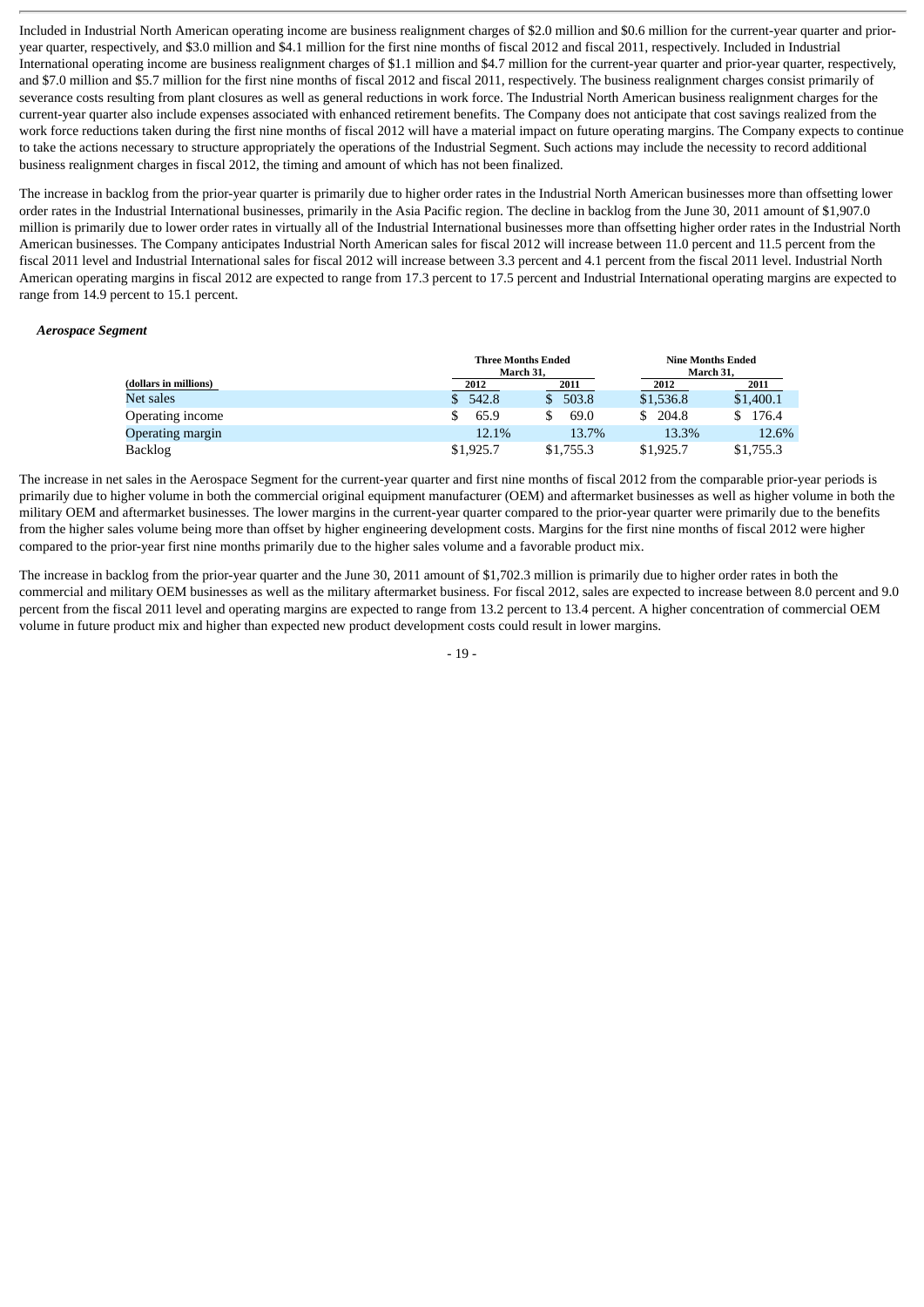#### *Climate & Industrial Controls Segment*

|                       | <b>Three Months Ended</b><br>March 31. |         | <b>Nine Months Ended</b><br>March 31. |         |
|-----------------------|----------------------------------------|---------|---------------------------------------|---------|
| (dollars in millions) | 2012                                   | 2011    | 2012                                  | 2011    |
| Net sales             | \$248.7                                | \$264.5 | \$699.3                               | \$713.6 |
| Operating income      | \$23.2                                 | \$22.6  | \$52.8                                | \$53.6  |
| Operating margin      | 9.3%                                   | 8.5%    | 7.6%                                  | $7.5\%$ |
| <b>Backlog</b>        | \$178.0                                | \$189.6 | \$178.0                               | \$189.6 |

The Climate & Industrial Controls (CIC) Segment operations experienced the following percentage changes in net sales in the current-year period compared to the comparable prior-year period:

|                               |                     | <b>Period Ending March 31</b> |  |  |
|-------------------------------|---------------------|-------------------------------|--|--|
|                               | <b>Three Months</b> | <b>Nine Months</b>            |  |  |
| $CIC$ Segment $-$ as reported | $(6.0)\%$           | $(2.0)\%$                     |  |  |
| Acquisitions                  | $0.0\%$             | 0.1%                          |  |  |
| Currency                      | (0.9)%              | 0.1%                          |  |  |
| CIC Segment – without         |                     |                               |  |  |
| acquisitions and currency     | (5.1)%              | $(2.2)\%$                     |  |  |

The above presentation reconciles the percentage changes in net sales of the Climate & Industrial Controls Segment operations reported in accordance with U.S. GAAP to percentage changes in net sales adjusted to remove the effects of acquisitions made within the prior four fiscal quarters as well as the effects of currency exchange rates. The effects of acquisitions and currency exchange rates are removed to allow investors and the Company to meaningfully evaluate the percentage changes in net sales on a comparable basis from period to period.

Excluding the effects of acquisitions and changes in currency exchange rates, the decrease in net sales in the Climate & Industrial Controls Segment for the current-year quarter and first nine months of fiscal 2012 from the comparable prior-year periods is primarily due to lower end-user demand in the residential air conditioning market partially offset by higher end-user demand in the heavy-duty truck and automotive markets. Operating margins in both the current-year quarter and first nine months of fiscal 2012 were higher from the comparable prior-year periods primarily due to spending control efforts more than offsetting the impact of the decrease in sales volume. Business realignment charges recorded by the Climate & Industrial Controls Segment in fiscal 2012 and fiscal 2011 were not significant. The Company may take further actions to structure appropriately the operations of the Climate & Industrial Controls Segment. Such actions may include the necessity to record business realignment charges in fiscal 2012.

For fiscal 2012, sales are expected to decrease between 3.9 percent and 2.8 percent from the fiscal 2011 level and operating margins are expected to range from 8.0 percent to 8.2 percent, reflecting continued spending control efforts.

#### *Corporate general and administrative expenses*

Corporate general and administrative expenses were \$38.4 million in the current-year quarter compared to \$41.7 million in the prior-year quarter and were \$142.5 million for the first nine months of fiscal 2012 compared to \$112.7 million for the first nine months of fiscal 2011. As a percent of sales, corporate general and administrative expenses for the current-year quarter were 1.1 percent compared to 1.3 percent for the prior-year quarter and were 1.5 percent and 1.3 percent for the first nine months of fiscal 2012 and fiscal 2011, respectively. The lower expenses for the current-year quarter are primarily due to market value fluctuations related to investments associated with the Company's deferred compensation program more than offsetting an increase in incentive compensation expenses. The higher expenses for the first nine months of fiscal 2012 are primarily due to higher deferred and incentive compensation expenses.

 $-20-$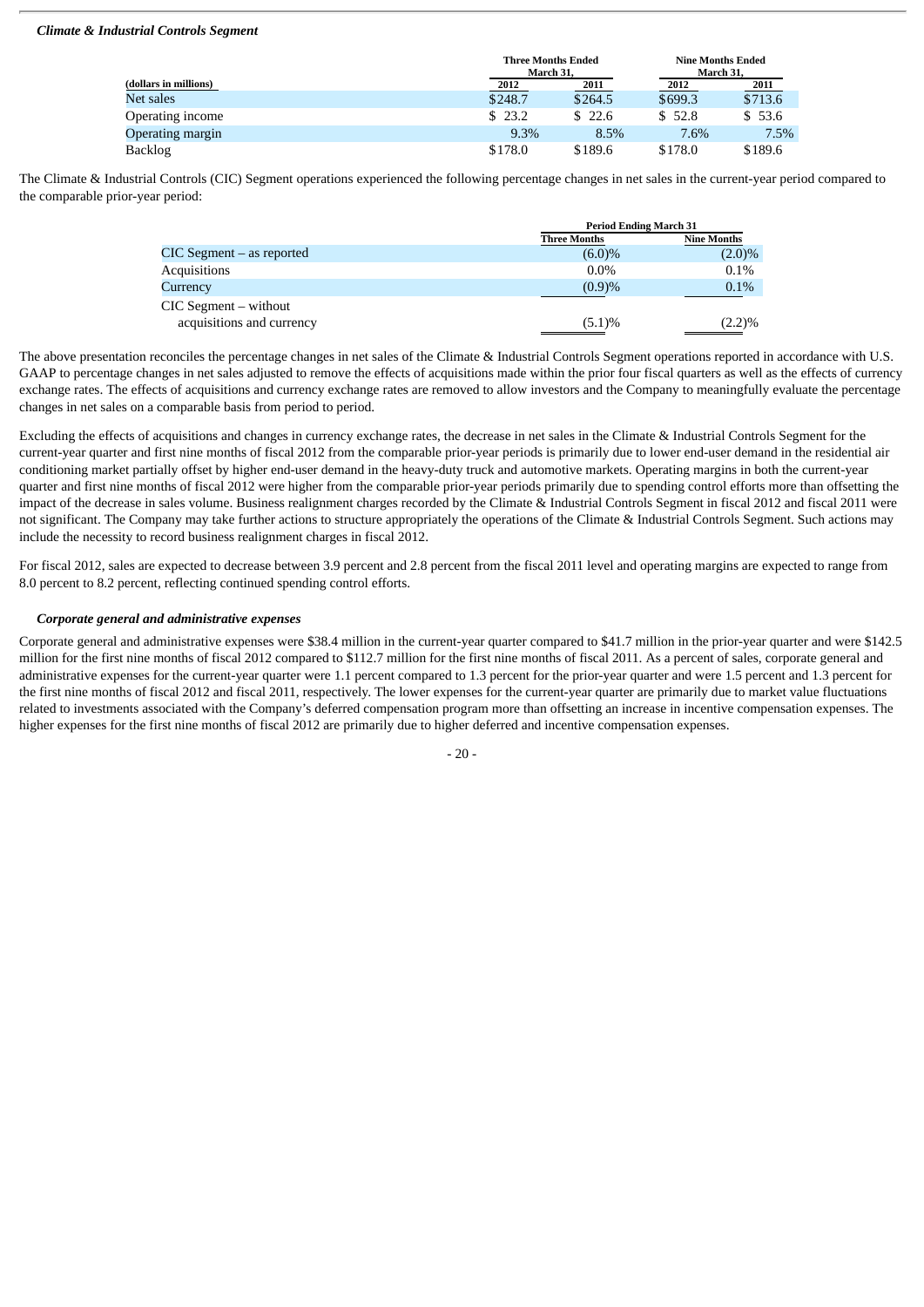#### **Other expense** (in the Business Segment Results) included the following:

|                            | <b>Three Months Ended</b><br>March 31, |       | <b>Nine Months Ended</b><br>March 31, |          |  |
|----------------------------|----------------------------------------|-------|---------------------------------------|----------|--|
| (in millions)              | 2012<br>2011                           |       | 2012                                  | 2011     |  |
| Expense (income)           |                                        |       |                                       |          |  |
| Currency transaction       | \$<br>8.4<br>\$                        | (3.1) | S<br>4.3                              | \$ (0.9) |  |
| Stock-based compensation   | 9.5                                    | 9.2   | 37.3                                  | 42.4     |  |
| Pensions                   | 17.8                                   | 17.6  | 53.7                                  | 54.6     |  |
| Asset sales and writedowns | (1.6)                                  | .9    | (2.9)                                 | (2.0)    |  |
| Other items, net           | 15.6                                   |       | 17.2                                  | 5.7      |  |
|                            | \$49.7                                 | 24.8  | \$109.6                               | \$99.8   |  |

Included in Other items, net in the prior-year quarter and first nine months of fiscal 2011 was income of \$14.6 million related to insurance recoveries.

#### **CONSOLIDATED BALANCE SHEET**

| (dollars in millions)    | March 31.<br>2012 | <b>June 30,</b><br>2011 |
|--------------------------|-------------------|-------------------------|
| Accounts receivable, net | \$2,061.5         | \$1,977.9               |
| Inventories              | 1.429.0           | 1,412.2                 |
| Notes payable            | 273.9             | 75.3                    |
| Shareholders' equity     | 5,577.6           | 5,383.9                 |
| Noncontrolling interests | 8.9               | 104.5                   |
| Working capital          | \$2,008.0         | \$1,914.2               |
| Current ratio            | 1.81              | 1.80                    |

Accounts receivable, net is primarily receivables due from customers for sales of product (\$1,844 million at March 31, 2012 and \$1,780 million at June 30, 2011). Days sales outstanding relating to trade accounts receivable was 50 days at March 31, 2012 and 48 days at June 30, 2011. The Company believes that its receivables are collectible and appropriate allowances for doubtful accounts have been recorded.

Inventories increased \$17 million (\$55 million excluding the effect of foreign currency translation of \$38 million) primarily in the Industrial North American businesses and Aerospace Segment, in response to positive order trends. Days' supply of inventory was 57 days at March 31, 2012 and 55 days at June 30, 2011.

Notes payable at March 31, 2012 included \$225 million of long-term debt repayable within one year.

Shareholders' equity activity during the first nine months of fiscal 2012 included a decrease of approximately \$332 million related to share repurchases, a decrease of approximately \$74 million related to the acquisition of the remaining ownership interest in two majority-owned subsidiaries, and a decrease of approximately \$205 million related to foreign currency translation adjustments, primarily affecting Accounts receivable, Inventories, Plant and equipment, Goodwill, Intangible assets, Accounts payable, trade, Other accrued liabilities, and Long-term debt.

Noncontrolling interests decreased from June 30, 2011 primarily as a result of the Company's purchase of outstanding shares not previously owned by the Company in two majority-owned subsidiaries.

- 21 -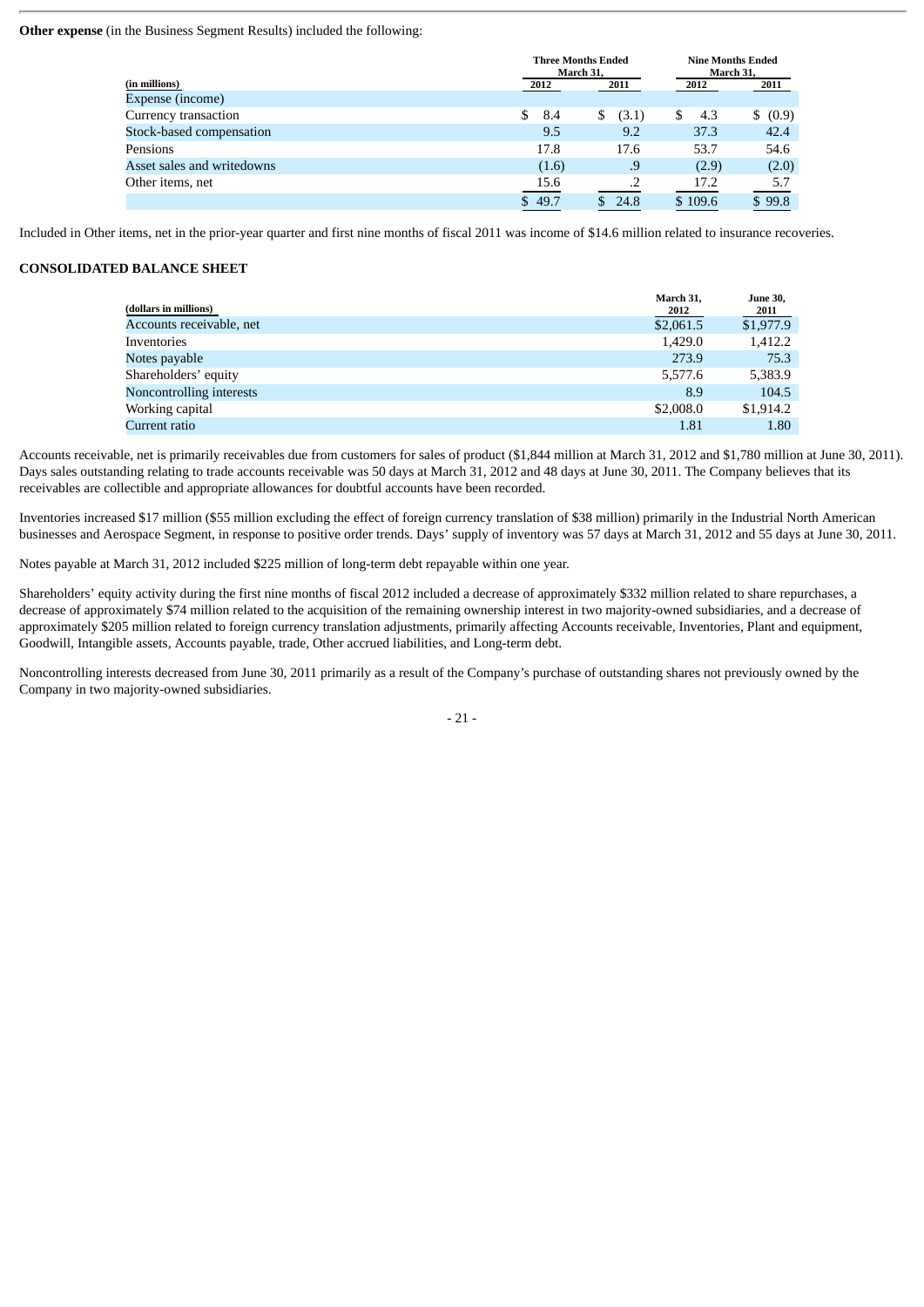#### **CONSOLIDATED STATEMENT OF CASH FLOWS**

|                                           |           | Nine months ended<br>March 31. |  |
|-------------------------------------------|-----------|--------------------------------|--|
| (in millions)                             | 2012      | 2011                           |  |
| Cash provided by (used in):               |           |                                |  |
| <b>Operating activities</b>               | \$1,006.5 | \$799.9                        |  |
| Investing activities                      | (185.9)   | (203.1)                        |  |
| <b>Financing activities</b>               | (590.8)   | (123.7)                        |  |
| Effect of exchange rates                  | (113.8)   | 59.3                           |  |
| Net increase in cash and cash equivalents | \$116.0   | \$532.4                        |  |

**Cash flows from operating activities** increased compared to the first nine months of fiscal 2011 primarily due to a lower amount of cash used for working capital needs, especially Accounts receivable and Inventory, as well as an increase in Net income. The Company continues to focus on managing its inventory and other working capital requirements. The Company made a \$200 million voluntary contribution to its domestic qualified defined benefit pension plan during the first nine months of fiscal 2011.

**Cash flows used in financing activities** in fiscal 2012 included the repurchase of approximately 4.9 million common shares for \$332 million as compared to the repurchase of approximately 0.7 million common shares for \$56 million in the prior year. During the first nine months of fiscal 2012, the Company purchased the outstanding shares not previously owned by the Company in two majority- owned subsidiaries. Cash flow activities in the current-year include a borrowing and a repayment, each for 6 billion Japanese Yen (approximately \$73 million), under the terms of separate credit facilities. Cash flow activities in the prior year included the issuance of \$300 million aggregate principal amount of Medium-Term Notes and payments of approximately \$257 million related to the Euro bonds which matured in November 2010.

The Company's goal is to maintain no less than an "A" rating on senior debt to ensure availability and reasonable cost of external funds. As a means of achieving this objective, the Company has established a financial goal of maintaining a ratio of debt to debt-shareholders' equity of no more than 37 percent.

| (dollars in millions)                   | March 31. | June 30.    |
|-----------------------------------------|-----------|-------------|
| Debt to Debt-Shareholders' Equity Ratio | 2012      | <b>2011</b> |
| Debt                                    | \$1,789   | \$1,766     |
| Debt & Shareholders' equity             | \$ 7.367  | \$7,150     |
| Ratio                                   | 24.3%     | 24.7%       |

The Company has a line of credit totaling \$1,500 million through a multi-currency revolving credit agreement with a group of banks, of which \$1,452 million was available as of March 31, 2012. The credit agreement expires in March 2016; however, the Company has the right to request a one-year extension of the expiration date on an annual basis, which request may result in changes to the current terms and conditions of the credit agreement. A portion of the credit agreement supports the Company's commercial paper note program, which is rated A-1 by Standard & Poor's, P-1 by Moody's and F-1 by Fitch Ratings. These ratings are considered investment grade. The revolving credit agreement requires the payment of an annual facility fee, the amount of which would increase in the event the Company's credit ratings are lowered. Although a lowering of the Company's credit ratings would likely increase the cost of future debt, it would not limit the Company's ability to use the credit agreement nor would it accelerate the repayment of any outstanding borrowings.

The Company is currently authorized to sell up to \$1,350 million of short-term commercial paper notes. As of March 31, 2012, \$48 million of commercial paper notes were outstanding and the largest amount of commercial paper notes outstanding during the third quarter of fiscal 2012 was \$692 million.

- 22 -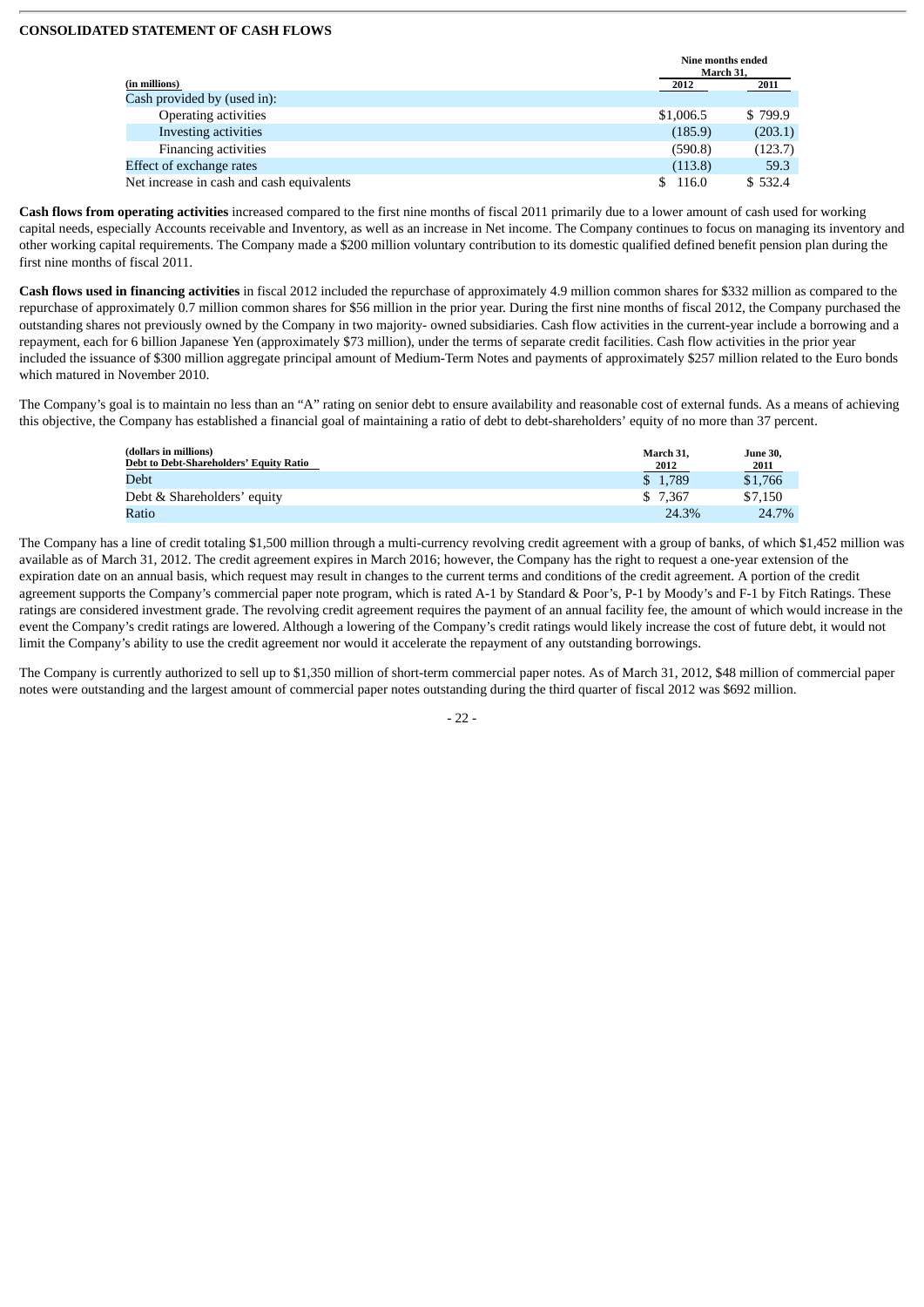During the current-year quarter, the Company entered into a five-year JPY (Japanese Yen) 6 billion credit facility. Based on the Company's rating level at March 31, 2012, the credit facility bears interest of JPY LIBOR (reset semi-annually) plus 55 basis points. Interest is paid semi-annually and any principal borrowings are due to be repaid in March 2017. The Company borrowed the full JPY 6 billion during the current-year quarter, equivalent to approximately \$73 million as of March 31, 2012, and used the funds to repay the balance due on the Company's previous JPY credit facility.

The Company's credit agreements and indentures governing certain debt agreements contain various covenants, the violation of which would limit or preclude the use of the credit agreements for future borrowings, or might accelerate the maturity of the related outstanding borrowings covered by the indentures. Based on the Company's rating level at March 31, 2012, the most restrictive financial covenant provides that the ratio of secured debt to net tangible assets be less than 10 percent. However, the Company currently does not have secured debt in its debt portfolio. The Company is in compliance with all covenants and expects to remain in compliance during the term of the credit agreements and indentures.

The Company's principal sources of liquidity are its cash flows provided from operating activities and borrowings either from or directly supported by its line of credit. The Company's ability to borrow has not been affected by a lack of general credit availability and the Company does not foresee any impediments to borrow funds at favorable interest rates in the near future. The Company expects that its ability to generate cash from its operations and ability to borrow directly from its line of credit or sources directly supported by its line of credit should be sufficient to support working capital needs, planned growth, repayment of maturing debt, benefit plan funding, dividend payments and share repurchases in the near term.

#### **CRITICAL ACCOUNTING POLICIES**

**Impairment of Goodwill and Long-Lived Assets** - Goodwill is tested for impairment at the reporting unit level on an annual basis and between annual tests whenever events or circumstances indicate that the carrying value of a reporting unit may exceed its fair value. For the Company, a reporting unit is one level below the operating segment level. Determining whether an impairment has occurred requires the valuation of the respective reporting unit, which the Company has consistently estimated using a discounted cash flow model. The Company believes that the use of a discounted cash flow model results in the most accurate calculation of a reporting unit's fair value because the market value for a reporting unit is not readily available. The discounted cash flow analysis requires several assumptions, including future sales growth and operating margin levels, as well as assumptions regarding future industry specific market conditions. Each reporting unit regularly prepares discrete operating forecasts and uses these forecasts as the basis for the assumptions used in the discounted cash flow analyses. The Company has consistently used a discount rate commensurate with its cost of capital, adjusted for inherent business risks and has consistently used a terminal growth factor of 2.5 percent. The Company also reconciles the estimated aggregate fair value of its reporting units as derived from the discounted cash flow analyses to the Company's overall market capitalization.

The results of the Company's fiscal 2012 annual goodwill impairment test performed as of December 31, 2011 indicated that no goodwill impairment existed and all reporting units had an estimated fair value that the Company determined, from a quantitative or qualitative perspective, was significantly in excess of their carrying value.

The Company continually monitors its reporting units for impairment indicators and updates assumptions used in the most recent calculation of the fair value of a reporting unit as appropriate. The Company is unaware of any current market trends that are contrary to the assumptions made in the estimation of its reporting unit's fair value. If the recovery of the current economic environment is not consistent with the Company's current expectations, it is possible that the estimated fair value of certain reporting units could fall below their carrying value resulting in the necessity to conduct additional goodwill impairment tests.

Long-lived assets held for use, which primarily includes finite lived intangible assets and property, plant and equipment, are evaluated for impairment whenever events or circumstances indicate that the undiscounted net cash flows to be generated by their use over their expected useful lives and eventual

- 23 -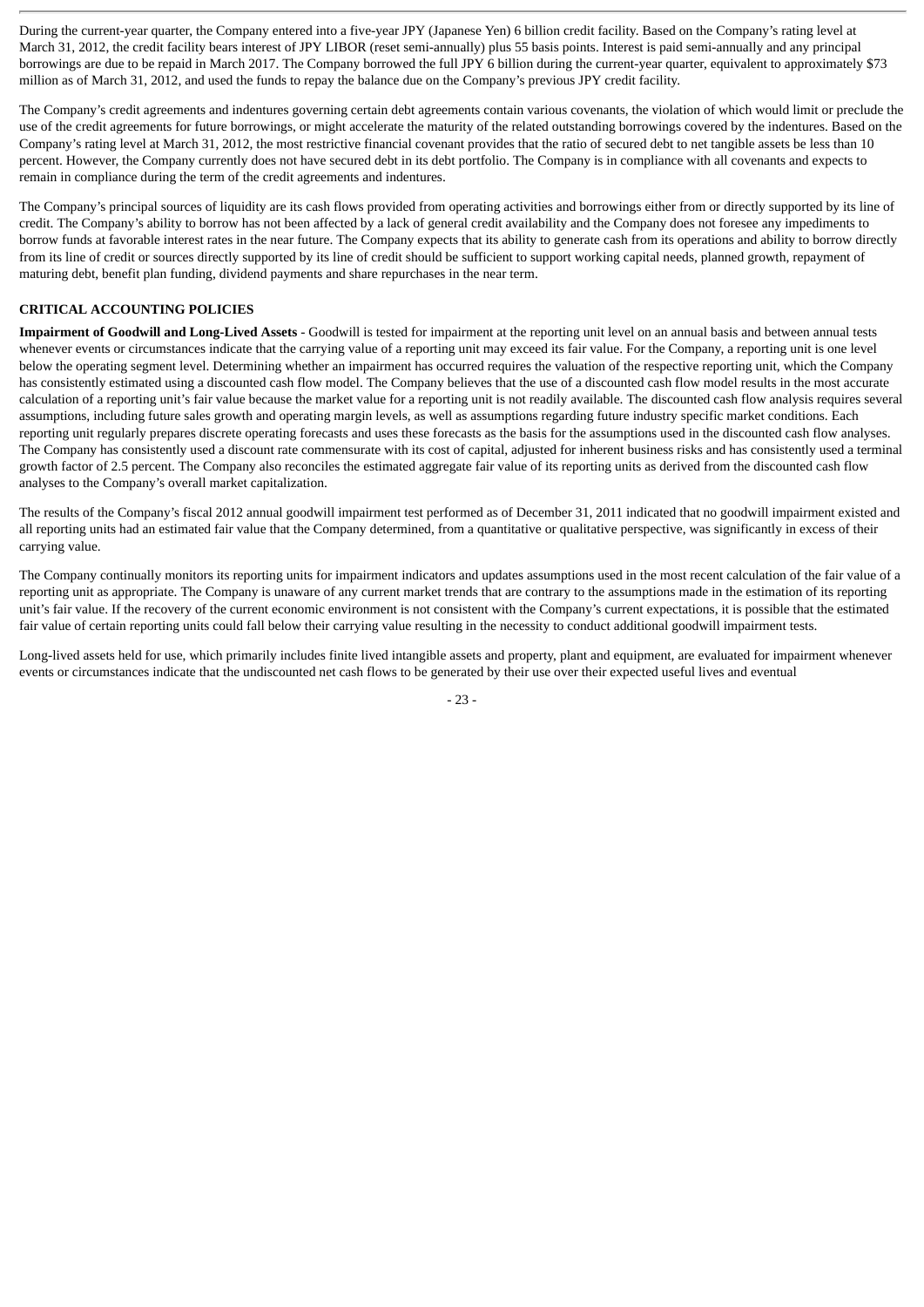disposition are less than their net carrying value. The long-term nature of these assets requires the estimation of their cash inflows and outflows several years into the future and only takes into consideration technological advances known at the time of the impairment test. During the first nine months of fiscal 2012, there were no events or circumstances that indicated that the net carrying value of the Company's long-lived assets held for use was not recoverable.

#### **RECENTLY ISSUED ACCOUNTING PRONOUNCEMENTS**

Refer to Note 2 to the Consolidated Financial Statements for discussion of recently issued accounting pronouncements.

#### **FORWARD-LOOKING STATEMENTS**

Forward-looking statements contained in this and other written and oral reports are made based on known events and circumstances at the time of release, and as such, are subject in the future to unforeseen uncertainties and risks. All statements regarding future performance, earnings projections, events or developments are forward-looking statements. It is possible that the future performance and earnings projections of the Company, including its individual segments, may differ materially from current expectations, depending on economic conditions within its mobile, industrial and aerospace markets, and the Company's ability to maintain and achieve anticipated benefits associated with announced realignment activities, strategic initiatives to improve operating margins, actions taken to combat the effects of the current economic environment, and growth, innovation and global diversification initiatives. A change in the economic conditions in individual markets may have a particularly volatile effect on segment performance.

Among other factors which may affect future performance are:

- changes in business relationships with and purchases by or from major customers, suppliers or distributors, including delays or cancellations in shipments, disputes regarding contract terms or significant changes in financial condition, changes in contract cost and revenue estimates for new development programs, and changes in product mix,
- ability to identify acceptable strategic acquisition targets,
- uncertainties surrounding timing, successful completion or integration of acquisitions,
- ability to realize anticipated cost savings from business realignment activities,
- threats associated with and efforts to combat terrorism,
- uncertainties surrounding the ultimate resolution of outstanding legal proceedings, including the outcome of any appeals,
- competitive market conditions and resulting effects on sales and pricing,
- increases in raw material costs that cannot be recovered in product pricing,
- the Company's ability to manage costs related to insurance and employee retirement and health care benefits, and
- global economic factors, including manufacturing activity, air travel trends, currency exchange rates, difficulties entering new markets and general economic conditions such as inflation, deflation, interest rates and credit availability.

The Company makes these statements as of the date of this disclosure, and undertakes no obligation to update them unless otherwise required by law.

 $-24$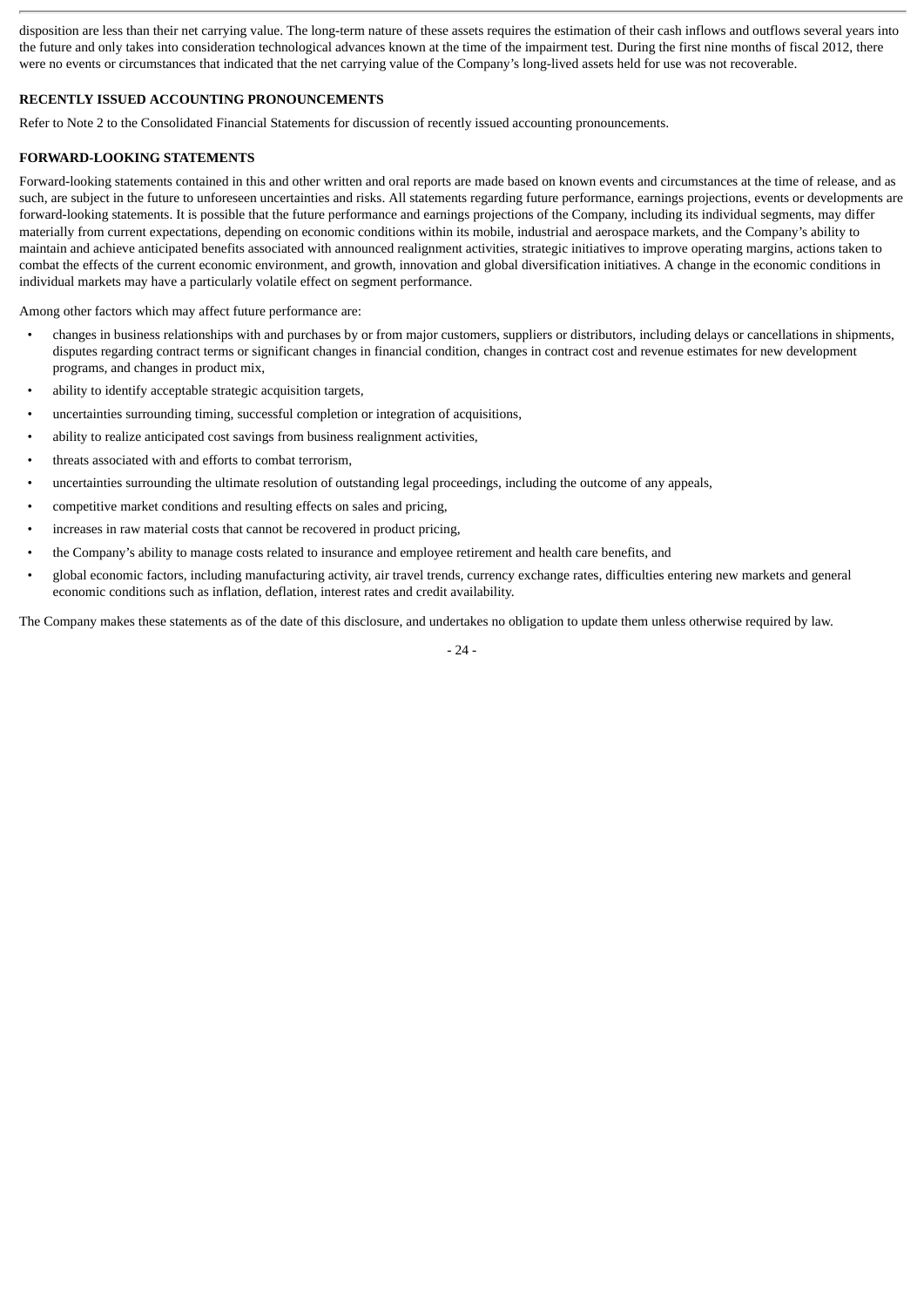#### **ITEM 3. QUANTITATIVE AND QUALITATIVE DISCLOSURES ABOUT MARKET RISK**

The Company manages foreign currency transaction and translation risk by utilizing derivative and non-derivative financial instruments, including forward exchange contracts, costless collar contracts and cross-currency swap contracts and certain foreign denominated debt designated as net investment hedges. The derivative financial instrument contracts are with major investment grade financial institutions and the Company does not anticipate any material nonperformance by any of the counterparties. The Company does not hold or issue derivative financial instruments for trading purposes.

Derivative financial instruments are recognized on the Consolidated Balance Sheet as either assets or liabilities and are measured at fair value. Further information on the fair value of these contracts is provided in Note 12 to the Consolidated Financial Statements. Gains or losses on derivatives that are not hedges are adjusted to fair value through the Consolidated Statement of Income. Gains or losses on derivatives that are hedges are adjusted to fair value through accumulated other comprehensive income (loss) in the Consolidated Balance Sheet until the hedged item is recognized in earnings. The translation of the foreign denominated debt that has been designated as a net investment hedge is recorded in accumulated other comprehensive income (loss) and remains there until the underlying net investment is sold or substantially liquidated.

The Company's debt portfolio contains variable rate debt, inherently exposing the Company to interest rate risk. The Company's objective is to maintain a 60/40 mix between fixed rate and variable rate debt thereby limiting its exposure to changes in near-term interest rates.

#### **ITEM 4. CONTROLS AND PROCEDURES**

The Company carried out an evaluation, under the supervision and with the participation of the Company's management, including the Company's principal executive officer and principal financial officer, of the effectiveness of the Company's disclosure controls and procedures (as defined in Exchange Act Rules 13a-15(e) and 15d-15(e)) as of the end of the third quarter of fiscal 2012. Based on this evaluation, the principal executive officer and principal financial officer have concluded that the Company's disclosure controls and procedures are effective.

There has been no change in the Company's internal control over financial reporting during the quarter ended March 31, 2012 that has materially affected, or is reasonably likely to materially affect, the Company's internal control over financial reporting.

- 25 -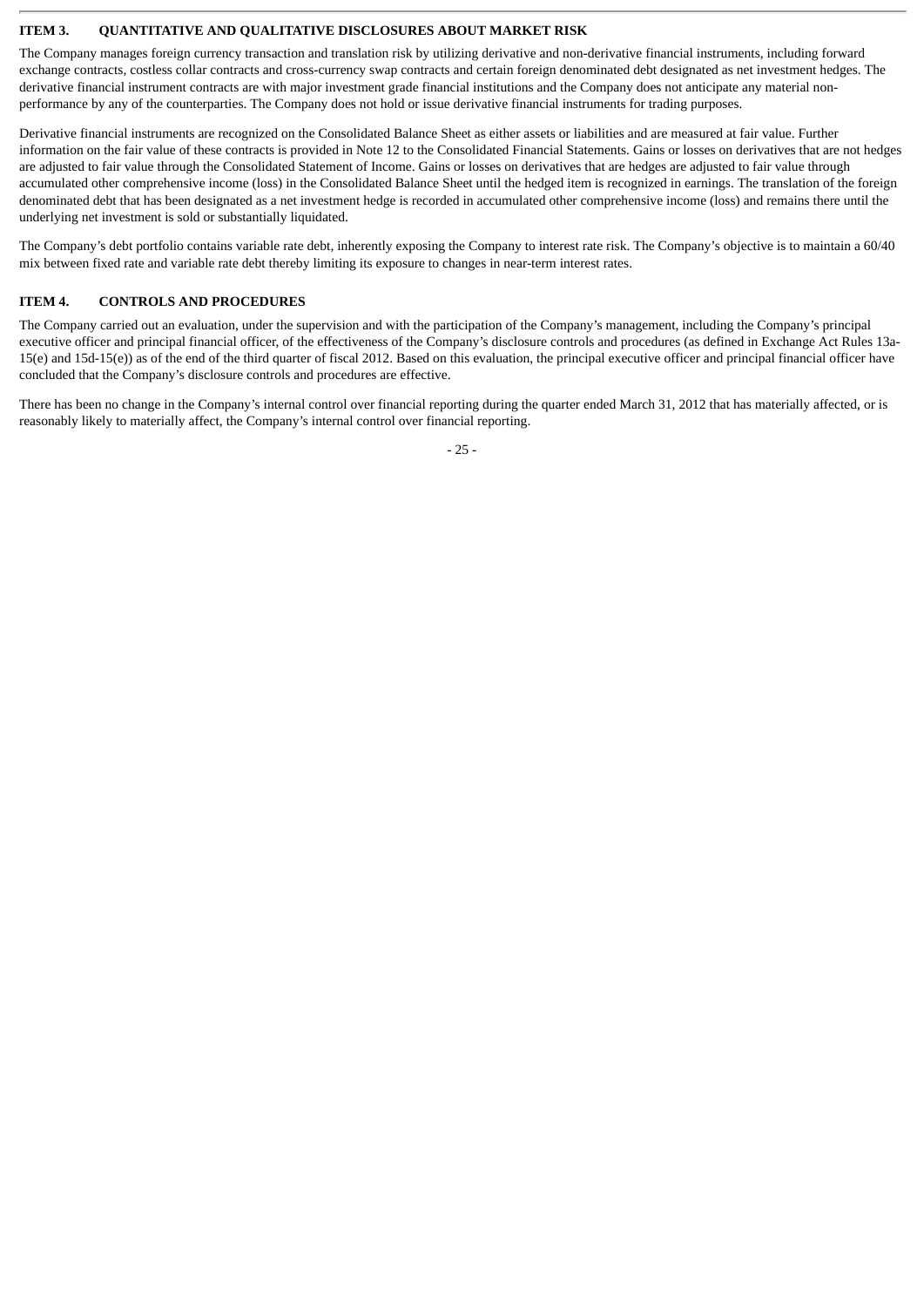#### **PART II - OTHER INFORMATION**

ITEM 1. Legal Proceedings. Parker ITR S.r.l. (Parker ITR), a subsidiary acquired on January 31, 2002, has been the subject of a number of lawsuits and regulatory investigations. The lawsuits and investigations relate to allegations that for a period of up to 21 years, the Parker ITR business unit that manufactures and sells marine hose, typically used in oil transfer, conspired with competitors in unreasonable restraint of trade to artificially raise, fix, maintain or stabilize prices, rig bids and allocate markets and customers for marine oil and gas hose in the United States and in other jurisdictions. Parker ITR and the Company have cooperated with all of the regulatory authorities investigating the activities of the Parker ITR business unit that manufactures and sells marine hose and continue to cooperate with the investigations that remain ongoing. Several of the investigations and all but one of the lawsuits have concluded. The following investigations and lawsuit remain pending.

Brazilian competition authorities commenced their investigations on November 14, 2007. Parker ITR filed a procedural defense in January 2008. The Brazilian authorities appear to be investigating the period from 1999 through May 2007. In June 2011, the Brazilian competition authorities issued a report and Parker ITR filed a response to that report. The potential outcome of the investigation in Brazil is uncertain and will depend on the resolution of numerous issues not known at this stage of the investigation.

On May 15, 2007, the European Commission issued its initial Request for Information to the Company and Parker ITR. On January 28, 2009, the European Commission announced the results of its investigation of the alleged cartel activities. As part of its decision, the European Commission found that Parker ITR infringed Article 81 of the European Commission treaty from April 1986 to May 2, 2007 and fined Parker ITR 25.61 million euros. The European Commission also determined that the Company was jointly and severally responsible for 8.32 million euros of the total fine which related to the period from January 2002, when the Company acquired Parker ITR, to May 2, 2007, when the cartel activities ceased. Parker ITR and the Company filed an appeal to the Court of First Instance of the European Communities on April 10, 2009.

A lawsuit was filed against the Company and Parker ITR on May 25, 2010 under the False Claims Act in the Central District of California: The United States of America ex rel. Douglas Farrow v. Trelleborg, AB et al. The United States declined to intervene against the Company or Parker ITR in the case. Plaintiff generally seeks treble damages, penalties for each false claim and attorneys' fees. The court dismissed the complaint with prejudice as to the Company, but it remains pending against Parker ITR.

- 26 -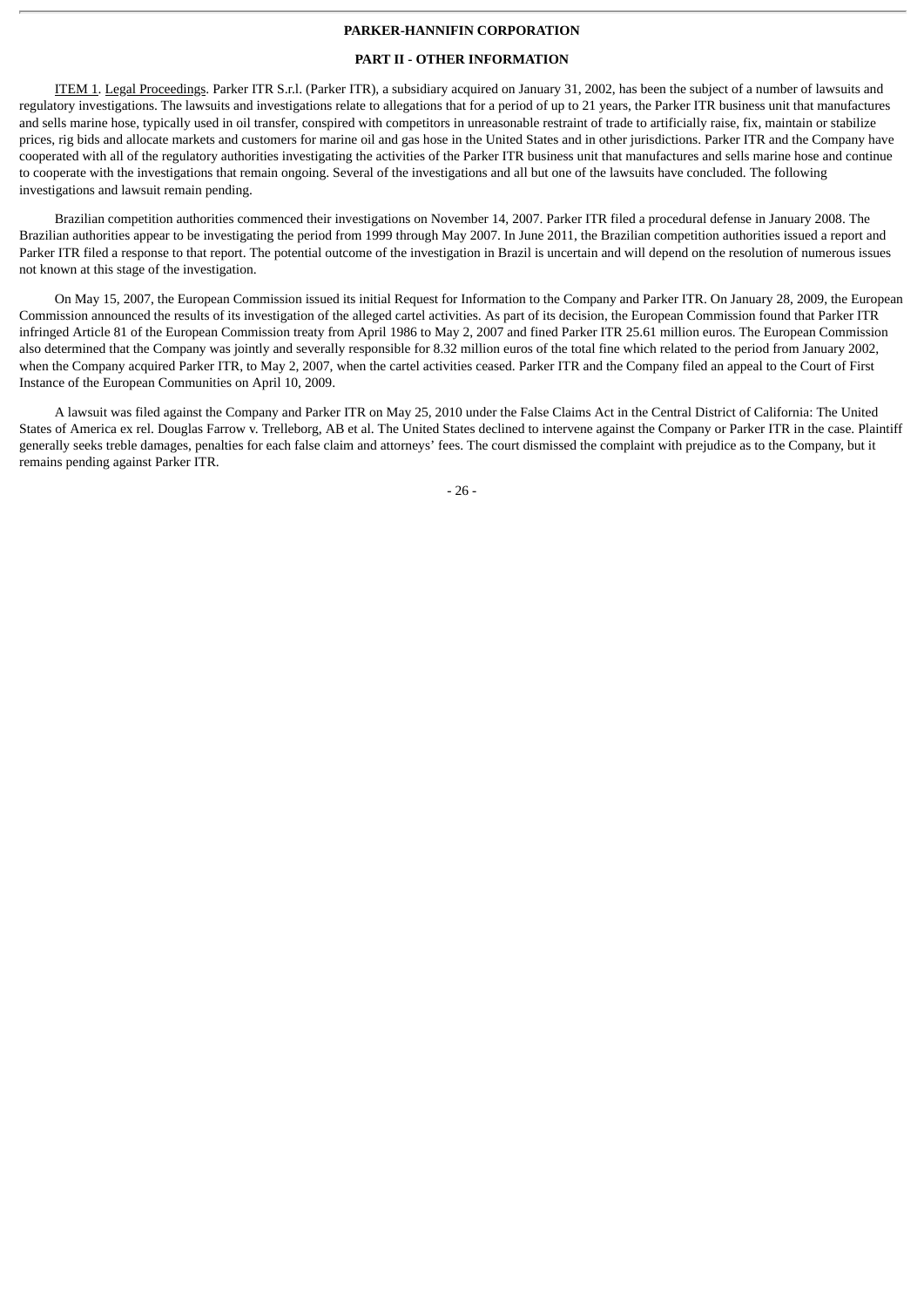#### ITEM 2. Unregistered Sales of Equity Securities and Use of Proceeds.

- (a) *Unregistered Sales of Equity Securities.* Not applicable.
- (b) *Use of Proceeds.* Not applicable.
- (c) *Issuer Purchases of Equity Securities.*

| Period                                     | (a) Total<br>Number of<br><b>Shares</b> | (b) Average<br><b>Price Paid</b> | (c) Total Number<br>of<br><b>Shares</b><br>Purchased<br>as Part of<br><b>Publicly</b><br><b>Announced Plans</b> | (d) Maximum Number<br>(or<br><b>Approximate Dollar</b><br>Value) of Shares that<br><b>May Yet Be Purchased</b><br>Under the Plans or |
|--------------------------------------------|-----------------------------------------|----------------------------------|-----------------------------------------------------------------------------------------------------------------|--------------------------------------------------------------------------------------------------------------------------------------|
|                                            | Purchased                               | Per Share                        | or Programs (1)                                                                                                 | Programs                                                                                                                             |
| January 1, 2012 through January 31, 2012   | 79,800                                  | 80.41<br>S.                      | 79,800                                                                                                          | 10,376,473                                                                                                                           |
| February 1, 2012 through February 29, 2012 | 75.300                                  | 86.62<br>\$                      | 75,300                                                                                                          | 10,301,173                                                                                                                           |
| March 1, 2012 through March 31, 2012       | 79,946                                  | 88.26<br>S.                      | 79.946                                                                                                          | 10,221,227                                                                                                                           |
| Total:                                     | 235,046                                 | 85.07<br>\$.                     | 235,046                                                                                                         | 10,221,227                                                                                                                           |

(1) On August 16, 1990, the Company publicly announced that its Board of Directors authorized the repurchase by the Company of up to 3.0 million shares of its common stock. From time to time, the Board of Directors has adjusted the number of shares authorized for repurchase under this program. On August 3, 2011, the Board of Directors of the Company approved an increase in the number of shares authorized for repurchase under this program so that, beginning on such date, the aggregate number of shares authorized for repurchase was equal to 15 million. Subject to this overall limitation, each fiscal year the Company is authorized to repurchase an amount of common shares equal to the greater of 7.5 million shares or five percent of the shares outstanding as of the end of the prior fiscal year. On April 19, 2012, the Board of Directors of the Company modified the repurchase program such that for the fourth quarter of fiscal year 2012 the fiscal year limitation was eliminated and the number of shares authorized for repurchase under the program was increased to up to 16 million, exclusive of any shares previously repurchased under the program during fiscal year 2012. There is no expiration date for this program.

#### ITEM 6. Exhibits.

The following documents are furnished as exhibits and are numbered pursuant to Item 601 of Regulation S-K:

| Exhibit<br>No. | <b>Description of Exhibit</b>                                                                                                                          |
|----------------|--------------------------------------------------------------------------------------------------------------------------------------------------------|
| 10(a)          | Parker-Hannifin Corporation Long-Term Incentive Performance Plan Under the Performance Bonus Plan.*                                                    |
| 12             | Computation of Ratio of Earnings to Fixed Charges as of March 31, 2012.*                                                                               |
| 31(i)(a)       | Certification of the Principal Executive Officer Pursuant to 17 CFR 240.13a-14(a), as Adopted Pursuant to §302 of the Sarbanes-<br>Oxley Act of 2002.* |
| 31(i)(b)       | Certification of the Principal Financial Officer Pursuant to 17 CFR 240.13a-14(a), as Adopted Pursuant to §302 of the Sarbanes-<br>Oxley Act of 2002.* |

- 27 -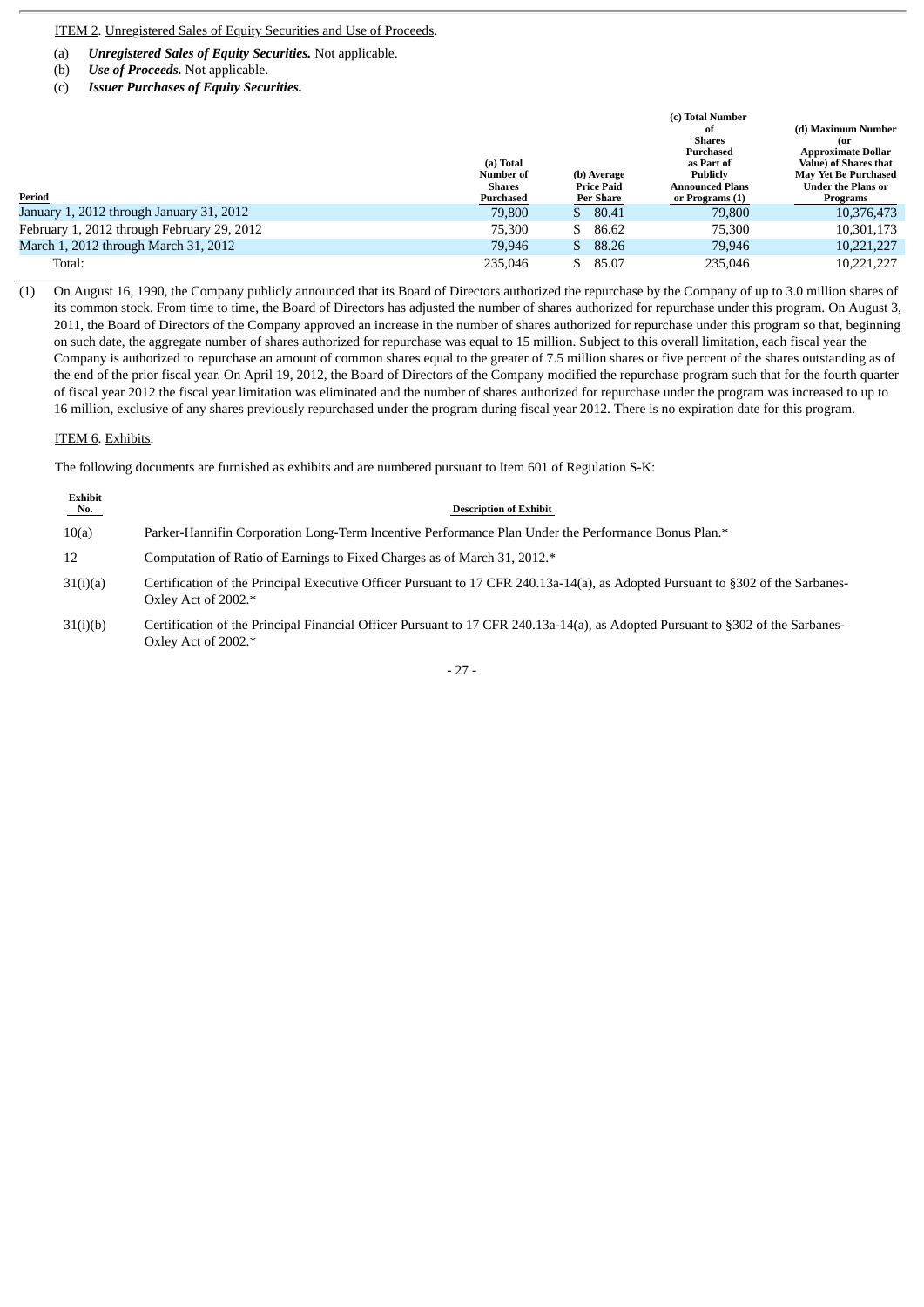| 32      | Certification Pursuant to 18 U.S.C. Section 1350, as Adopted Pursuant to §906 of the Sarbanes-Oxley Act of 2002. * |
|---------|--------------------------------------------------------------------------------------------------------------------|
| 101.INS | XBRL Instance Document.*                                                                                           |
| 101.SCH | XBRL Taxonomy Extension Schema Document.*                                                                          |
| 101.CAL | XBRL Taxonomy Extension Calculation Linkbase Document.*                                                            |
| 101.DEF | XBRL Taxonomy Extension Definition Linkbase Document. *                                                            |
| 101.LAB | XBRL Taxonomy Extension Label Linkbase Document.*                                                                  |
| 101.PRE | XBRL Taxonomy Extension Presentation Linkbase Document.*                                                           |

\* Submitted electronically herewith.

Attached as Exhibit 101 to this report are the following formatted in XBRL (Extensible Business Reporting Language): (i) Consolidated Statement of Income for the three months ended March 31, 2012 and 2011, (ii) Consolidated Statement of Income for the nine months ended March 31, 2012 and 2011, (iii) Consolidated Balance Sheet at March 31, 2012 and June 30, 2011, (iv) Consolidated Statement of Cash Flows for the nine months ended March 31, 2012 and 2011 and (v) Notes to Consolidated Financial Statements for the nine months ended March 31, 2012.

In accordance with Rule 406T of Regulation S-T, the XBRL related information in Exhibit 101 to this Quarterly Report on Form 10-Q shall not be deemed to be "filed" for purposes of Section 18 of the Exchange Act, or otherwise subject to the liability of that section, and shall not be part of any registration or other document filed under the Securities Act or the Exchange Act, except as shall be expressly set forth by specific reference in such filing.

- 28 -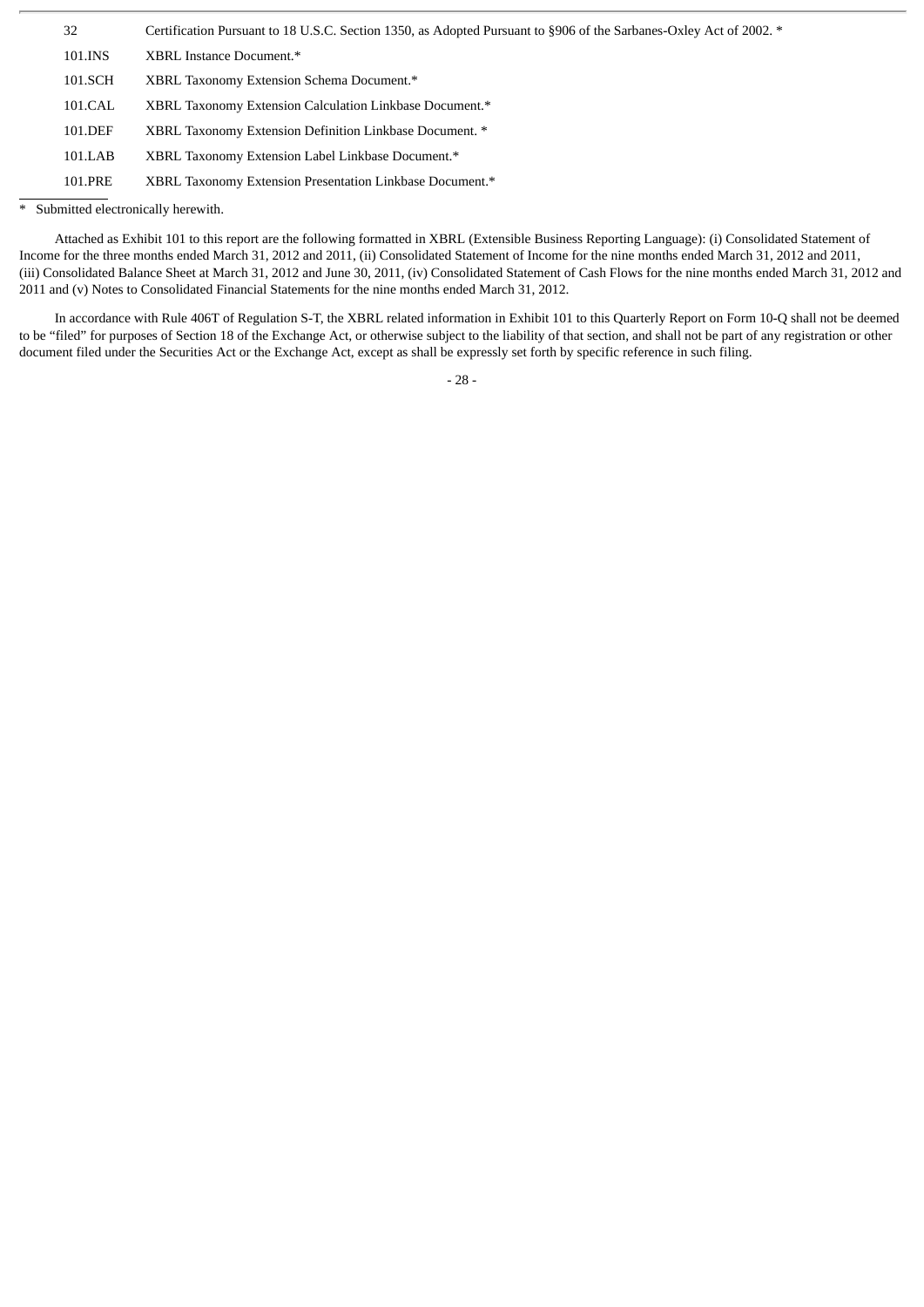**SIGNATURE**

Pursuant to the requirements of the Securities Exchange Act of 1934, the Registrant has duly caused this report to be signed on its behalf by the undersigned thereunto duly authorized.

#### PARKER-HANNIFIN CORPORATION (Registrant)

/s/ Jon P. Marten

Jon P. Marten Executive Vice President - Finance and Administration and Chief Financial Officer

Date: May 9, 2012

- 29 -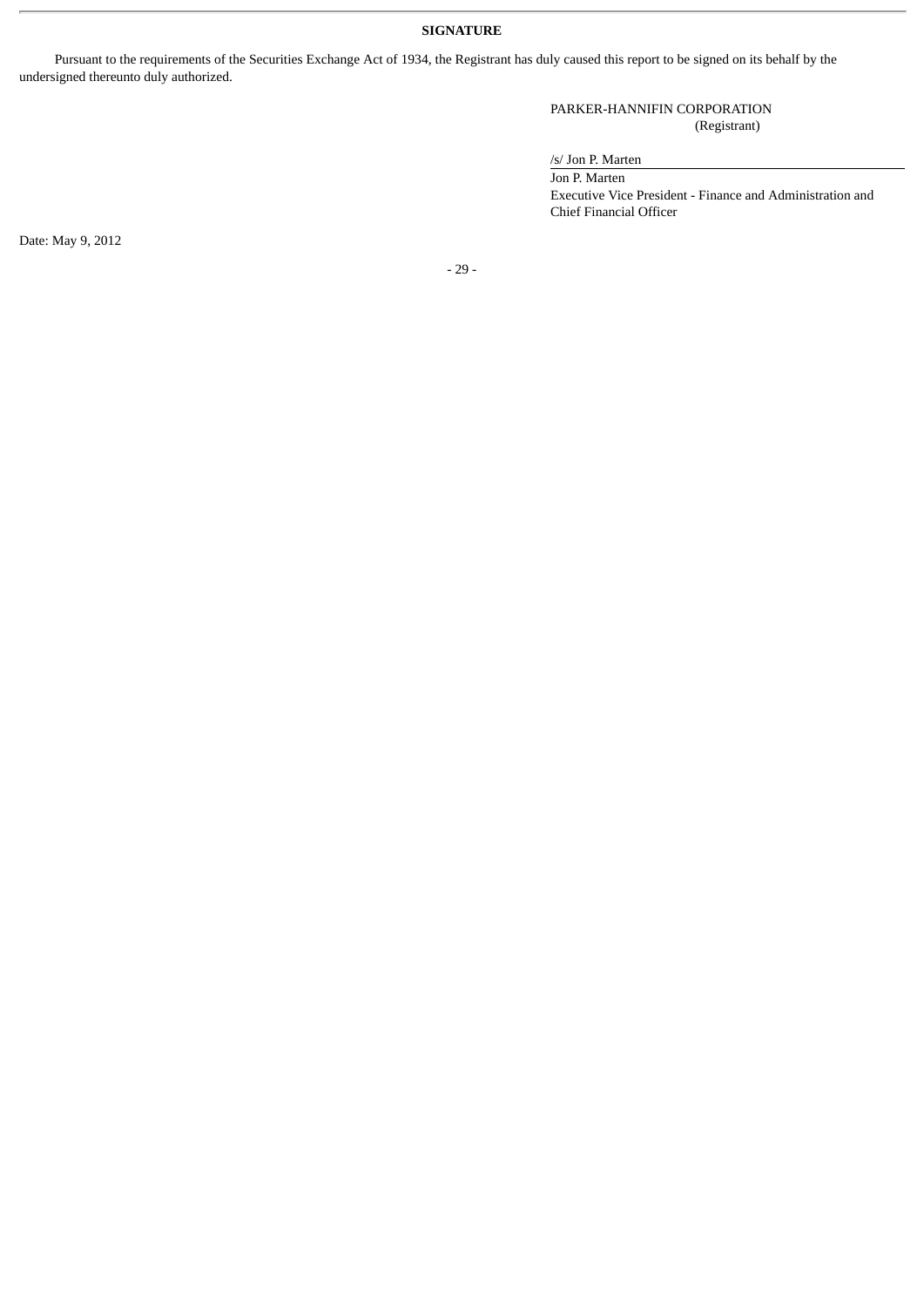#### EXHIBIT INDEX

| Exhibit<br>No. | <b>Description of Exhibit</b>                                                                                                                           |
|----------------|---------------------------------------------------------------------------------------------------------------------------------------------------------|
| 10(a)          | Parker-Hannifin Corporation Long-Term Incentive Performance Plan Under the Performance Bonus Plan.*                                                     |
| 12             | Computation of Ratio of Earnings to Fixed Charges as of March 31, 2012.*                                                                                |
| 31(i)(a)       | Certification of the Principal Executive Officer Pursuant to 17 CFR 240.13a-14(a), as Adopted Pursuant to §302 of the Sarbanes-Oxley Act of<br>$2002.*$ |
| 31(i)(b)       | Certification of the Principal Financial Officer Pursuant to 17 CFR 240.13a-14(a), as Adopted Pursuant to §302 of the Sarbanes-Oxley Act of<br>2002.*   |
| 32             | Certification Pursuant to 18 U.S.C. Section 1350, as Adopted Pursuant to §906 of the Sarbanes-Oxley Act of 2002. *                                      |
| 101.INS        | XBRL Instance Document.*                                                                                                                                |
| 101.SCH        | XBRL Taxonomy Extension Schema Document.*                                                                                                               |
| 101.CAL        | XBRL Taxonomy Extension Calculation Linkbase Document.*                                                                                                 |
| 101.DEF        | XBRL Taxonomy Extension Definition Linkbase Document. *                                                                                                 |
| 101.LAB        | XBRL Taxonomy Extension Label Linkbase Document.*                                                                                                       |
| 101.PRE        | XBRL Taxonomy Extension Presentation Linkbase Document.*                                                                                                |

\* Submitted electronically herewith.

Attached as Exhibit 101 to this report are the following formatted in XBRL (Extensible Business Reporting Language): (i) Consolidated Statement of Income for the three months ended March 31, 2012 and 2011, (ii) Consolidated Statement of Income for the nine months ended March 31, 2012 and 2011, (iii) Consolidated Balance Sheet at March 31, 2012 and June 30, 2011, (iv) Consolidated Statement of Cash Flows for the nine months ended March 31, 2012 and 2011 and (v) Notes to Consolidated Financial Statements for the nine months ended March 31, 2012.

In accordance with Rule 406T of Regulation S-T, the XBRL related information in Exhibit 101 to this Quarterly Report on Form 10-Q shall not be deemed to be "filed" for purposes of Section 18 of the Exchange Act, or otherwise subject to the liability of that section, and shall not be part of any registration or other document filed under the Securities Act or the Exchange Act, except as shall be expressly set forth by specific reference in such filing.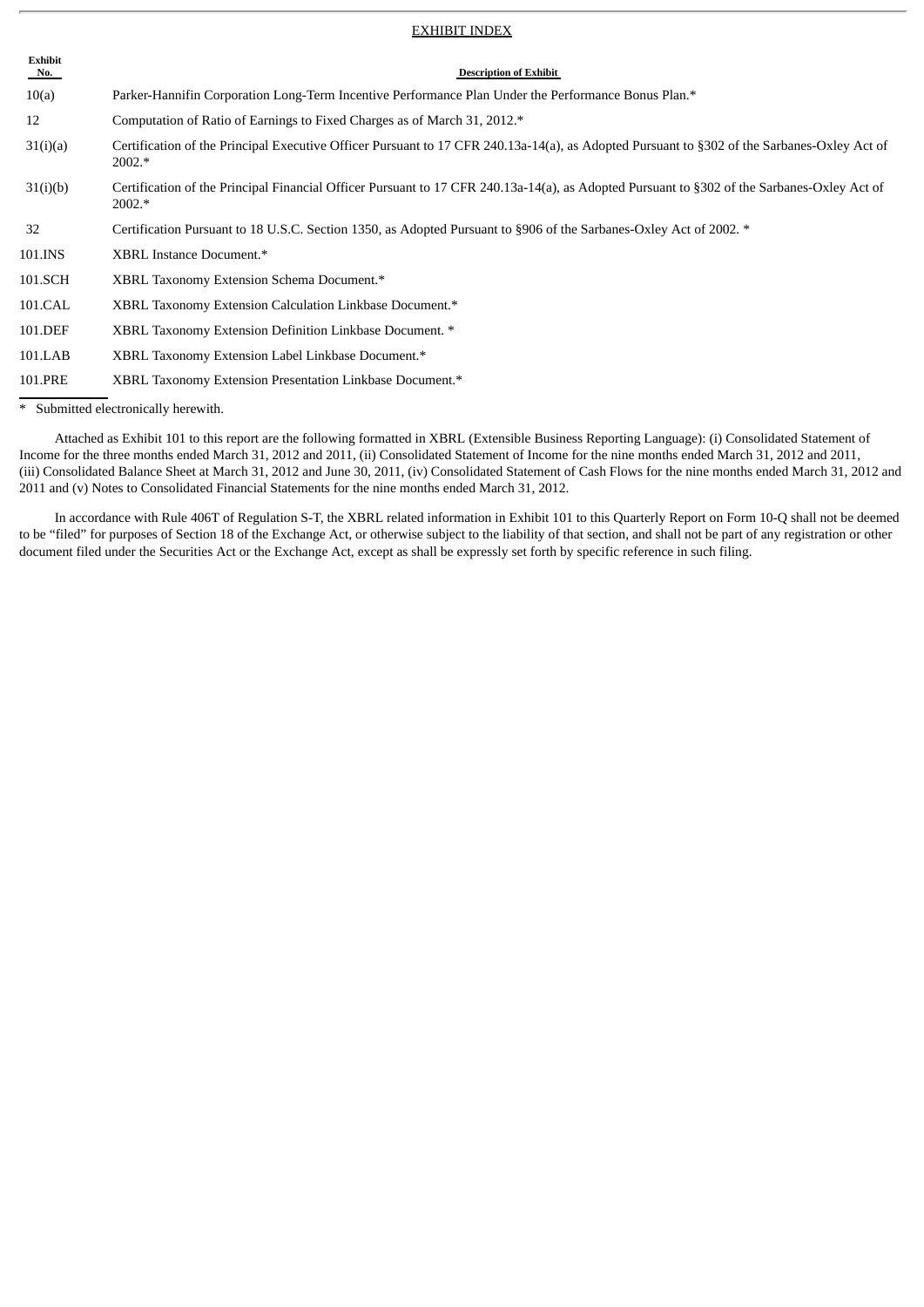#### **Parker-Hannifin Corporation Long-Term Incentive Performance Plan Under the Performance Bonus Plan**

**1. Effective Date and Purpose.** Parker-Hannifin Corporation, an Ohio corporation (the "Company"), adopts this Parker-Hannifin Corporation Long-Term Incentive Performance Plan Under the Performance Bonus Plan (the "Plan") effective as of January 26, 2011. The purpose of the Plan is to attract and retain key executives for the Company and to provide such persons with incentives for superior performance in the form of an opportunity to earn an award that qualifies as a Long-Term Incentive Bonus (as defined in the Company's 2010 Performance Bonus Plan), while preserving the ability of the Company to deduct Long-Term Incentive Bonuses paid under this Plan as "performance-based compensation" within the meaning of Section 162(m)(4)(C) of the Code. This Plan and each Award Opportunity granted hereunder shall be subject to the terms and conditions set forth below and the terms and conditions of the Company's Performance Bonus Plan and Stock Incentive Plan. Capitalized terms not defined in this Plan shall have the meanings set forth in the Performance Bonus Plan or the Stock Incentive Plan, as applicable.

**2. Eligibility***.* The Committee shall designate the Participants, if any, for each Performance Period. An Eligible Officer who is designated as a Participant for a given Performance Period is not guaranteed of being selected as a Participant for any other Performance Period.

**3. Establishment of Award Opportunities.** Not later than the 90th day of each Performance Period and subject to the terms and conditions of Section 5 of the Performance Bonus Plan (including the limits on a Participant's maximum Long-Term Incentive Bonuses with respect to the Performance Period), the Committee shall establish the Maximum Shares and Target Shares for each Participant's Award Opportunity for the Performance Period. The Committee shall provide a Notice of Award to each Participant as soon as practical following the establishment of the Maximum Shares and Target Shares under the Participant's Award Opportunity for the Performance Period.

#### **4. Determination of Amount Payable Under Award Opportunities.**

**A. Committee Certification of Management Objectives.** Subject to potential reduction as set forth in Section 4.B and further subject to the other terms and conditions of this Plan, the full number of Maximum Shares granted to a Participant with respect to a Performance Period shall be earned as of the last day of such Performance Period, provided that (i) following the end of the Performance Period, the Committee has certified that the Company has achieved either (a) average Return on Average Equity of 4% during the Performance Period, or (b) average Free Cash Flow Margin of 4% during the Performance Period; and (ii) the Participant has been continuously employed by the Company and its Affiliates through the last day of the Performance Period.

**B. Committee Discretion to Reduce Long-Term Incentive Awards.** Notwithstanding Section 4.A, the actual number of shares of Common Stock payable to a Participant with respect to a Performance Period may be reduced (including a reduction to zero)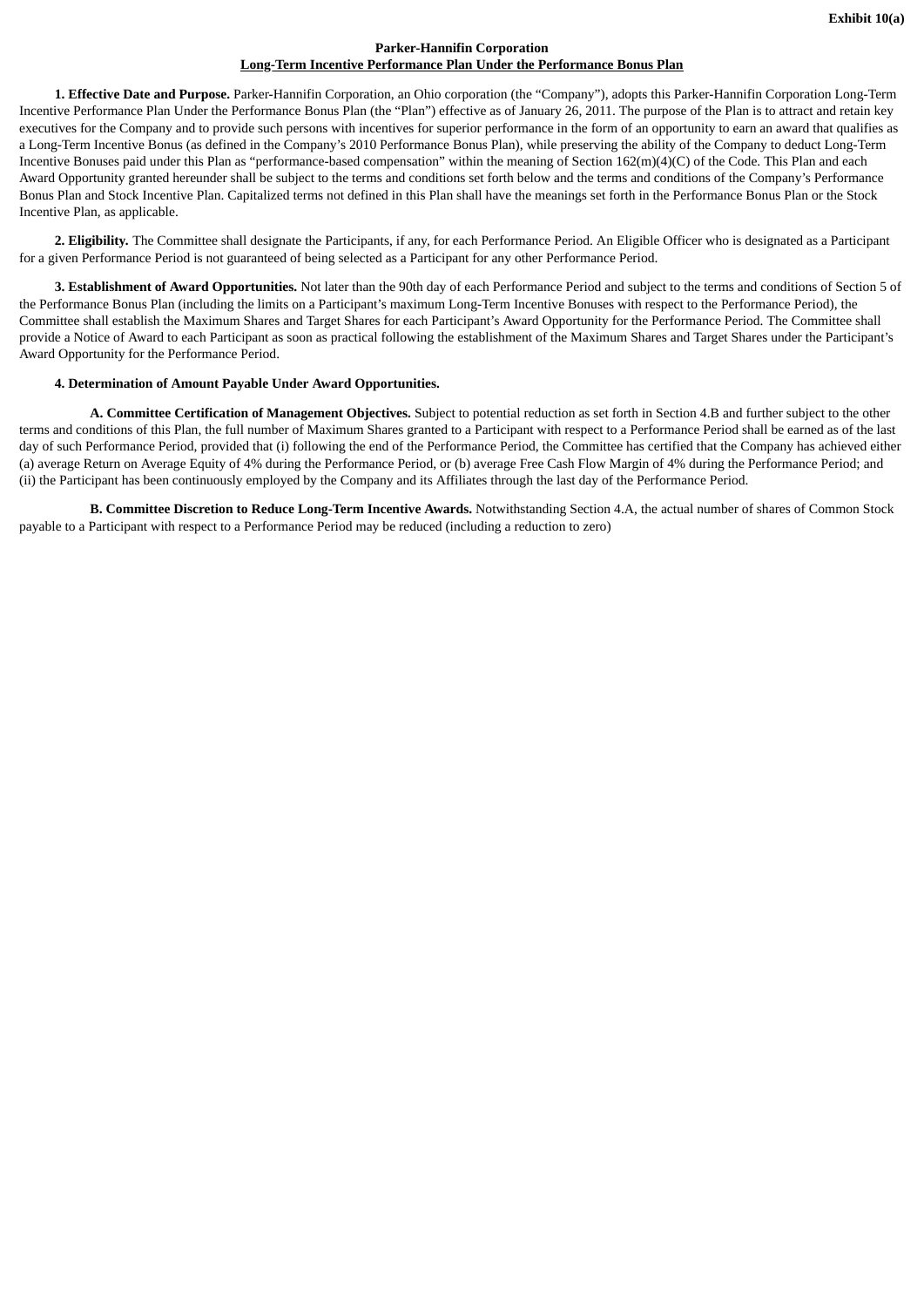by the Committee in its sole and absolute discretion based on such factors as the Committee determines to be appropriate, including, without limitation, the Company's performance with respect to the performance measures (the "Peer Performance Measures") set out below, with the number of a Participant's Target Shares under an Award Opportunity allocated to each of the Peer Performance Measures in proportion to the percentages set out below. The Peer Performance Measures shall be determined for the Company at the conclusion of the Performance Period, in comparison to the performance of the members of the Company's Peer Group, determined for each member of the Peer Group based on its performance at the conclusion of the three fiscal year period of such company ending with or immediately prior to the conclusion of the Performance Period:

| <b>Peer Performance Measure:</b>   | Weight:    |
|------------------------------------|------------|
| Revenue Growth                     | <b>20%</b> |
| Earnings Per Share Growth          | 40%        |
| Average Return on Invested Capital | 40%        |

It is the intention of the Committee that the Committee will exercise its discretion as it deems appropriate to reduce the number of shares of Common Stock that may be delivered to a Participant with respect to each Performance Period based upon the Company's percentile ranking among the members of the Peer Group with respect to each Peer Performance Measure in accordance with the following table; provided, however, that the Committee reserves the right to deviate from such approach and may exercise its discretion to reduce the number shares of Common Stock that may be delivered to a Participant with respect to each Performance Period, if any, based on such other factors as the Committee in its sole and absolute discretion determines to be appropriate:

| <b>Company Percentile Ranking Among Peer Group:</b> | % of Allocable Target<br><b>Shares Earned:</b> |
|-----------------------------------------------------|------------------------------------------------|
| 75th percentile or higher                           | 200\%                                          |
| 50th percentile                                     | 100% (Target Shares)                           |
| 35th percentile                                     | 50%                                            |
| lower than 35th percentile                          | 0%                                             |

To the extent that the Company's percentile ranking among the members of the Peer Group with respect to a Peer Performance Measure is between the 35th and the 50th percentile, or between the 50th and the 75th percentile, it is currently intended that the Committee will exercise its discretion to determine the appropriate percentage of the allocable Target Shares that are earned by straight-line interpolation between the percentages set out in the table above.

**5. Payment of Long-Term Incentive Bonuses.** Except as otherwise provided in this Plan, during the fourth month following the end of the applicable Performance Period and following the certification of the achievement of the management objectives in accordance with Section 4.A., the Company shall deliver to each Participant the shares of Common Stock, if any, that the Committee has determined (in accordance with Section 4) to be payable with respect to any Award Opportunity.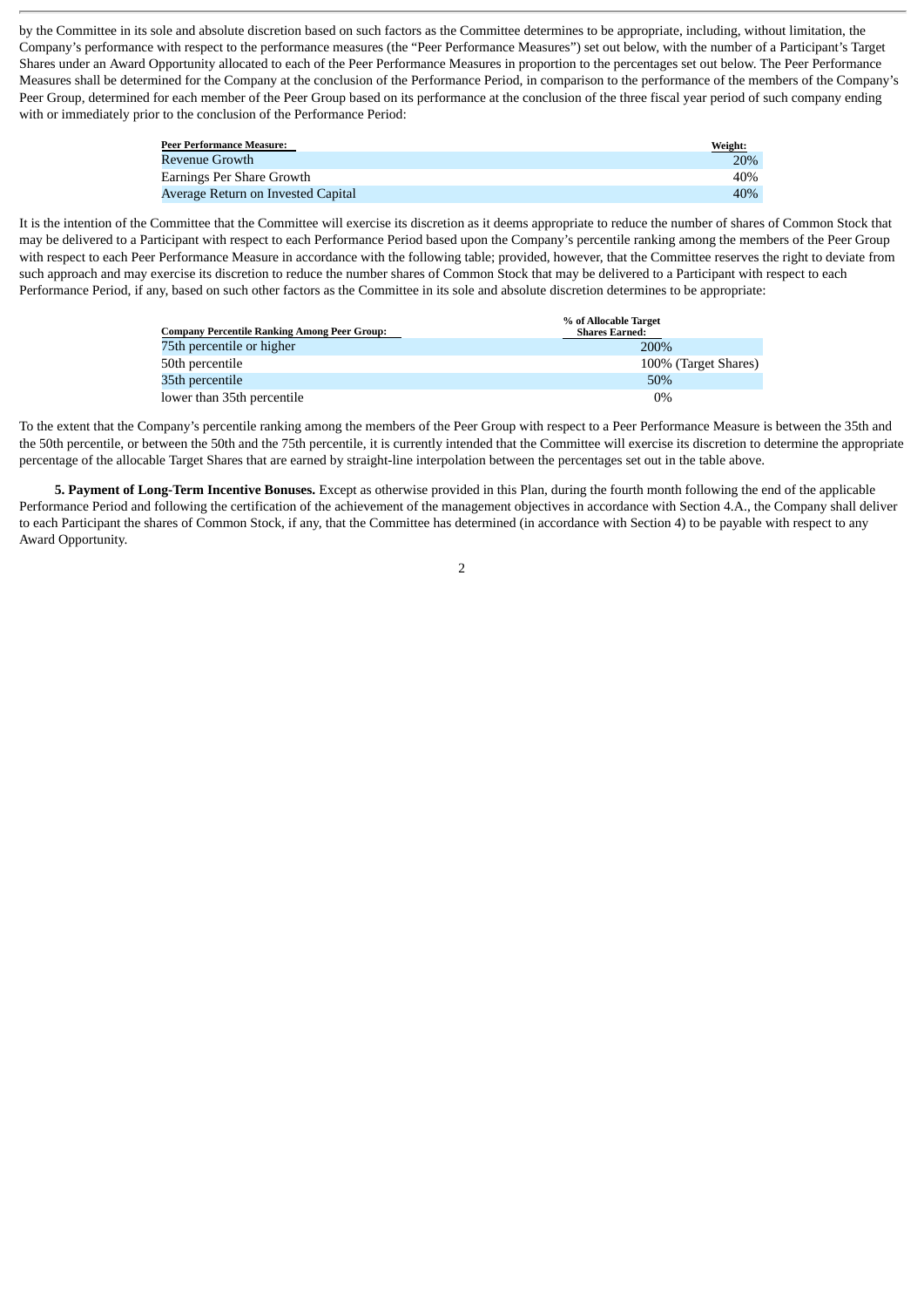**6. Terminations.** Except as otherwise provided in this Section 6 or Section 7, a Participant must remain continuously employed by the Company and its Affiliates through the last day of a Performance Period in order to be entitled to receive payment of any Long-Term Incentive Bonus pursuant to this Plan for such Performance Period.

**A. Qualifying Retirement.** Notwithstanding the foregoing, in the event of a Participant's termination of employment during a Performance Period due to a Qualifying Retirement with respect to such Performance Period, the Participant will be entitled to receive the Award Opportunity, if any, that the Committee determines (in accordance with Section 4) to be payable for such Performance Period, as if the Participant had remained continuously employed through the end of the Performance Period. Any such Award Opportunity will be payable at the time provided in Section 5, following the certification of the achievement of the management objectives by the Committee in accordance with Section 4.A.

**B. Death, Disability, Termination Without Cause, Other Retirement.** Notwithstanding the foregoing, in the event of a Participant's termination of employment during a Performance Period due to death, Disability, termination of employment by the Company without Cause, or Other Retirement, the Participant will be entitled to receive a prorated Long-Term Incentive Bonus for that Performance Period equal to the product of the amount of the Award Opportunity, if any, determined to be payable by the Committee pursuant to Section 4 multiplied by a fraction, the numerator of which is the number of full quarters of continuous employment during the Performance Period and the denominator of which is 12. Any such prorated bonus will be payable at the time provided in Section 5, following the certification of the achievement of the management objectives by the Committee in accordance with Section 4.A.

**C. Other Terminations.** Except as otherwise provided pursuant to Section 7, in the event of a Participant's termination of employment during a Performance Period for any reason other than Qualifying Retirement, Other Retirement, death, Disability, or termination of employment by the Company without Cause, the Participant will forfeit his or her Award Opportunity for such Performance Period, without any further action or notice.

#### **7. Change in Control.**

**A. In General.** In the event of a Change in Control (as defined in the Stock Incentive Plan) of the Company during a Performance Period, each Participant then holding an outstanding Award Opportunity granted under this Plan for such Performance Period shall receive payment of his or her Award Opportunity as follows: (a) within fifteen (15) days following the date of the Change in Control, each such Participant shall receive a number of shares of Common Stock equal to the number of Target Shares subject to such Award Opportunity; and (b) within forty-five (45) days after the date of such Change in Control, each such Participant shall receive a number of shares of Common Stock equal to the excess, if any, of (i) the number of shares of Common Stock that would be payable in accordance with Section 4 if the Company had achieved the management objectives described in Section 4.A for the Performance Period, the Committee had exercised its discretion to reduce the number of shares of Common Stock payable in accordance with Section 4.B based upon the Company's percentile ranking among the Peer Group with respect to the Peer Performance Measures as described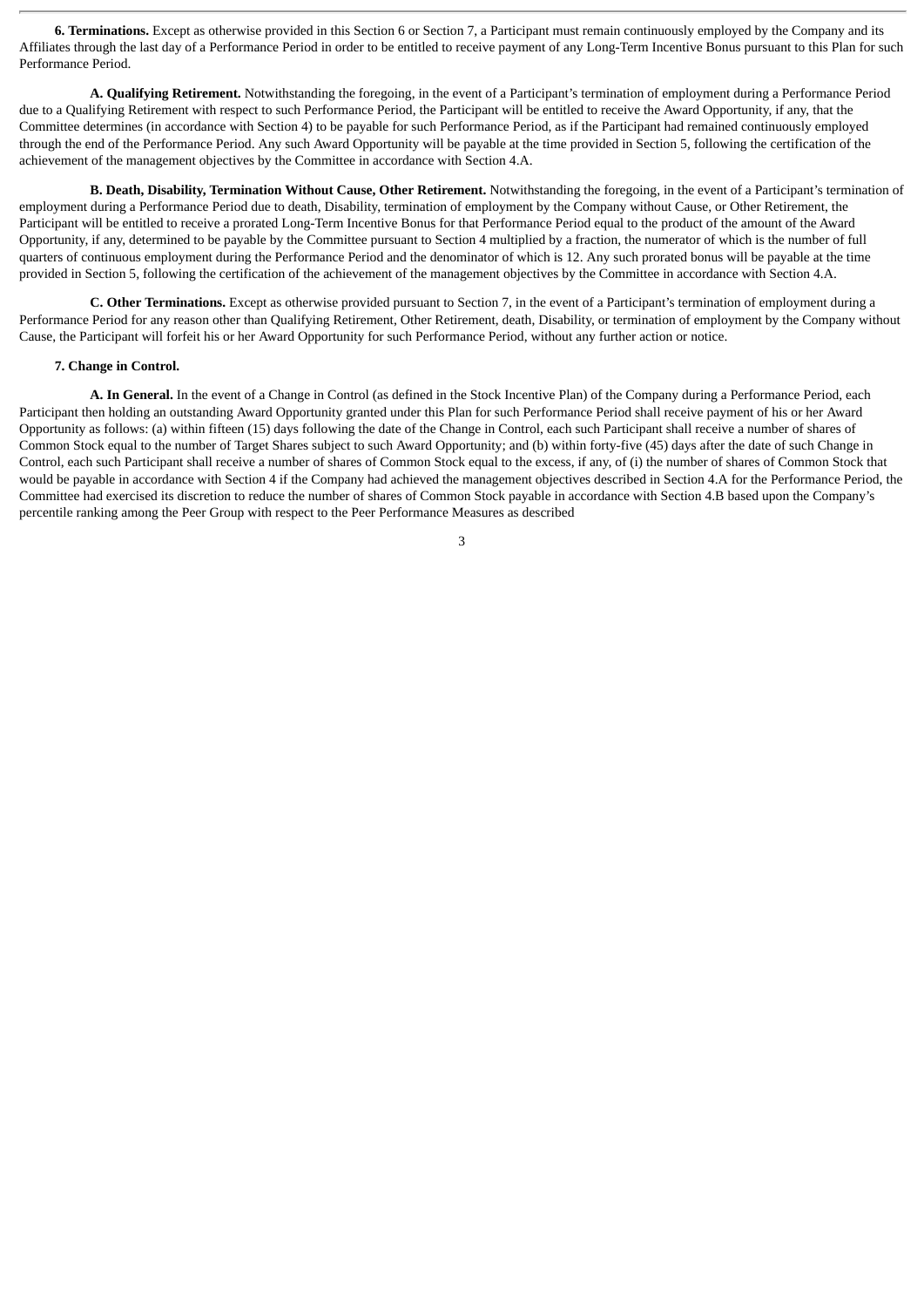therein, and the Company's percentile ranking among the Peer Group for each of those Peer Performance Measures during the Performance Period through the end of the fiscal quarter immediately preceding the date of the Change in Control continued throughout the Performance Period at the same level; over (ii) the number of Target Shares subject to such Award Opportunity.

**B. Anticipatory Termination.** Notwithstanding the foregoing, in the event a Change in Control is deemed to occur during the Performance Period under the Stock Incentive Plan as a result of a Participant's termination of employment prior to a Change in Control at the request of a third party who has indicated an intention or taken steps reasonably calculated to effect a Change in Control ("Anticipatory Termination"), such Participant shall receive payment of his or her Award Opportunity with respect to such Performance Period in accordance with the provisions of Section 6.A, applied as if such Participant had terminated employment due to a Qualifying Retirement on the date of such Anticipatory Termination; provided, however, that if a Change in Control occurs after such Anticipatory Termination and prior to payment of such Award Opportunity, such Participant shall receive payment of his or her Award Opportunity as follows: (a) within fifteen (15) days following such Change in Control, such Participant shall receive a number of shares of Common Stock equal to the number of Target Shares subject to such Award Opportunity; and (b) within forty-five (45) days after the date of such Change in Control, such Participant shall receive a number of shares of Common Stock equal to the excess, if any, of (i) the greater of (x) the number of shares of Common Stock that would be payable in accordance with Section 4 if the Company had achieved the management objectives described in Section 4.A for the Performance Period, the Committee had exercised its discretion to reduce the number of shares of Common Stock payable in accordance with Section 4.B based upon the Company's percentile ranking among the Peer Group with respect to the Peer Performance Measures as described therein, and the Company's percentile ranking among the Peer Group for each of those Peer Performance Measures during the Performance Period through the end of the fiscal quarter immediately preceding the Anticipatory Termination had continued throughout the Performance Period at the same level, or (y) the number of shares of Common Stock that would have been payable in accordance with Section 4 if the Company had achieved the management objectives described in Section 4.A for the Performance Period, the Committee had exercised its discretion to reduce the number of shares of Common Stock in accordance with Section 4.B based upon the Company's percentile ranking among the Peer Group with respect to the Peer Performance Measures as described therein, and the Company's percentile ranking among the Peer Group for each of those Peer Performance Measures during the Performance Period through the end of the fiscal quarter immediately preceding the subsequent Change in Control had continued throughout the Performance Period at the same level; over (ii) the number of Target Shares subject to such Award Opportunity.

**8. Promotions and New Hires.** With respect to a Participant who is newly hired or is promoted by the Company during a Performance Period, the Committee shall grant an Award Opportunity, or adjust an Award Opportunity previously granted, to such Participant for such Performance Period pursuant to the provisions of this Section 8; provided, however, that no Award Opportunity shall be granted or adjusted in such a manner as to cause any Long-Term Incentive Bonus payable under this Plan to fail to qualify as "performance-based compensation" within the meaning of section 162(m)(4)(C) of the Code and Section 1.162-27 of the Treasury Regulations promulgated thereunder.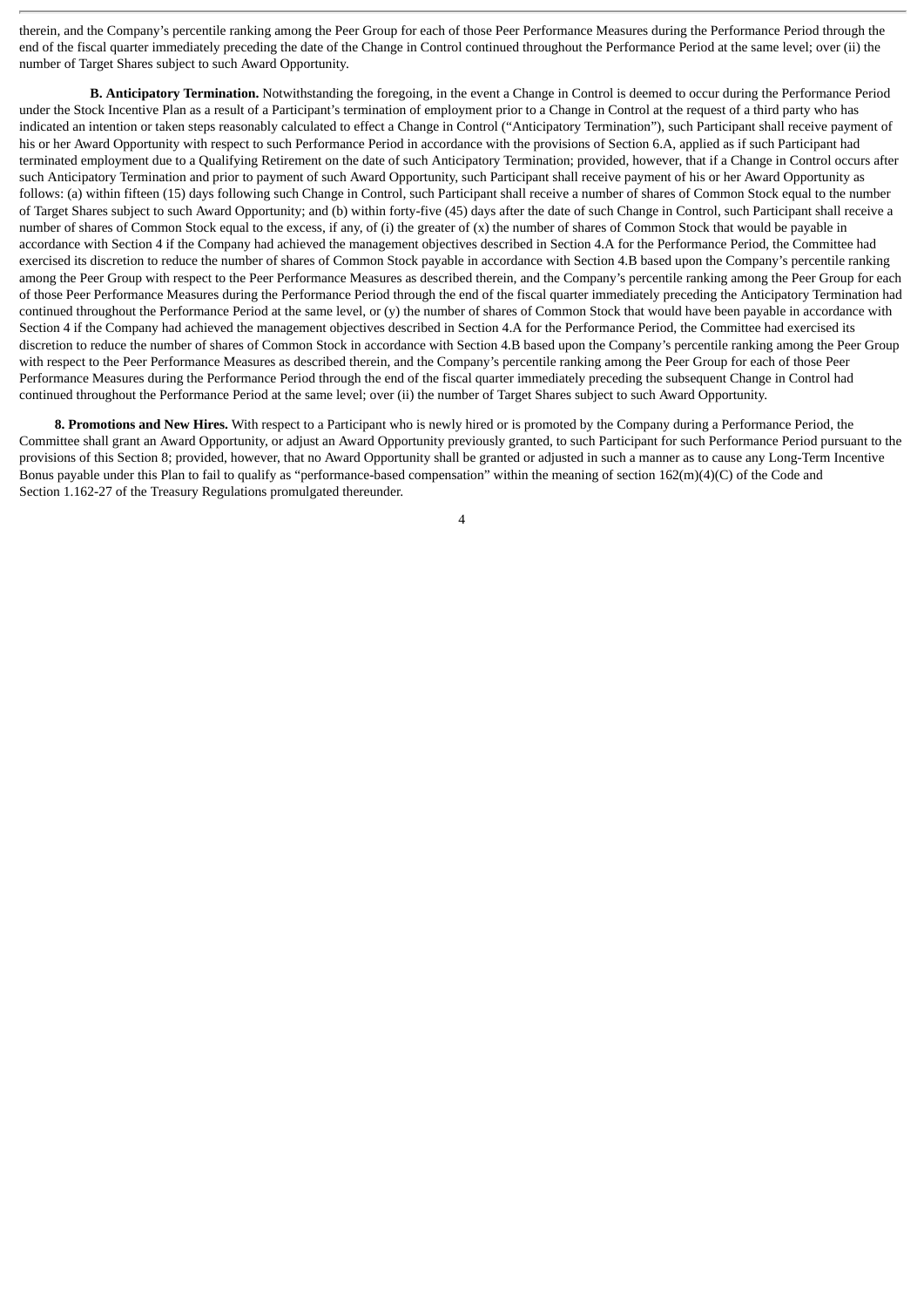**A. Pro-Rated Award Opportunities for Newly-Eligible Executives.** A Participant who is granted an Award Opportunity more than 90 days after the beginning of the Performance Period, either because the Participant is a newly hired Eligible Officer or is promoted into an Eligible Officer position, will be granted an Award Opportunity under the Plan for such Performance Period based on the number of Maximum Shares and Target Shares established by the Committee during the first 90 days of the Performance Period for the Participant's grade level, with the number of Maximum Shares and Target Shares pro-rated based on the ratio of the number of full quarters remaining in the Performance Period on and after the date of hire or promotion (as applicable) to the total number of quarters in the Performance Period. For any salary grade created between the salary grades for which the Committee has established the number of Maximum Shares and Target Shares as described above, straight-line interpolation shall be used to determine the pro-rated number of Maximum Shares and Target Shares in accordance with this Section 8.A.

**B. Adjustments to Outstanding Award Opportunities.** If a Participant is promoted after the beginning of a Performance Period, the Participant's outstanding Award Opportunity granted for such Performance Period will be adjusted, effective as of the date of such promotion, based on the number of Maximum Shares and Target Shares established by the Committee during the first 90 days of the Performance Period for the Participant's grade level. The adjustments to each such Participant's Award Opportunity shall be pro-rated on a quarterly basis, with the number of Maximum Shares and Target Shares for the Participant's original position applicable for the number of full quarters preceding the effective date of the promotion and the number of Maximum Shares and Target Shares for the Participant's new position applicable for the remaining number of quarters in the Performance Period. For any salary grade created between the salary grades for which the Committee has established the number of Maximum Shares and Target Shares as described above, straight-line interpolation shall be used to determine the pro-rated number of Maximum Shares and Target Shares in accordance with this Section 8.B.

**C. Negative Discretion.** Notwithstanding any other provision of this Section 8, the Committee retains the discretion to reduce the amount of any Long-Term Incentive Bonus, including a reduction of such amount to zero. By way of illustration, and not in limitation of the foregoing, the Committee may, in its discretion, determine (i) not to grant a pro-rated Award Opportunity pursuant to Section 8.A above, (ii) not to adjust an outstanding Award Opportunity pursuant to Section 8.B above, (iii) to grant a pro-rated Award Opportunity in a smaller amount than would otherwise be provided by Section 8.A above, or (iv) to adjust an outstanding Award Opportunity to produce a smaller Long-Term Incentive Award than would otherwise be provided by Section 8.B above.

**9. Plan Administration.** The Committee shall be responsible for administration of the Plan. The Committee is authorized to interpret the Plan, to prescribe, amend and rescind regulations relating to the Plan, and to make all other determinations necessary or advisable for the administration of the Plan, but only to the extent not contrary to the express provisions of the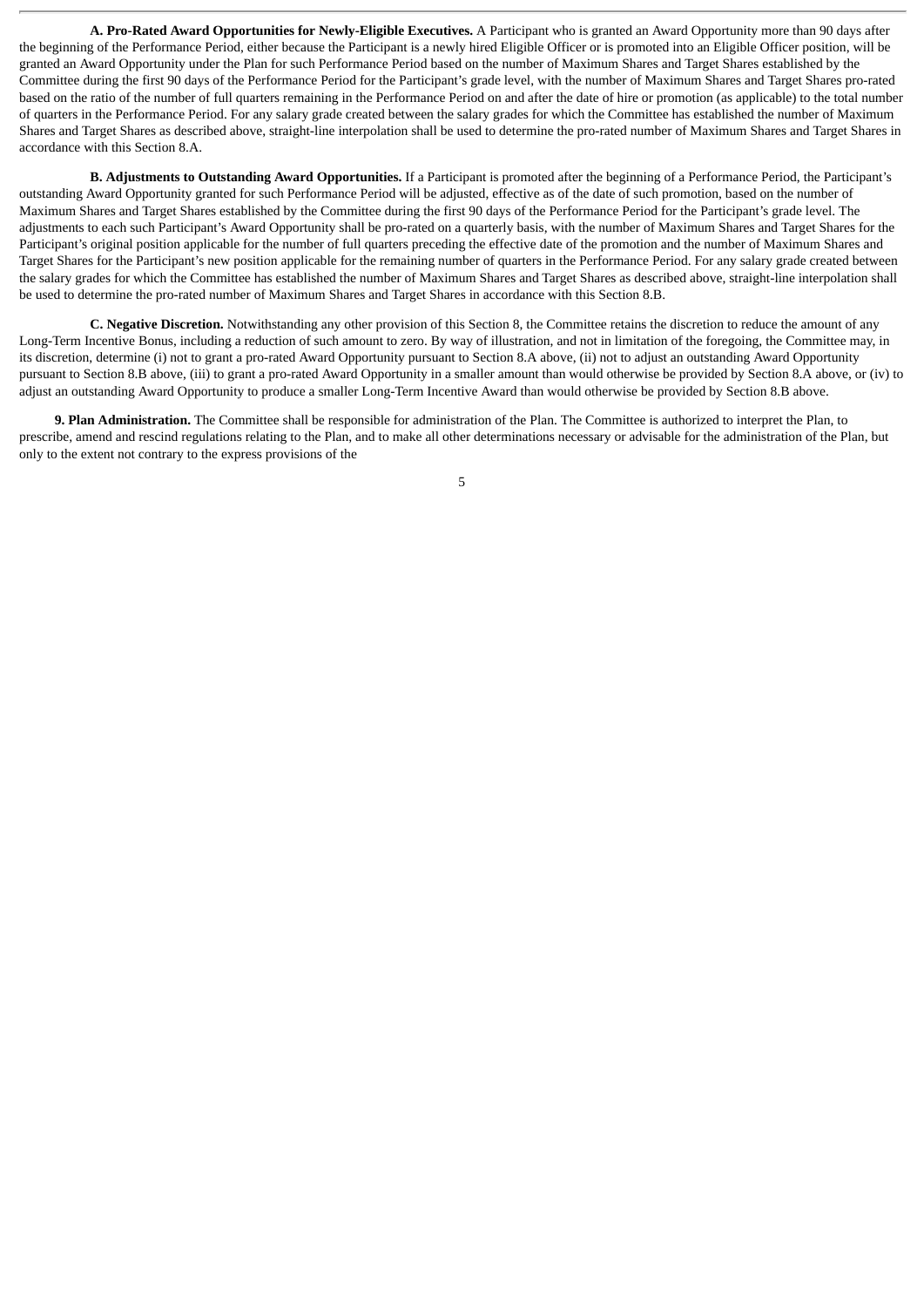Plan, the Performance Bonus Plan and the Stock Incentive Plan. Determinations, interpretations or other actions made or taken by the Committee pursuant to the provisions of the Plan shall be final, binding and conclusive for all purposes and upon all Participants, Eligible Officers, Beneficiaries and all other persons who have or claim an interest herein. The Committee may, in its discretion, but only to the extent permitted by 162(m) of the Code and applicable law, delegate to one or more directors or employees of the Company any of the Committee's authority under the Plan. The acts of any such delegates shall be treated under this Plan as acts of the Committee with respect to any matters so delegated, and any reference to the Committee in the Plan shall be deemed a reference to any such delegates with respect to any matters so delegated.

**10. Tax Withholding.** Each Participant is responsible for any federal, state, local, foreign or other taxes with respect to any Long-Term Incentive Bonus payable under the Plan. To the extent the Company is required to withhold any federal, state, local, foreign or other taxes in connection with the delivery of Common Stock under this Plan, then the Company may, in its sole discretion, (a) retain a number of shares of Common Stock otherwise deliverable hereunder with a value equal to the required withholding (based on the Fair Market Value (as defined in the Stock Incentive Plan) of the Common Stock on the applicable date), (b) facilitate a sale of shares of Common Stock payable pursuant to the Award Opportunity to cover such tax withholding obligation, or (c) apply any other withholding method determined by the Company; provided that in no event shall the value of the shares of Common Stock retained exceed the minimum amount of taxes required to be withheld or such other amount that will not result in a negative accounting impact.

**11. Unfunded Plan.** Each Award Opportunity granted under this Plan represents only a contingent right to receive all or a portion of the number of Maximum Shares granted subject to the terms and conditions of the Notice of Award, the Plan, the Performance Bonus Plan and the Stock Incentive Plan. Nothing in this Plan shall be construed to create a trust or to establish or evidence any Participant's claim of any right to payment of a Long-Term Incentive Bonus other than as an unsecured general creditor with respect to any payment to which he or she may be entitled under this Plan.

**12. Rights of Employer.** Neither anything contained in this Plan nor any action taken under this Plan shall be construed as a contract of employment or as giving any Participant or Eligible Officer any right to continued employment with the Company or any Affiliate.

**13. Nontransferability.** Except as otherwise provided in this Plan, the benefits provided under the Plan may not be alienated, assigned, transferred, pledged or hypothecated by or to any person or entity, and these benefits shall be exempt from the claims of creditors of any Participant or other claimants and from all orders, decrees, levies, garnishment or executions against any Participant to the fullest extent allowed by law. Notwithstanding the foregoing, to the extent permitted by the Company, a Participant may designate a Beneficiary or Beneficiaries (both primary and contingent) to receive, in the event of the Participant's death, any shares of Common Stock remaining to be delivered with respect to the Participant under the Plan. The Participant shall have the right to revoke any such designation and to re-designate a Beneficiary or Beneficiaries in such manner as may be prescribed by the Company.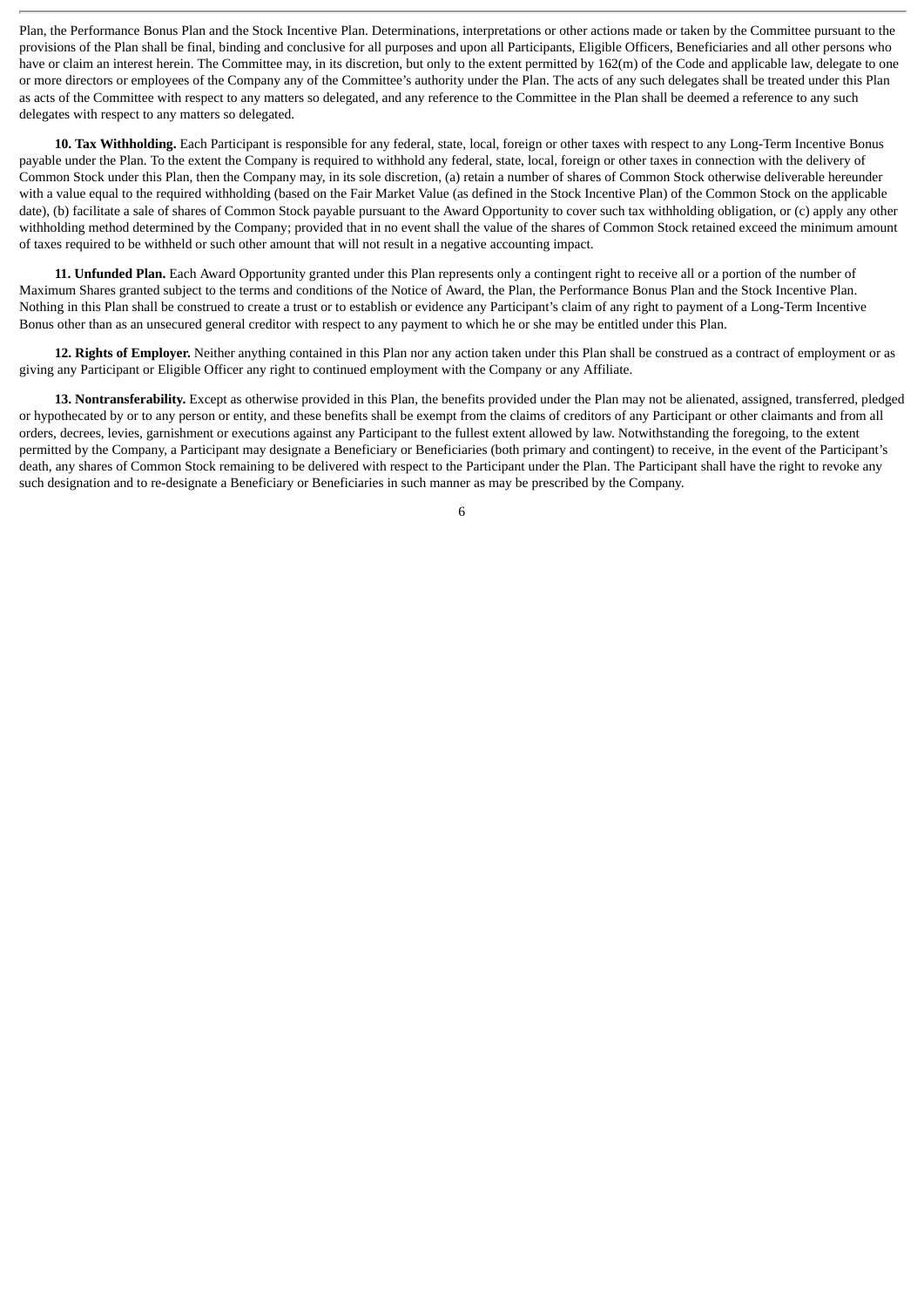**14. Successors.** The rights and obligations of the Company under the Plan shall inure to the benefit of, and shall be binding upon, the successors and assigns of the Company.

**15. Governing Law.** The Plan and all Award Opportunities shall be construed in accordance with and governed by the laws of the State of Ohio, but without regard to its conflict of law provisions.

**16. Amendment or Termination.** The Committee reserves the right, at any time, without either the consent of, or any prior notification to, any Participant, Eligible Officer or other person, to amend, suspend or terminate the Plan or any Award Opportunity granted thereunder, in whole or in part, in any manner, and for any reason; provided that any such amendment shall be subject to approval by the shareholders of the Company to the extent required to satisfy the requirements of Section 162(m) of the Code and the Treasury Regulations promulgated thereunder, and provided further that any such amendment shall not, after the end of the 90-day period described in Section 3 of the Plan, cause the amount payable under an Award Opportunity to be increased as compared to the amount that would have been paid in accordance with the terms established as of the end of such period. Notwithstanding the foregoing, no amendment, suspension or termination of the Plan following a Change in Control (as defined in the Stock Incentive Plan) may adversely affect in a material way any Award Opportunity that was outstanding on the date of the Change in Control, without the consent of the affected Participant.

**17. Claw-back Policy.** Each Award Opportunity granted, and each Long-Term Incentive Bonus paid, pursuant to this Plan shall be subject to the terms and conditions of the Claw-back Policy.

**18. Section 409A of the Code.** It is the Company's intent that each Long-Term Incentive Bonus payable under this Plan shall be exempt from the requirements of Section 409A of the Code under the "short-term deferral" exception set out in Section 1.409A-1(b)(4) of the Treasury Regulations. The Plan shall be interpreted and administered in a manner consistent with such intent.

**19. Plan and Performance Bonus Plan Terms Control.** In the event of a conflict between the terms and conditions of any Notice of Award and the terms and conditions of the Plan, the terms and conditions of the Plan shall prevail. In the event of a conflict between the terms and conditions of any Notice of Award or of this Plan and the terms and conditions of the Performance Bonus Plan, the terms and conditions of the Performance Bonus Plan shall prevail to the extent necessary for Long-Term Incentive Bonuses paid under this Plan to qualify as "performance-based compensation" for purposes of Section 162(m) of the Code and Section 1.162-27 of the Treasury Regulations promulgated thereunder. In the event of a conflict between the terms and conditions of any Notice of Award and the terms and conditions of the Stock Incentive Plan, the terms and conditions of the Stock Incentive Plan shall prevail.

**20. Severability.** If any provision of the Plan is held invalid, void or unenforceable, the same shall not affect, in any respect whatsoever, the validity of any other provisions of the Plan.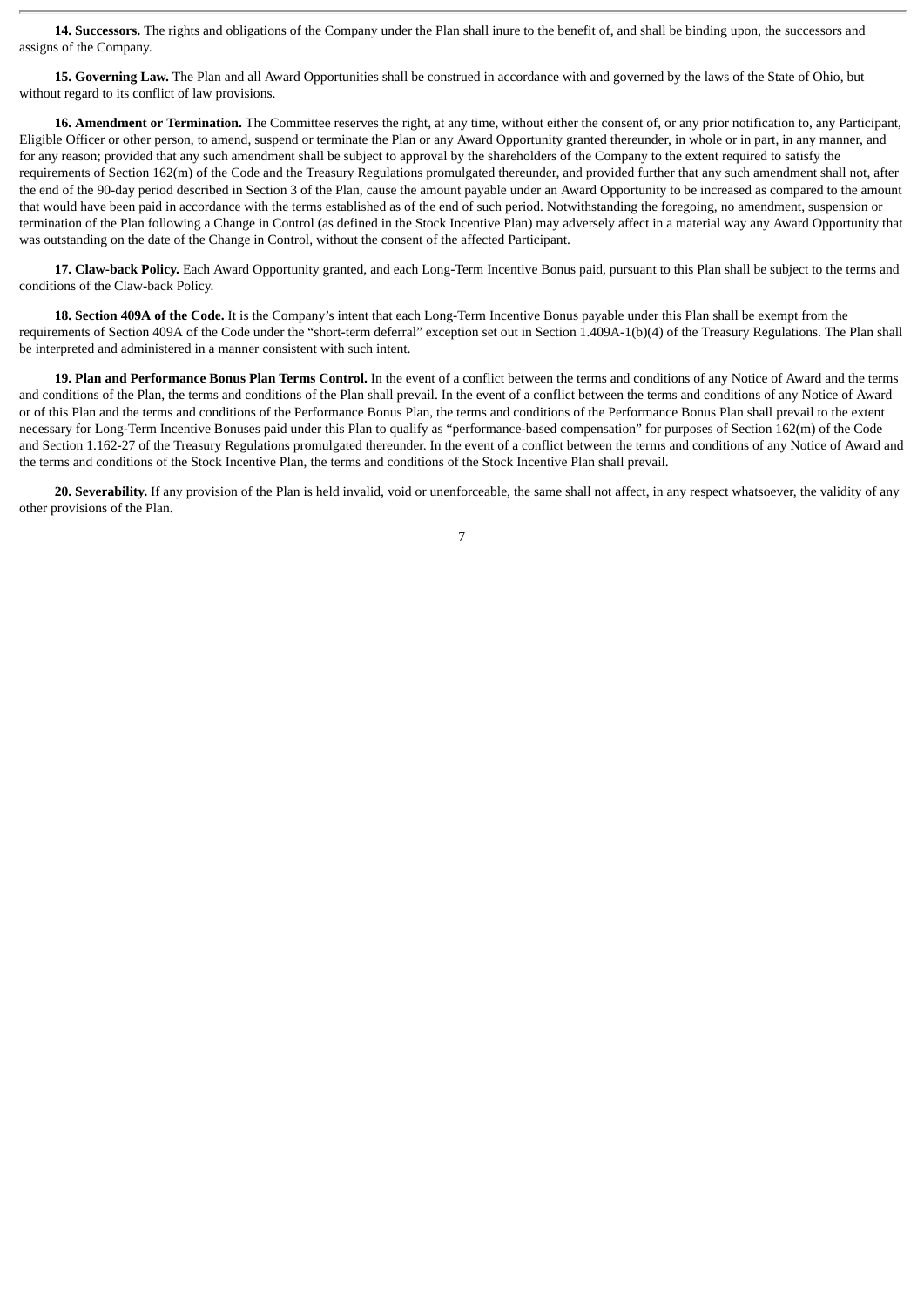**21. Waiver.** The waiver by the Company of any breach of any provision of the Plan by a Participant shall not operate or be construed as a waiver of any subsequent breach.

**22. Captions.** The captions of the sections of the Plan are for convenience only and shall not control or affect the meaning or construction of any of its provisions.

**23. Consent to Transfer Personal Data**. By acknowledging an Award Opportunity, each Participant will voluntarily acknowledge and consent to the collection, use, processing and transfer of personal data as described in this Section 23. Participants are not obliged to consent to such collection, use, processing and transfer of personal data. However, failure to provide the consent may affect the Participant's ability to participate in the Plan. The Company and its Affiliates hold certain personal information about each Participant, that may include name, home address and telephone number, fax number, email address, family size, marital status, sex, beneficiary information, emergency contacts, passport / visa information, age, language skills, drivers license information, date of birth, birth certificate, social security number or other employee identification number, nationality, C.V. (or resume), wage history, employment references, job title, employment or severance contract, current wage and benefit information, personal bank account number, tax related information, plan or benefit enrollment forms and elections, option or benefit statements, any shares of stock or directorships in the Company, details of all options or any other entitlements to shares of Common Stock awarded, canceled, purchased, vested, unvested or outstanding in your favor, for the purpose of managing and administering the Plan ("Data"). The Company and its Affiliates will transfer Data amongst themselves as necessary for the purpose of implementation, administration and management of each Participant's participation in the Plan, and may further transfer Data to any third parties assisting the Company and its Affiliates in the implementation, administration and management of the Plan. These recipients may be located throughout the world, including the United States. By acknowledging an Award Opportunity, each Participant will authorize such third parties to receive, possess, use, retain and transfer the Data, in electronic or other form, for the purposes of implementing, administering and managing the Participant's participation in the Plan, including any requisite transfer of such Data as may be required for the administration of the Plan and/or the subsequent holding of shares of stock on the Participant's behalf to a broker or other third party with whom the Participant may elect to deposit any shares of stock acquired pursuant to the Plan. A Participant may, at any time, review Data, require any necessary amendments to it or withdraw the consents herein in writing by contacting the Company; however, withdrawing such consent may affect the Participant's ability to participate in the Plan.

**24. Notification of Change in Personal Data**. If your address or contact information changes prior to the delivery of any shares of Common Stock pursuant to an Award Opportunity, the Company must be notified in order to administer the Plan and such Award Opportunity. Notification of such changes should be provided to the Company as follows:

**A. U.S. and Canada Participants** (employees who are on the U.S. or Canadian payroll system):

• Active employees: Update your address and contact information directly through your Personal Profile section in the Employee Self-Service site.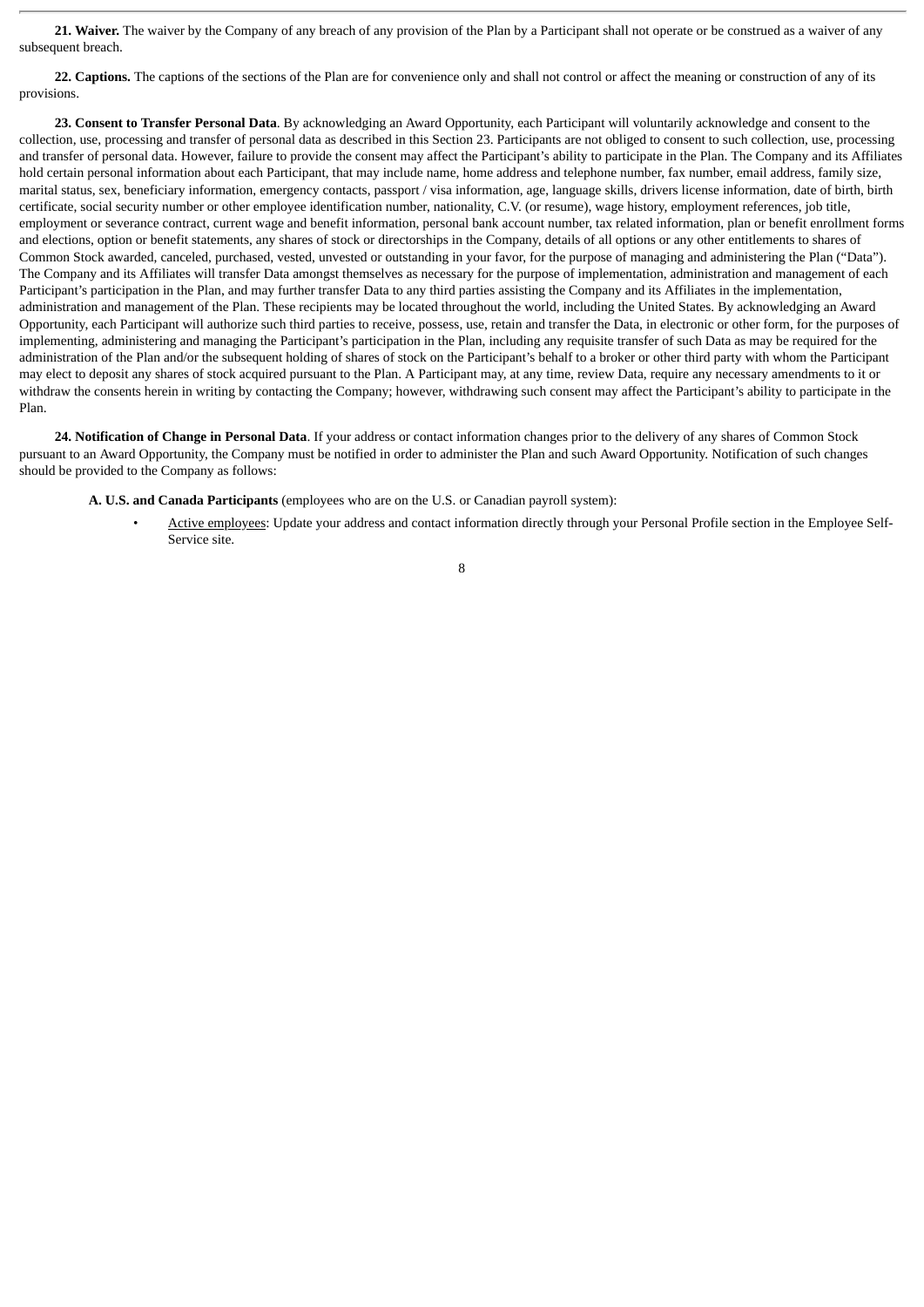• Retired, terminated or family member of deceased Participant: Contact the Benefits Service Center at 1-800-992-5564.

**B. Rest of World Participants** (employees who are not on the U.S. or Canadian payroll system): Contact your country Human Resources Manager.

**25. Electronic Delivery**. By acknowledging an Award Opportunity, each Participant will consent and agree to electronic delivery of any documents that the Company may elect to deliver (including, but not limited to, prospectuses, prospectus supplements, grant or award notifications and agreements, account statements, annual and quarterly reports, and all other forms of communications) in connection with any Award Opportunity granted under the Plan. By acknowledging an Award Opportunity, each Participant will consent to any and all procedures the Company has established or may establish for an electronic signature system for delivery and acceptance of any such documents that the Company may elect to deliver, and each Participant will agree that his or her electronic signature is the same as, and shall have the same force and effect as, his or her manual signature. By acknowledging an Award Opportunity, each Participant will consent and agree that any such procedures and delivery may be effected by a third party engaged by the Company to provide administrative services related to the Plan.

**26. Prospectus Notification**. Copies of the Stock Incentive Plan, the plan summary and prospectus which describes the Stock Incentive Plan (the "Prospectus") and the most recent Annual Report and Proxy Statement issued by the Company (collectively, the "Prospectus Information") are available for review by Participants on the UBS One Source Web site. Each Participant shall have the right to receive a printed copy of the Prospectus Information, free of charge, upon request by either calling the third party Plan Administrator at 877-742-7471 or by sending a written request to Parker's Benefits Department.

**27. Definitions.** The following capitalized words as used in this Plan shall have the following meanings:

"Affiliate" means any corporation or other entity (including, but not limited to, partnerships, limited liability companies and joint ventures) controlled by the Company.

"Award Opportunity" means an opportunity granted by the Committee to a Participant to earn a Long-Term Incentive Bonus under this Plan with respect to a Performance Period, payable in shares of Common Stock to be delivered under the Stock Incentive Plan, with such opportunity subject to the terms and conditions of this Plan, the Performance Bonus Plan and the Stock Incentive Plan.

"Beneficiary" means a person designated by a Participant in accordance with Section 13 of the Plan to receive, in the event of the Participant's death, any shares of Common Stock remaining to be delivered with respect to the Participant under the Plan.

"Board" means the Board of Directors of the Company.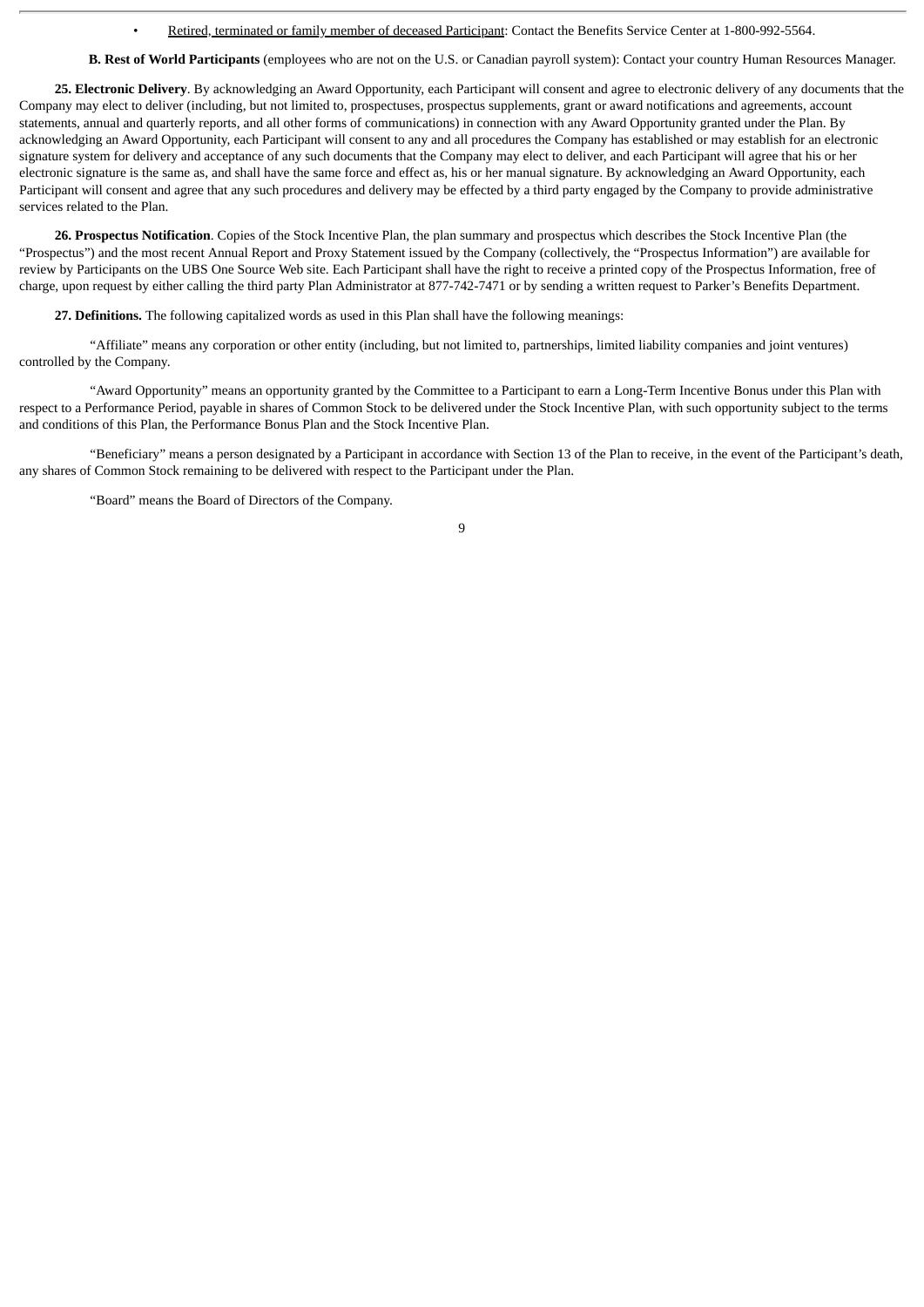"Cause" means any conduct or activity, whether or not related to the business of the Company, that is determined in individual cases by the Committee to be detrimental to the interests of the Company, including without limitation (a) the rendering of services to an organization, or engaging in a business, that is, in the judgment of the Committee, in competition with the Company; (b) the disclosure to anyone outside of the Company, or the use for any purpose other than the Company's business, of confidential information or material related to the Company, whether acquired by the Participant during or after employment with the Company; (c) fraud, embezzlement, theft-in-office or other illegal activity; or (d) a violation of the Company's Code of Conduct or other policies.

"Claw-back Policy" means the Parker-Hannifin Corporation Claw-back Policy, as amended from time to time, or any successor policy.

"Code" means the Internal Revenue Code of 1986, as amended.

"Committee" means the Human Resources and Compensation Committee of the Board, or such other committee appointed by the Board to administer the Performance Bonus Plan; provided, however, that in any event the Committee shall be comprised of not less than two directors of the Company, each of whom shall qualify as an "outside director" for purposes of Section 162(m) of the Code and Section 1.162-27(e)(3) of the Treasury Regulations promulgated thereunder.

"Common Stock" means the common stock of the Company.

"Company" has the meaning given such term in Section 1 of the Plan.

"Disability" has the meaning set forth in the Parker-Hannifin Corporation Executive Long-Term Disability Plan or such other long-term disability program of the Company or an Affiliate in which the Participant participates.

"Eligible Officer" means any employee of the Company or an Affiliate who is an executive officer of the Company, whether such person is so employed at the time the Plan is adopted or becomes so employed subsequent to the adoption of the Plan.

"Free Cash Flow Margin" means the Company's net cash flow provided by operating activities less capital expenditures for a calendar year in the Performance Period, expressed as a percentage of the Company's net sales for such calendar year. Free Cash Flow Margin shall be determined in accordance with generally accepted accounting principles as in effect on the first day of the applicable Performance Period. Discretionary pension contributions by the Company during the Performance Period are not included in the calculation of Free Cash Flow Margin. For this purpose, a discretionary pension contribution means a contribution by the Company or one of its subsidiaries to a qualified pension plan for employees of the Company or its subsidiaries where absent actions taken by the Company to affect its funding level in a particular year, no minimum required contribution would have been required under applicable laws and regulations.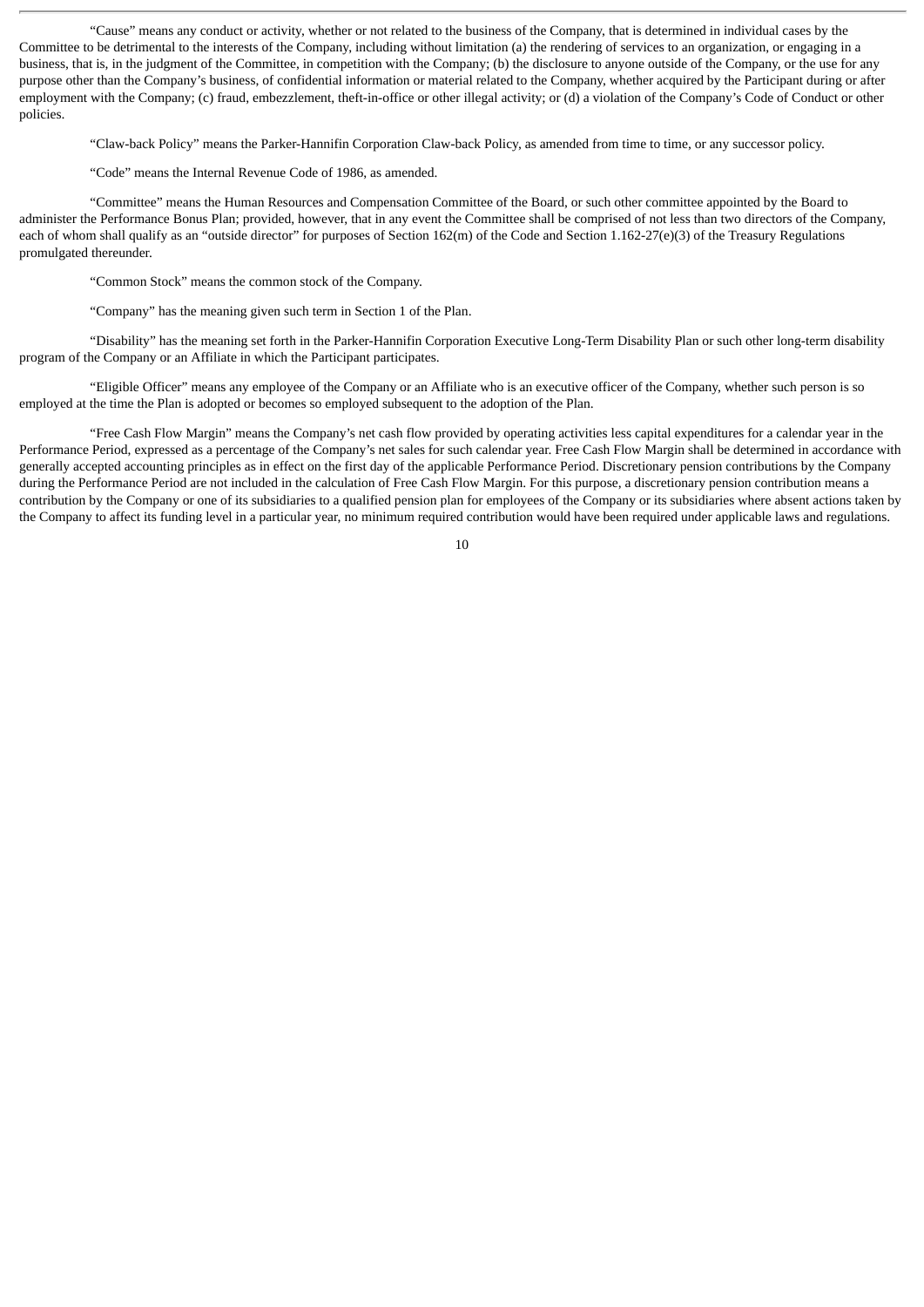"Maximum Shares" means, with respect to an Award Opportunity granted to a Participant for a Performance Period, the notional number of shares of Common Stock equal to 200% of the Participant's Target Shares for such Performance Period. Each Maximum Share shall represent the contingent right to receive one share of Common Stock and shall at all times be equal in value to one share of Common Stock. The number of Maximum Shares granted pursuant to each outstanding Award Opportunity is subject to adjustment in accordance with the terms of the Performance Bonus Plan.

"Notice of Award" means a written or electronic communication to a Participant with respect to a Performance Period, which provides notice of the Participant's Maximum Shares and Target Shares for such Performance Period, subject to the terms and conditions of the Plan, the Performance Bonus Plan and the Stock Incentive Plan.

"Other Retirement" means a termination of employment by a Participant during a Performance Period that constitutes "retirement" under the policy of the Company or an Affiliate applicable to the Participant at the time of such termination of employment, other than a Qualifying Retirement. For purposes of clarity, whether a Participant's termination of employment constitutes an Other Retirement will be determined separately with respect to each Performance Period for which such Participant has an outstanding Award Opportunity at the time of termination of employment.

"Participant" means an Eligible Officer who has been granted an Award Opportunity with respect to a Performance Period.

"Peer Group" means the group of peer companies established as such by the Committee and set forth on Appendix A hereto.

"Performance Bonus Plan" means the Parker-Hannifin Corporation 2010 Performance Bonus Plan, as amended from time to time, or any successor

plan.

"Performance Period" means a period of three consecutive calendar years.

"Plan" means this Parker-Hannifin Corporation Long-Term Incentive Performance Plan Under the Performance Bonus Plan, as amended from time

to time.

"Qualifying Retirement" means termination of employment by a Participant during a Performance Period (i) after attainment of age 65, or (ii) after attainment of age 60 with at least 10 years of service and after completion of at least 12 months of continuous employment during such Performance Period. For purposes of clarity, whether a Participant's termination of employment constitutes a Qualifying Retirement will be determined separately with respect to each Performance Period for which such Participant has an outstanding Award Opportunity at the time of termination of employment.

"Return on Average Equity" means the Company's net income for a calendar year in the Performance Period, divided by the average of shareholder's equity as of the first and last day of such calendar year. Return on Average Equity shall be determined in accordance with generally accepted accounting principles as in effect on the first day of the applicable Performance Period.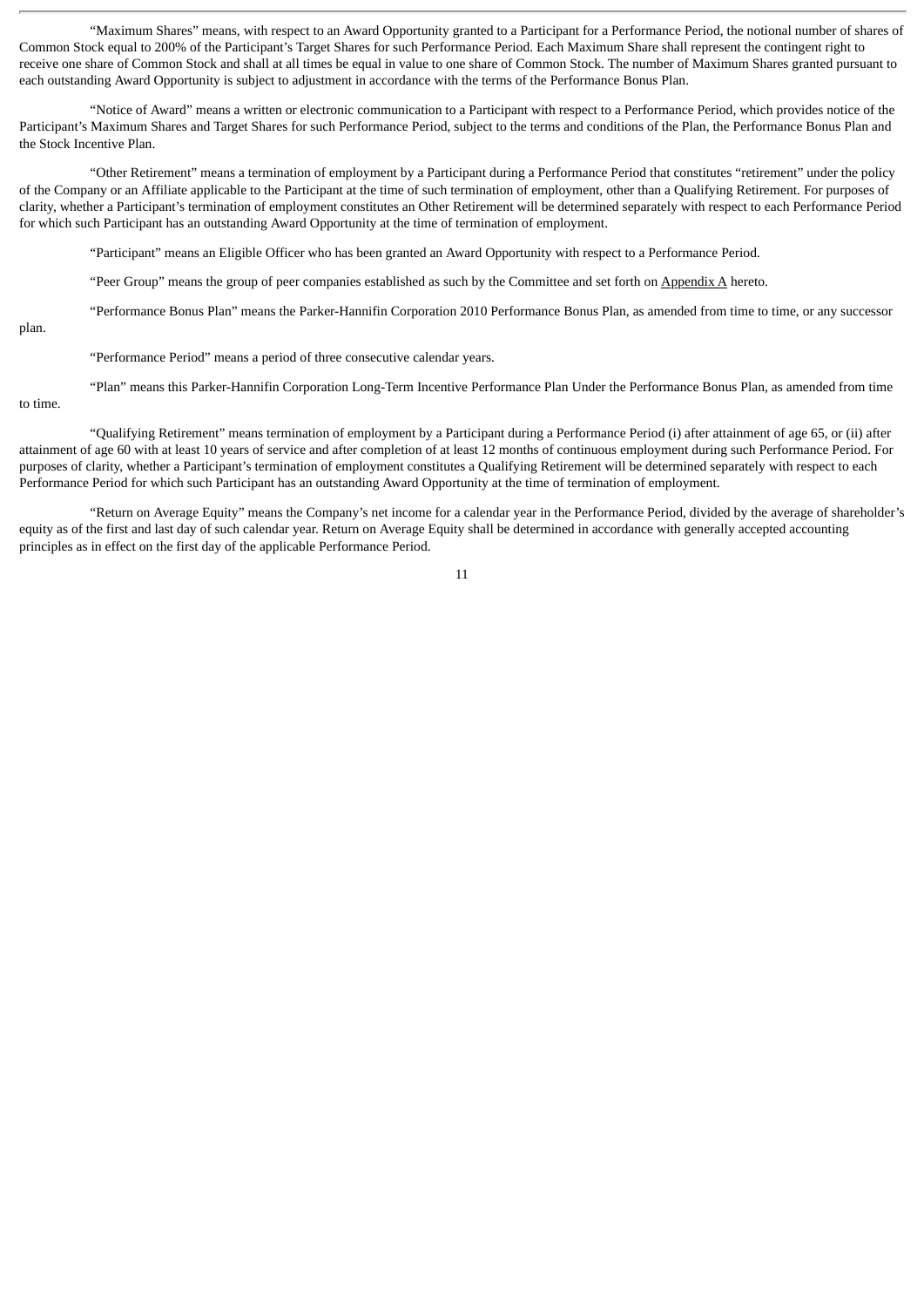"Stock Incentive Plan" means the Parker-Hannifin Corporation 2009 Omnibus Stock Incentive Plan, as amended from time to time, or any successor

plan.

"Target Shares" means the notional number of shares of Common Stock specified as such in a Participant's Notice of Award for a Performance Period, which may be used by the Committee in the exercise of its discretion under Section 4.B of the Plan to reduce the amount otherwise payable pursuant to the Participant's Award Opportunity.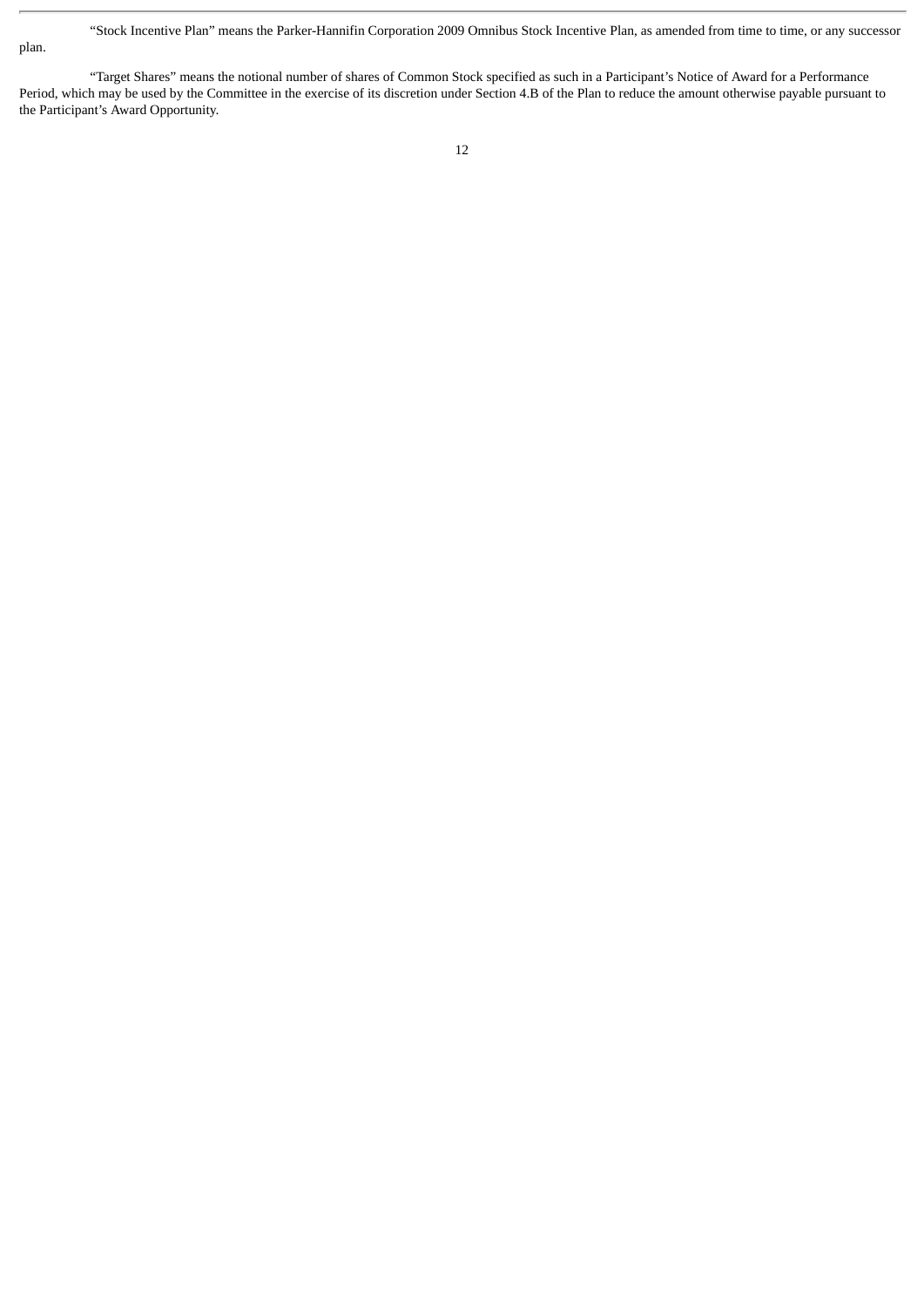# **APPENDIX A**

#### **Peer Group**

Caterpillar Inc. Cooper Industries, Ltd. Cummins Inc. Danaher Corporation Deere & Company Dover Corporation Eaton Corporation Emerson Electric Co. Flowserve Corporation Goodrich Corporation Honeywell International Inc. Illinois Tool Works Inc. ITT Industries, Inc. Ingersoll-Rand Company Limited Johnson Controls, Inc. Pall Corporation Rockwell Automation, Inc. SPX Corporation Textron Inc.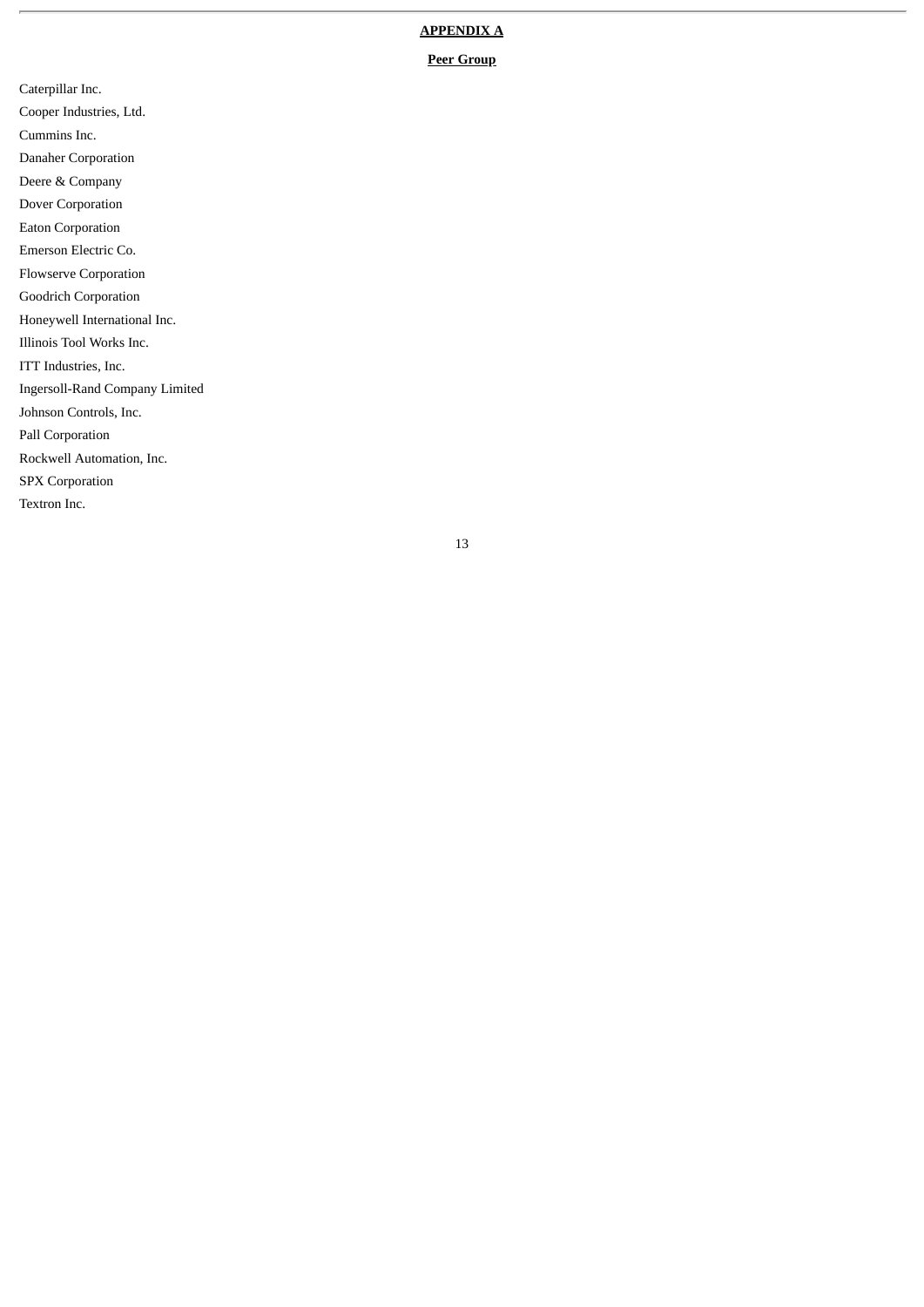#### **Parker-Hannifin Corporation Computation of Ratio of Earnings to Fixed Charges (In thousands, except ratios)**

|                                                                                                       | 2012         | Nine Months<br>Ended March 31,<br>2011 | 2011          | 2010      | Fiscal Year Ended June 30,<br>2009 | 2008          | 2007          |
|-------------------------------------------------------------------------------------------------------|--------------|----------------------------------------|---------------|-----------|------------------------------------|---------------|---------------|
| <b>EARNINGS</b>                                                                                       |              |                                        |               |           |                                    |               |               |
| Income from continuing operations before income taxes<br>and noncontrolling interests                 | \$1,151,359  | \$1,032,331                            | \$1,413,721   | \$754.817 | \$683,083                          | \$1,334,571   | \$1,166,463   |
| Adjustments:                                                                                          |              |                                        |               |           |                                    |               |               |
| Interest on indebtedness, exclusive of interest<br>capitalized and interest on ESOP loan<br>guarantee | 67,129       | 72,919                                 | 97,009        | 101,173   | 109,911                            | 96,572        | 80,053        |
| Amortization of deferred loan costs                                                                   | 2,174        | 1,964                                  | 2,695         | 2,426     | 2,143                              | 1,793         | 1,511         |
| Portion of rents representative of interest factor                                                    | 29,624       | 30,896                                 | 39,499        | 41,194    | 41,839                             | 35,378        | 29,000        |
| Loss (income) of equity investees                                                                     | 1,313        | 2,796                                  | 2,592         | 6.757     | (1,529)                            | 2,596         | 1,059         |
| Amortization of previously capitalized interest                                                       | 147          | 177                                    | 226           | 259       | 262                                | 278           | 282           |
| Income as adjusted                                                                                    | \$1,251,746  | \$1,141,083                            | \$1,555,742   | \$906,626 | \$835,709                          | \$1,471,188   | \$1,278,368   |
| <b>FIXED CHARGES</b>                                                                                  |              |                                        |               |           |                                    |               |               |
| Interest on indebtedness, exclusive of interest<br>capitalized and interest on ESOP loan<br>guarantee | \$<br>67,129 | \$<br>72,919                           | \$<br>97,009  | \$101.173 | \$109.911                          | \$<br>96,572  | \$<br>80,053  |
| Capitalized interest                                                                                  |              |                                        |               |           |                                    |               | 436           |
| Amortization of deferred loan costs                                                                   | 2.174        | 1,964                                  | 2,695         | 2,426     | 2,143                              | 1,793         | 1,511         |
| Portion of rents representative of interest factor                                                    | 29,624       | 30,896                                 | 39,499        | 41,194    | 41,839                             | 35,378        | 29,000        |
| Fixed charges                                                                                         | 98,927<br>\$ | \$105,779                              | 139,203<br>S. | \$144,793 | \$153,893                          | 133,743<br>S. | 111,000<br>S. |
| RATIO OF EARNINGS TO FIXED CHARGES                                                                    | 12.65x       | 10.79x                                 | 11.18x        | 6.26x     | 5.43x                              | 11.00x        | 11.52x        |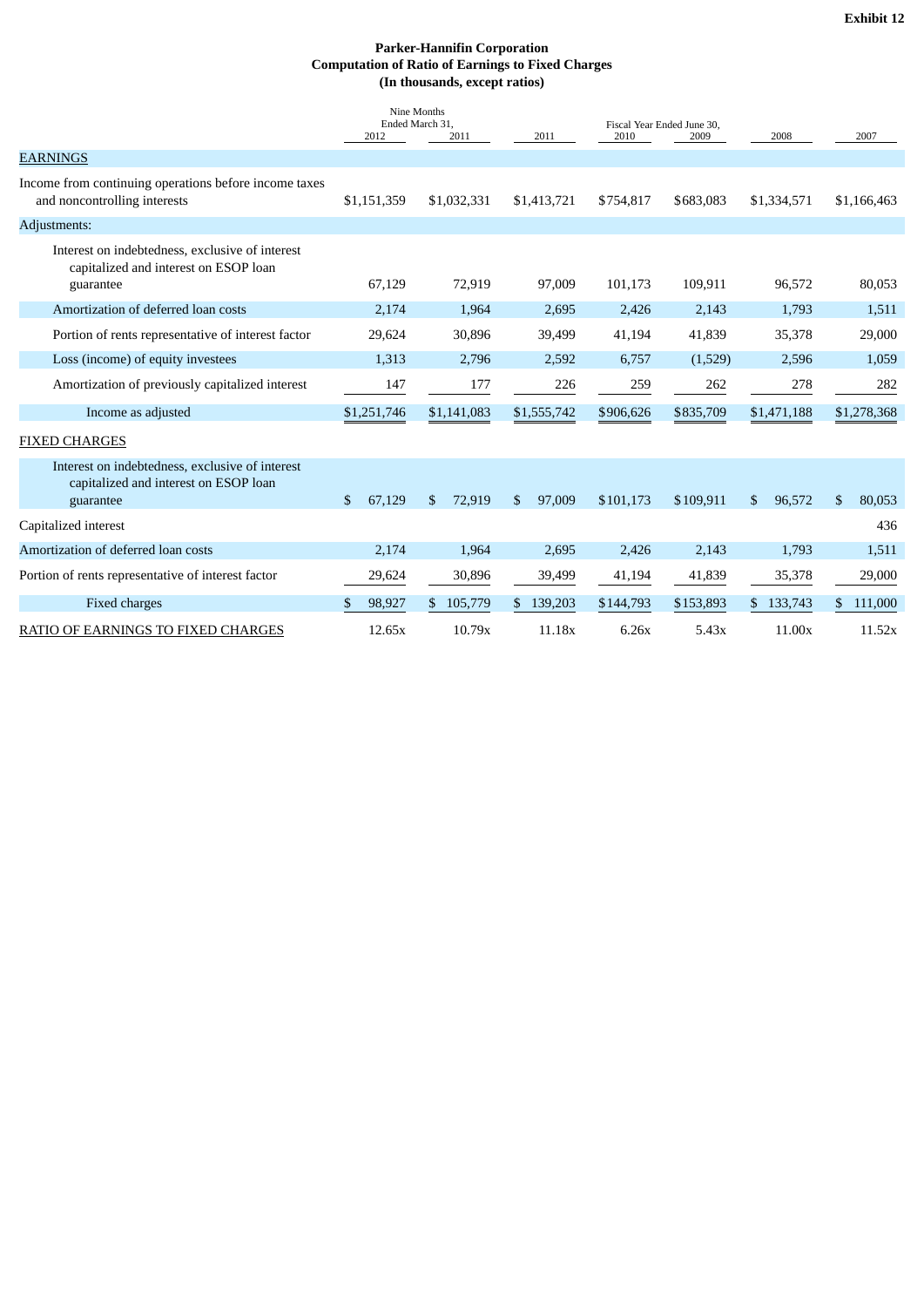#### CERTIFICATIONS

I, Donald E. Washkewicz, certify that:

- 1. I have reviewed this quarterly report on Form 10-Q of Parker-Hannifin Corporation;
- 2. Based on my knowledge, this report does not contain any untrue statement of a material fact or omit to state a material fact necessary to make the statements made, in light of the circumstances under which such statements were made, not misleading with respect to the period covered by this report;
- 3. Based on my knowledge, the financial statements, and other financial information included in this report, fairly present in all material respects the financial condition, results of operations and cash flows of the Registrant as of, and for, the periods presented in this report;
- 4. The Registrant's other certifying officer(s) and I are responsible for establishing and maintaining disclosure controls and procedures (as defined in Exchange Act Rules 13a-15(e) and 15d-15(e)) and internal control over financial reporting (as defined in Exchange Act Rules 13a-15(f) and 15d-15(f)) for the Registrant and have:
- a) designed such disclosure controls and procedures, or caused such disclosure controls and procedures to be designed under our supervision, to ensure that material information relating to the Registrant, including its consolidated subsidiaries, is made known to us by others within those entities, particularly during the period in which this report is being prepared;
- b) designed such internal control over financial reporting, or caused such internal control over financial reporting to be designed under our supervision, to provide reasonable assurance regarding the reliability of financial reporting and the preparation of financial statements for external purposes in accordance with generally accepted accounting principles;
- c) evaluated the effectiveness of the Registrant's disclosure controls and procedures and presented in this report our conclusions about the effectiveness of the disclosure controls and procedures, as of the end of the period covered by this report based on such evaluation; and
- d) disclosed in this report any change in the Registrant's internal control over financial reporting that occurred during the Registrant's most recent fiscal quarter (the Registrant's fourth fiscal quarter in the case of an annual report) that has materially affected, or is reasonably likely to materially affect, the Registrant's internal control over financial reporting; and
- 5. The Registrant's other certifying officer(s) and I have disclosed, based on our most recent evaluation of internal control over financial reporting, to the Registrant's auditors and the audit committee of the Registrant's board of directors (or persons performing the equivalent functions):
- a) all significant deficiencies and material weaknesses in the design or operation of internal control over financial reporting which are reasonably likely to adversely affect the Registrant's ability to record, process, summarize and report financial information; and
- b) any fraud, whether or not material, that involves management or other employees who have a significant role in the Registrant's internal control over financial reporting.

Date: May 9, 2012

/s/ Donald E. Washkewicz Donald E. Washkewicz Chief Executive Officer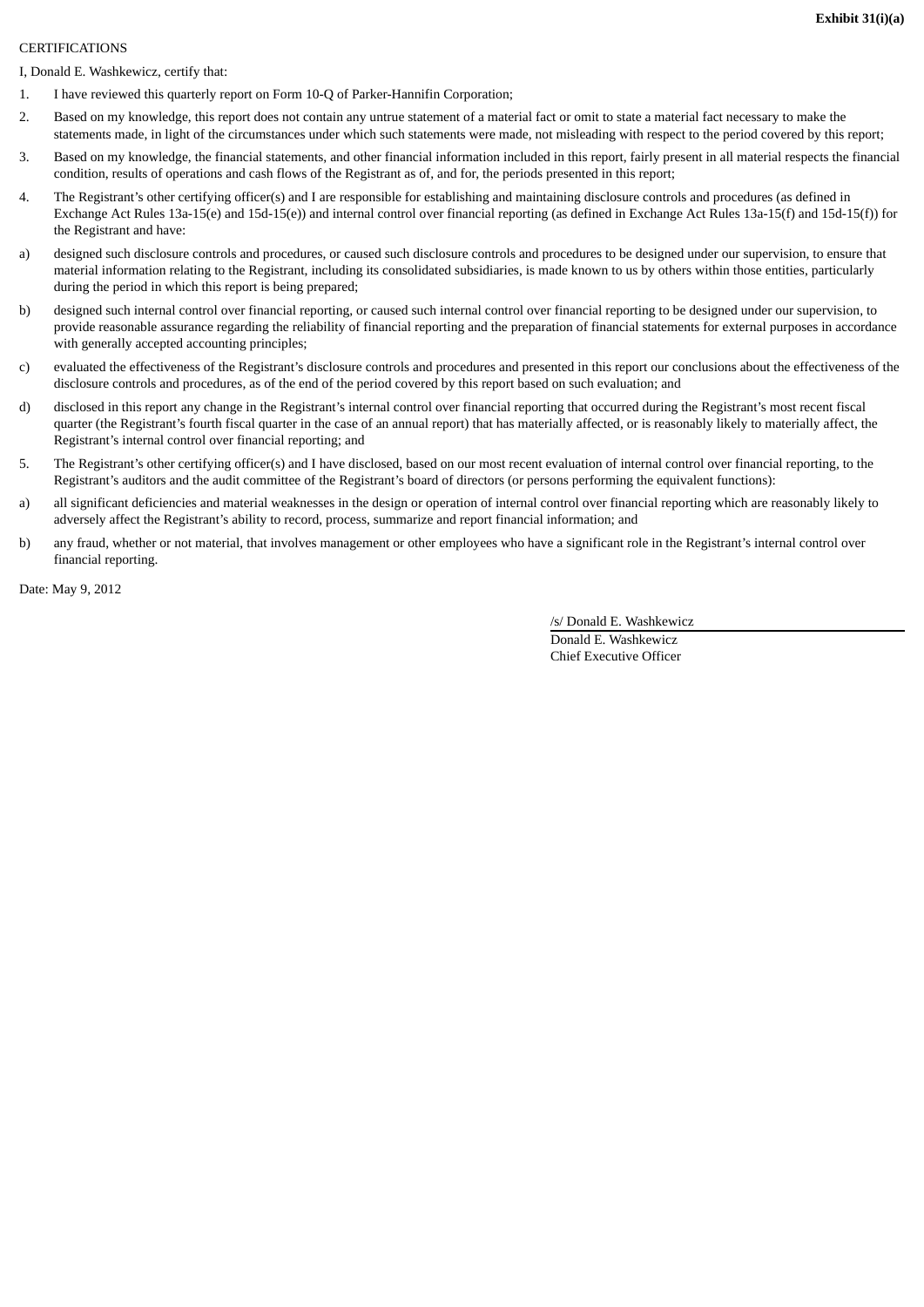#### CERTIFICATIONS

I, Jon P. Marten, certify that:

- 1. I have reviewed this quarterly report on Form 10-Q of Parker-Hannifin Corporation;
- 2. Based on my knowledge, this report does not contain any untrue statement of a material fact or omit to state a material fact necessary to make the statements made, in light of the circumstances under which such statements were made, not misleading with respect to the period covered by this report;
- 3. Based on my knowledge, the financial statements, and other financial information included in this report, fairly present in all material respects the financial condition, results of operations and cash flows of the Registrant as of, and for, the periods presented in this report;
- 4. The Registrant's other certifying officer(s) and I are responsible for establishing and maintaining disclosure controls and procedures (as defined in Exchange Act Rules 13a-15(e) and 15d-15(e)) and internal control over financial reporting (as defined in Exchange Act Rules 13a-15(f) and 15d-15(f)) for the Registrant and have:
- a) designed such disclosure controls and procedures, or caused such disclosure controls and procedures to be designed under our supervision, to ensure that material information relating to the Registrant, including its consolidated subsidiaries, is made known to us by others within those entities, particularly during the period in which this report is being prepared;
- b) designed such internal control over financial reporting, or caused such internal control over financial reporting to be designed under our supervision, to provide reasonable assurance regarding the reliability of financial reporting and the preparation of financial statements for external purposes in accordance with generally accepted accounting principles;
- c) evaluated the effectiveness of the Registrant's disclosure controls and procedures and presented in this report our conclusions about the effectiveness of the disclosure controls and procedures, as of the end of the period covered by this report based on such evaluation; and
- d) disclosed in this report any change in the Registrant's internal control over financial reporting that occurred during the Registrant's most recent fiscal quarter (the Registrant's fourth fiscal quarter in the case of an annual report) that has materially affected, or is reasonably likely to materially affect, the Registrant's internal control over financial reporting; and
- 5. The Registrant's other certifying officer(s) and I have disclosed, based on our most recent evaluation of internal control over financial reporting, to the Registrant's auditors and the audit committee of the Registrant's board of directors (or persons performing the equivalent functions):
- a) all significant deficiencies and material weaknesses in the design or operation of internal control over financial reporting which are reasonably likely to adversely affect the Registrant's ability to record, process, summarize and report financial information; and
- b) any fraud, whether or not material, that involves management or other employees who have a significant role in the Registrant's internal control over financial reporting.

Date: May 9, 2012

/s/ Jon P. Marten

Jon P. Marten Executive Vice President – Finance and Administration and Chief Financial Officer